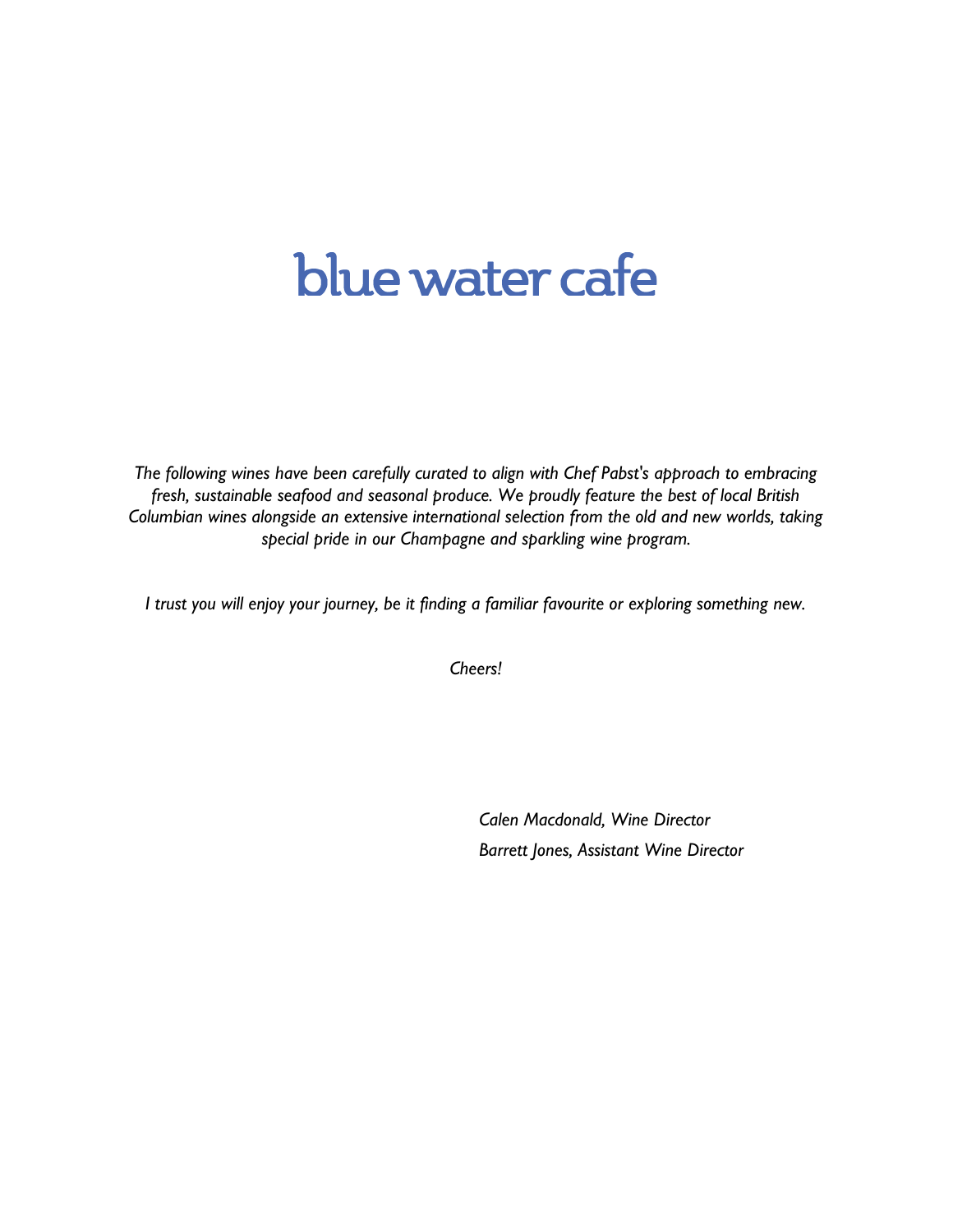#### **Vancouver International Wine Festival**

#### **Wine List Award - Platinum**

2008 2009 2010 2011 2012 2013 2014 2015 2016 2017 2018 2019 2020

### **Wine Spectator**

#### **'Best of' Award of Excellence**

2001 2002 2003 2004 2005 2006 2007 2008 2009 2010 2011 2012 2013 2014 2016 2017 2018 2019 2020 2021

#### **CORKAGE**

*Our policy for opening a special bottle of yours is \$45 per 750ml bottle There is a 2 bottle limit and we kindly request that the bottle is not on our list*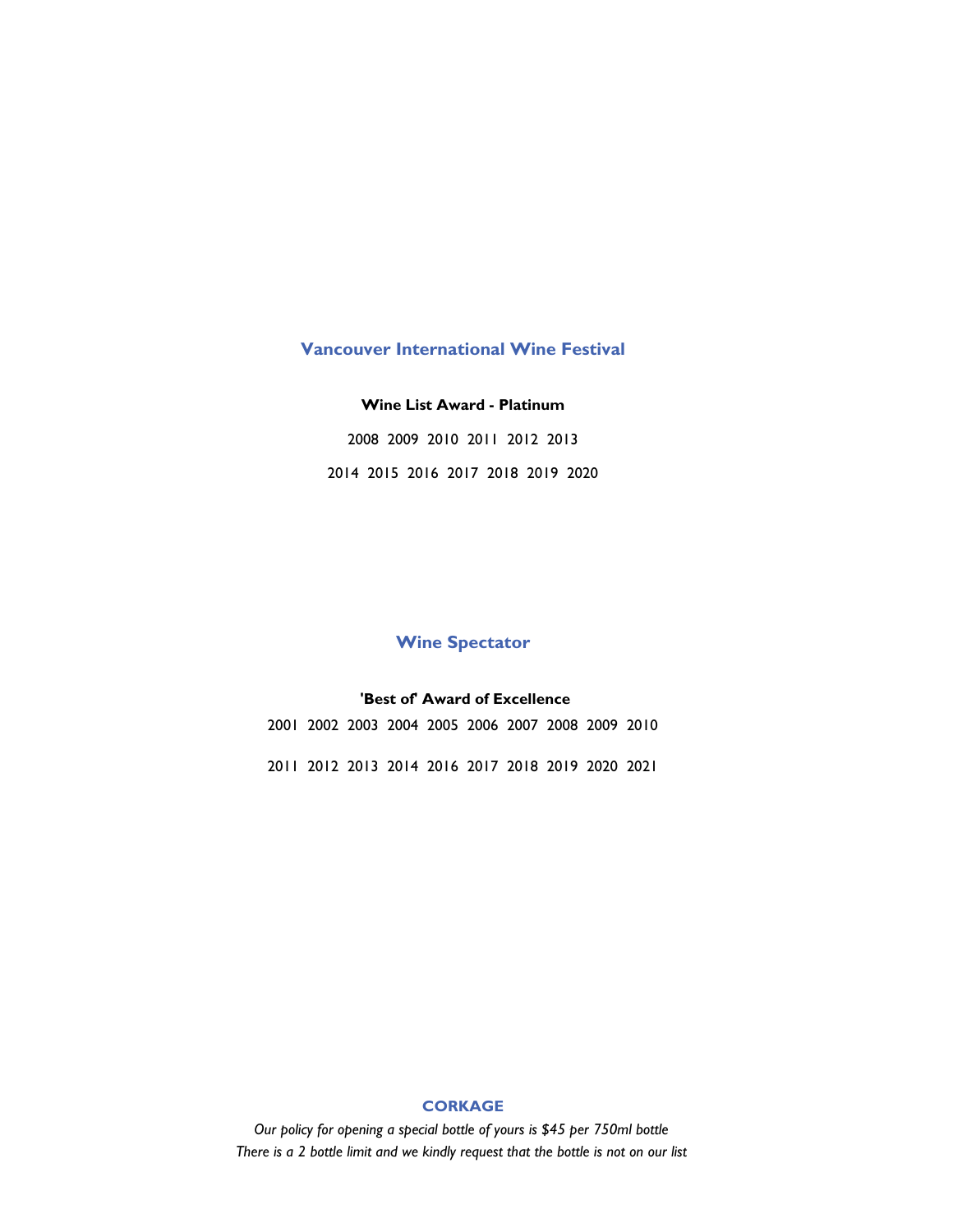| <b>TABLE OF CONTENTS</b>             | page      |
|--------------------------------------|-----------|
| <b>Wines by the Glass</b>            | $4 - 5$   |
| <b>Bubbles</b>                       |           |
| Champagne                            | $6-8$     |
| Sparkling                            | 9         |
| <b>British Columbian White</b>       | $10 - 11$ |
| <b>New World White (by varietal)</b> |           |
| Sauvignon Blanc                      | 12        |
| Riesling                             | 12        |
| Chardonnay                           | $13 - 14$ |
| Other Varietals & Blends             | 4         |
| <b>Old World White (by region)</b>   |           |
| France                               | $15 - 19$ |
| Spain                                | 20        |
| Portugal                             | 20        |
| Germany                              | 21        |
| Austria                              | 21        |
| Italy                                | $22 - 23$ |
| Other Regions                        | 23        |
| <b>Rosé</b>                          | 23        |
| <b>British Columbian Red</b>         | 24-25     |
| <b>New World Red (by varietal)</b>   |           |
| <b>Pinot Noir</b>                    | $26 - 28$ |
| Zinfandel                            | 28        |
| Merlot                               | 28        |
| Malbec                               | 28        |
| Syrah                                | 29        |
| Cabernet Sauvignon                   | 30-32     |
| <b>Blends</b>                        | 33-35     |
| Other Varietals                      | 35        |
| <b>Old World Red (by region)</b>     |           |
| France                               | 36-44     |
| Spain                                | 45        |
| Italy                                | 46-54     |
| Other Regions                        | 54        |
| <b>Large Format</b>                  | 55-59     |
| <b>Sake</b>                          | $60 - 61$ |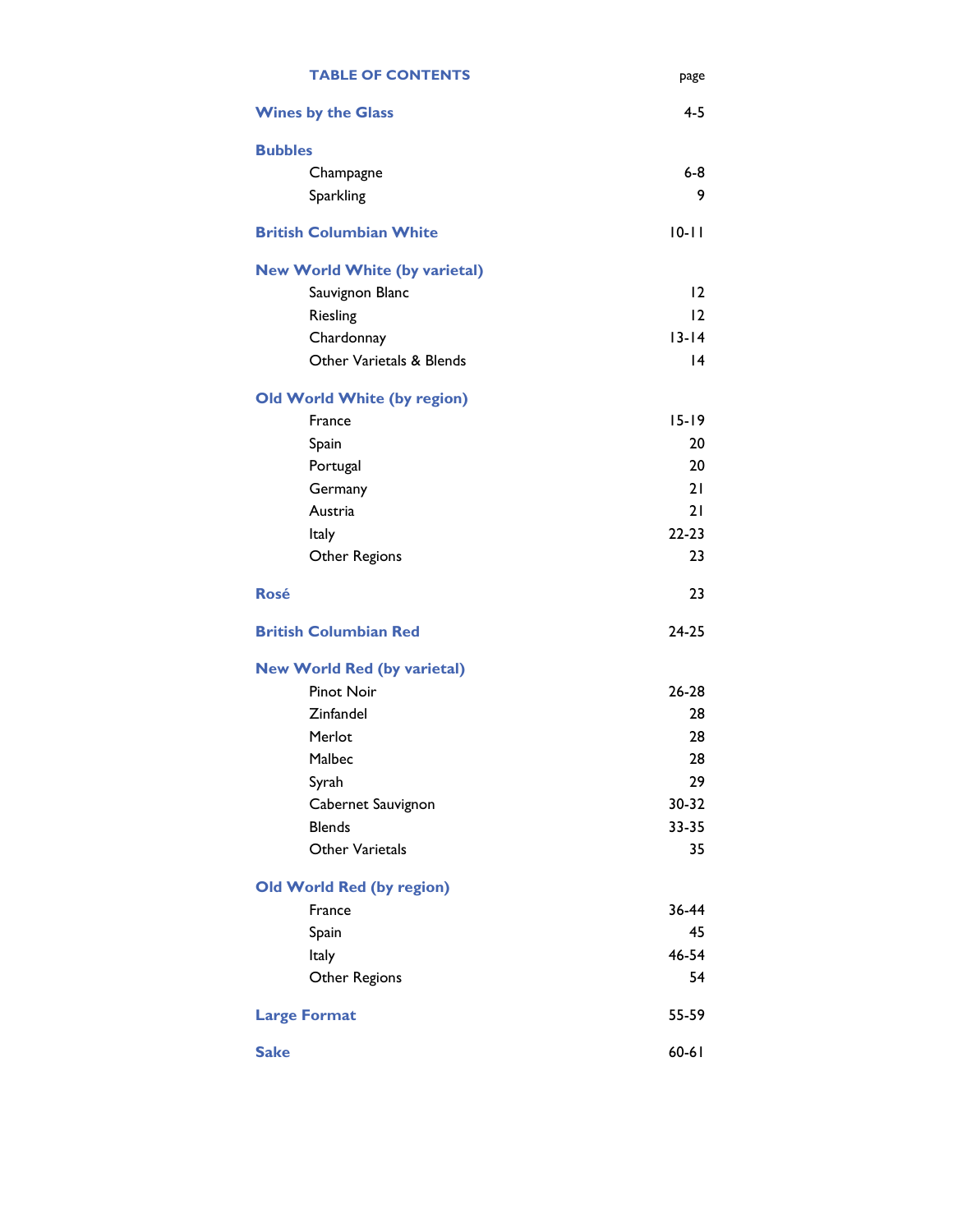#### **BY THE GLASS**

|                  |            |                                                                                  | 5 <sub>oz</sub> |        |        |
|------------------|------------|----------------------------------------------------------------------------------|-----------------|--------|--------|
|                  |            | <b>BUBBLES</b>                                                                   | glass           |        | bottle |
| <b>SPARKLING</b> | BС         | Fitzpatrick Fitz Crémant, Okanagan Valley 2019                                   | 4               |        | 63     |
|                  | ВC         | Blue Mountain R.D., Brut, Okanagan Valley 2017 Rosé                              | 20              |        | 89     |
|                  | <b>SPA</b> | Recaredo Relats de Viticultors, Brut Nature, Penedès 2018                        | 24              |        | 108    |
|                  |            | CHAMPAGNE FRA Taittinger Cuvée Prestige, Brut NV                                 | 32              |        | 140    |
|                  |            |                                                                                  | 5 <sub>oz</sub> |        |        |
|                  |            | <b>CHAMPAGNE BY CORAVIN</b>                                                      | glass           |        | bottle |
|                  |            | FRA H. Billiot Fils Réserve, Ambonnay Grand Cru Brut NV R.M.                     | 42              |        | 189    |
|                  |            | FRA Ruinart, Brut NV Rosé                                                        | 66              |        | 297    |
|                  |            |                                                                                  |                 |        |        |
|                  |            |                                                                                  | 5 oz            | 17 oz  |        |
|                  |            | <b>WHITE</b>                                                                     | glass           | carafe | bottle |
| NEW WORLD        | <b>AUS</b> | Jim Barry Assyrtiko, Clare Valley 2019                                           | 9               | 57     | 76     |
|                  | BС         | Sea Star Stella Maris, Gulf Islands (Gewürztraminer/Pinot Gris/Schönburger) 2021 | 17              | 51     | 68     |
|                  | NZ         | Nautilus Sauvignon Blanc, Marlborough 2020                                       | 8               | 54     | 72     |
|                  | BС         | Orofino Hendsbee Vineyard - Clone 21B Riesling, Similkameen Valley 2020          | 16              | 48     | 64     |
|                  | BС         | 50th Parallel Pinot Gris, Okanagan Valley 2020                                   | 13              | 39     | 52     |
|                  |            | CAL Buehler Vineyards Russian River Valley Chardonnay, Sonoma County 2018        | 20              | 60     | 80     |
| <b>OLD WORLD</b> |            | ITA Alois Lageder Terra Alpina Pinot Grigio, Vigneti delle Dolomiti 2020         | 17              | 51     | 68     |
|                  |            | FRA Pascal Jolivet Attitude Sauvignon Blanc, Loire Valley 2020                   | 18              | 54     | 72     |
|                  |            | AUT Weingut Weszeli Langenlois Grüner Veltliner, Kamptal 2020                    | 9               | 57     | 76     |
|                  |            | FRA Gustave Lorentz Réserve Riesling, Alsace 2020                                | 22              | 66     | 88     |
|                  |            | FRA Louis Jadot, Chablis 2020                                                    | 26              | 78     | 104    |
|                  |            | SPA Laventura Viura, Rioja 2019                                                  | 20              | 60     | 80     |
|                  |            |                                                                                  |                 |        |        |

|           | <b>PREMIUM WHITE BY CORAVIN</b>                                                       | $2.5 \text{ oz}$<br>glass | 5 <sub>oz</sub><br>glass | bottle |
|-----------|---------------------------------------------------------------------------------------|---------------------------|--------------------------|--------|
|           | NEW WORLD ORE Corra Tail Feathers, Rogue Valley (Viognier/Muscat Blanc/Riesling) 2017 | 18                        | 36                       | 149    |
|           | BC Checkmate Capture Chardonnay, Okanagan Valley 2018                                 | 26                        | 52                       | 208    |
|           | CAL Lewis Chardonnay, Napa Valley 2020                                                | 27                        | 54                       | 216    |
| OLD WORLD | FRA Philippe Foreau Domaine du Clos Naudin Demi-Sec, Vouvray 2016                     | 25                        | 50                       | 199    |
|           | ITA Giuseppe Quintarelli Bianco Secco, Veneto 2018                                    | 20                        | 40                       | 160    |
|           | FRA Domaine Michelot Les Narvaux, Meursault 2017                                      | 28                        | 56                       | 224    |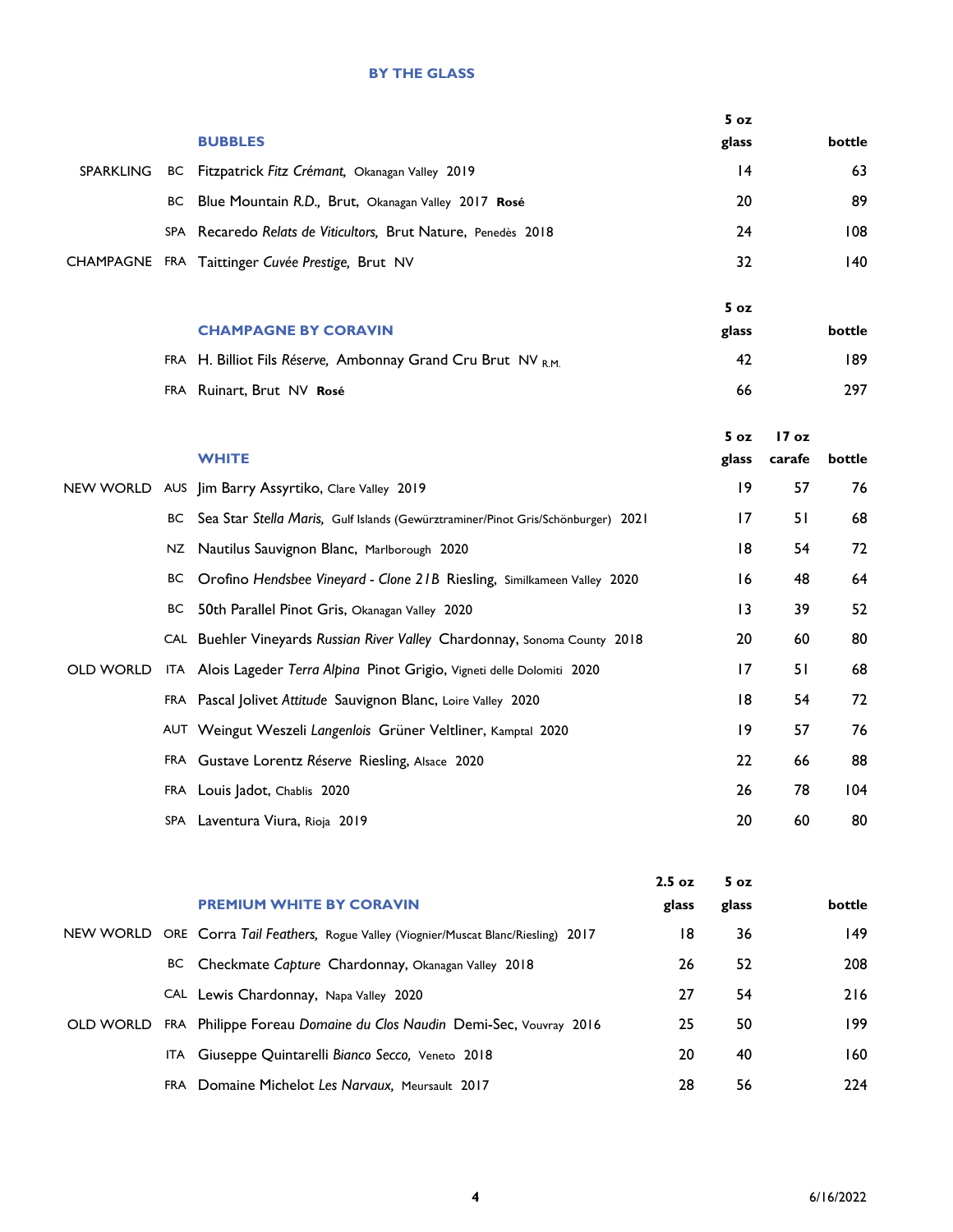#### **BY THE GLASS**

|  |                                                                          | $5 \text{ oz}$ | 17 oz               |    |
|--|--------------------------------------------------------------------------|----------------|---------------------|----|
|  | <b>ROSÉ</b>                                                              |                | glass carafe bottle |    |
|  | NEW WORLD BC Roche Vig Zweigelt, Naramata Bench 2021                     | 17             | 51                  | 68 |
|  | OLD WORLD FRA Château d'Esclans Whispering Angel, Côtes de Provence 2021 | 25             | 75                  | 99 |
|  |                                                                          |                |                     |    |
|  |                                                                          |                | $5 oz$ $17 oz$      |    |
|  | <b>RED</b>                                                               |                | glass carafe bottle |    |

| NEW WORLD        | BC Quails' Gate Vineyard Selection Pinot Noir, Okanagan Valley 2020 | 15 | 45 | 59  |
|------------------|---------------------------------------------------------------------|----|----|-----|
|                  | ORE Primarius Pinot Noir 2018                                       | 18 | 54 | 72  |
|                  | BC Burrowing Owl Merlot, Okanagan Valley 2019                       | 18 | 54 | 72  |
|                  | CAL Aerena Cabernet Sauvignon, Red Hills 2019                       | 23 | 69 | 92  |
|                  | ARG Catena Appellation Vista Flores Malbec, Mendoza 2019            | 17 | 51 | 68  |
|                  | WA Aquilini Family Blend Cabernet Sauvignon, Red Mountain 2016      | 20 | 60 | 80  |
| <b>OLD WORLD</b> | ITA Damilano Marghe Nebbiolo, Langhe 2018                           | 19 | 57 | 76  |
|                  | FRA Joseph Faiveley Paulée, Burgundy 2019                           | 24 | 72 | 96  |
|                  | FRA Joseph Drouhin, Beaujolais-Villages 2019                        | 15 | 45 | 59  |
|                  | ITA Castello di Albola, Chianti Classico 2016                       | 17 | 51 | 68  |
|                  | ITA Tenute Piccini, Brunello di Montalcino 2016                     | 28 | 84 | 112 |
|                  | FRA M. Chapoutier Les Meysonniers, Crozes-Hermitage 2019            | 18 | 54 | 72  |

|           |                                                                  | 2.5 <sub>oz</sub> | 5 <sub>oz</sub> |        |
|-----------|------------------------------------------------------------------|-------------------|-----------------|--------|
|           | <b>PREMIUM RED BY CORAVIN</b>                                    | glass             | glass           | bottle |
| NEW WORLD | BC Martin's Lane Simes Vineyard Pinot Noir, Okanagan Valley 2016 | 25                | 50              | 199    |
|           | WSH Aquilini Cabernet Sauvignon, Red Mountain 2016               | 17                | 34              | 139    |
| OLD WORLD | FRA Marchand-Tawse, Nuits-Saint-Georges 2014                     | 29                | 58              | 232    |
|           | ITA Bruno Rocca, Barbaresco 2017                                 | 25                | 50              | 199    |
|           | ITA Antinori Tignanello, Tuscany 2015                            | 35                | 70              | 279    |
|           | SPA Dominio de Pingus Flor de Pingus, Ribera del Duero 2017      | 40                | 80              | 320    |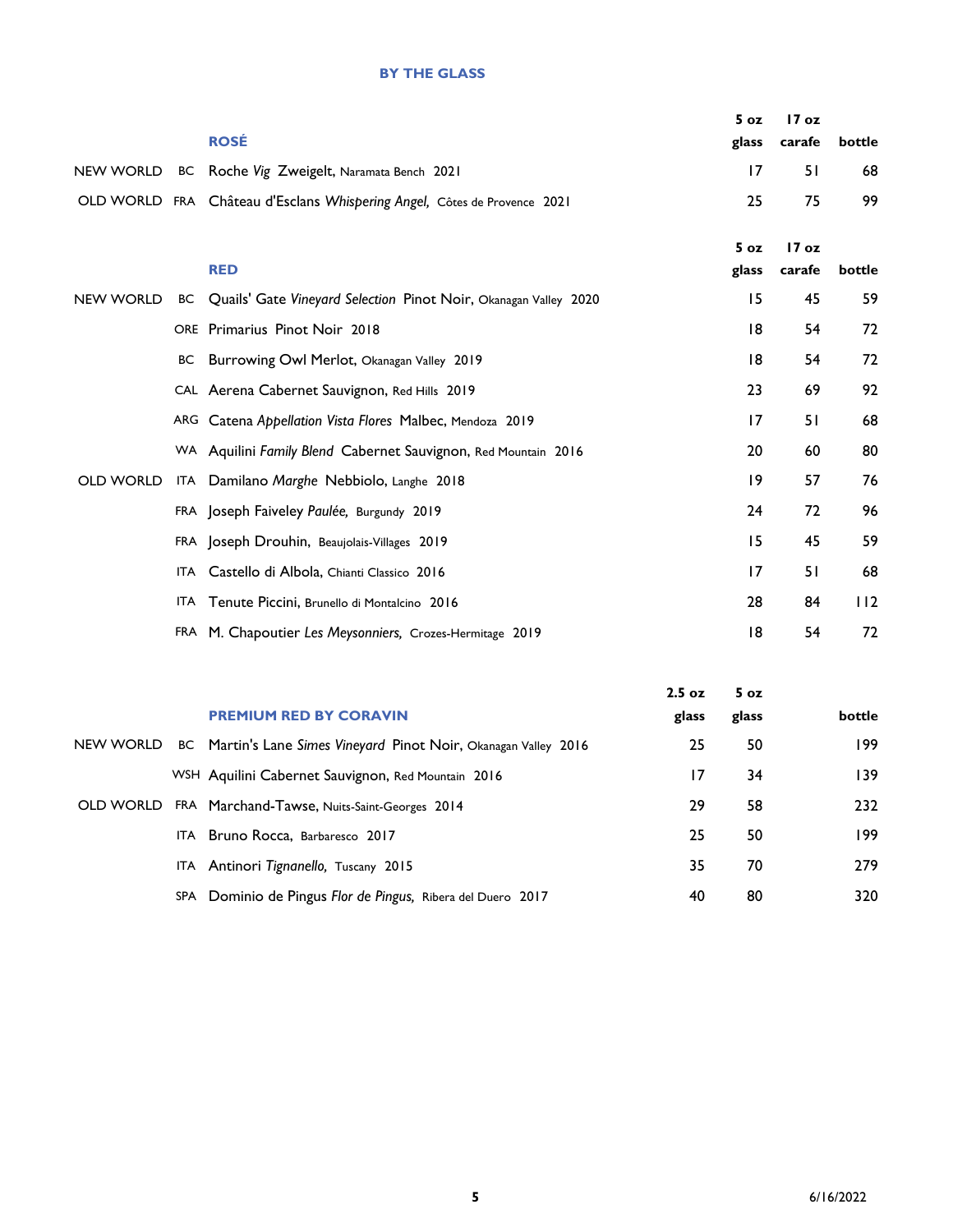#### **VINTAGE**

|                        | Bollinger R.D., Extra Brut                                       | 1985 | 1588 |
|------------------------|------------------------------------------------------------------|------|------|
|                        | Bollinger R.D., Extra Brut                                       | 2002 | 969  |
|                        | Bollinger R.D., Extra Brut                                       | 2007 | 812  |
|                        | Dom Pérignon, Brut                                               | 2010 | 598  |
|                        | Dom Pérignon P2, Brut                                            | 2000 | 1138 |
|                        | Dom Pérignon P2, Brut                                            | 2002 | 1088 |
|                        | Gardet Prestige Cuvée Charles Gardet, Brut                       | 2006 | 284  |
|                        | Krug, Brut                                                       | 2006 | 929  |
|                        | Louis Roederer Cristal, Brut                                     | 2013 | 686  |
|                        | Nicolas Maillart, Ier Cru Brut                                   | 2012 | 241  |
|                        | Philipponnat Clos de Goisses, Mareuil-sur-Ay I er Cru Extra-Brut | 2008 | 908  |
|                        | Philipponnat Clos de Goisses, Mareuil-sur-Ay I er Cru Extra-Brut | 2012 | 888  |
|                        | Philipponnat Royale Réserve, Brut                                | 2014 | 187  |
|                        | Pierre Paillard La Grande Récolte, Bouzy Grand Cru Extra Brut    | 2008 | 438  |
|                        | Pol Roger Cuvée Sir Winston Churchill, Brut                      | 2008 | 646  |
|                        | Pol Roger Cuvée Sir Winston Churchill, Brut                      | 2012 | 599  |
| <b>Blanc de Blancs</b> | Krug Clos du Mesnil, Mesnil-sur-Oger Grand Cru Brut              | 2004 | 3334 |
|                        | Philipponnat Grand Blanc, I er Cru Extra Brut                    | 2010 | 309  |
|                        | Pol Roger, Brut                                                  | 2013 | 313  |
|                        | Raphaël and Vincent Bérêche Côte, Extra Brut                     | 2006 | 279  |
|                        | Ruinart Dom Ruinart, Brut                                        | 2009 | 777  |
|                        | Salon Le Mesnil, Brut                                            | 2004 | 2144 |
|                        | Salon Le Mesnil, Brut                                            | 2006 | 1721 |
|                        | Salon Le Mesnil, Brut                                            | 2007 | 1570 |
| <b>Blanc de Noirs</b>  | Bollinger Vieilles Vignes Françaises, Brut                       | 2005 | 2679 |
|                        | Bollinger Vieilles Vignes Françaises, Brut                       | 2006 | 2559 |
|                        | Bollinger Vieilles Vignes Françaises, Brut                       | 2007 | 2327 |
|                        | Bollinger Vieilles Vignes Françaises, Brut                       | 2008 | 3849 |
|                        | Bollinger Vieilles Vignes Françaises, Brut                       | 2009 | 3699 |
|                        | Bollinger Vieilles Vignes Françaises, Brut                       | 2010 | 2408 |
| Rosé                   | Bollinger La Grande Année, Brut                                  | 2012 | 578  |
|                        | Louis Roederer Cristal, Brut                                     | 2000 | 1999 |
|                        | Pol Roger, Brut                                                  | 2012 | 292  |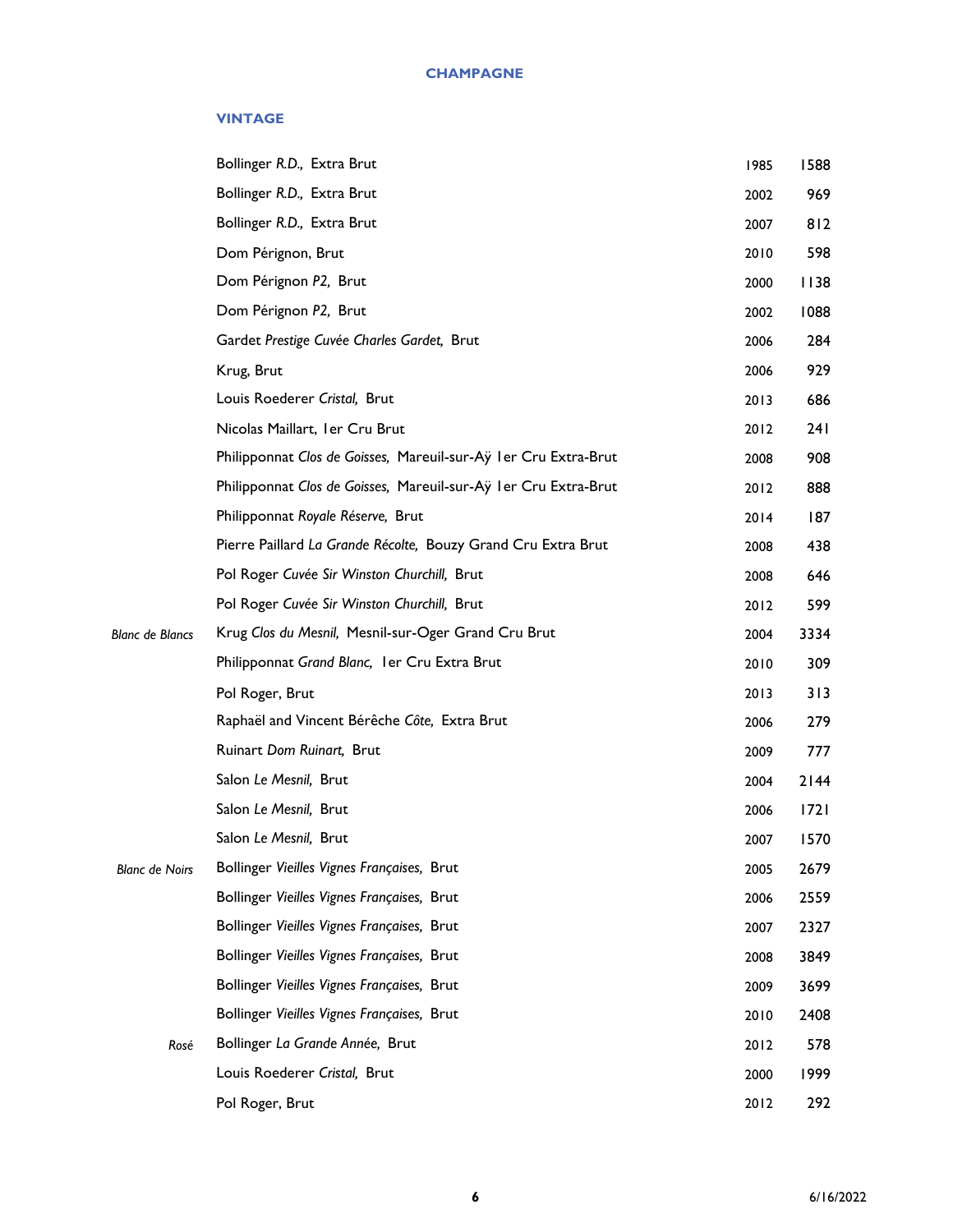#### **NON-VINTAGE**

|                        | Baron-Fuenté Grande Réserve, Brut                                          |           | 124 |
|------------------------|----------------------------------------------------------------------------|-----------|-----|
|                        | Barons de Rothschild, Brut                                                 |           | 216 |
|                        | Bérêche & Fils Reflet d'Antan, Brut                                        |           | 344 |
|                        | Bérêche & Fils Réserve, Brut                                               |           | 199 |
|                        | Chanoine, Brut                                                             |           | 137 |
|                        | Delamotte, Brut                                                            |           | 180 |
|                        | Drappier Carte d'Or, Brut                                                  |           | 149 |
|                        | Gardet Anniversary Cuvée 120 Ans, Extra-Brut                               |           | 299 |
|                        | Gardet Tradition, Brut                                                     |           | 141 |
|                        | Gosset Grande Réserve, Brut                                                |           | 212 |
|                        | Krug Grande Cuvée, Brut 156 <sup>ème</sup> Edition (based on 2000 harvest) | <b>MV</b> | 839 |
|                        | Krug Grande Cuvée, Brut 157 <sup>ème</sup> Edition (based on 2001 harvest) | MV        | 869 |
|                        | Krug Grande Cuvée, Brut 158 <sup>ème</sup> Edition (based on 2002 harvest) | MV        | 799 |
|                        | Laherte Frères Ultradition, Brut                                           |           | 181 |
|                        | Marie Demets Tradition, Brut                                               |           | 145 |
|                        | Nicolas Maillart Platine, I er Cru Brut                                    |           | 175 |
|                        | Taittinger Cuvée Prestige, Brut                                            |           | 140 |
|                        | Taittinger Nocturne, Sec                                                   |           | 222 |
|                        | Vilmqart & Cie Grande Réserve, Brut                                        |           | 200 |
| <b>Blanc de Blancs</b> | de Venoge Princes, Brut                                                    |           | 307 |
|                        | J.L. Vergnon Conversation, Grand Cru Brut                                  |           | 149 |
| <b>Blanc de Noirs</b>  | de Venoge Princes, Brut                                                    |           | 307 |
| Rosé                   | Bérêche & Fils Campania Remensis, Extra Brut                               |           | 315 |
|                        | Bollinger, Brut                                                            |           | 312 |
|                        | Gosset Grand Rosé, Brut                                                    |           | 255 |
|                        | Laurent-Perrier Cuvée Rosé, Brut                                           |           | 266 |
|                        | Ruinart, Brut                                                              |           | 297 |
|                        | Taittinger Cuvée Prestige, Brut                                            |           | 242 |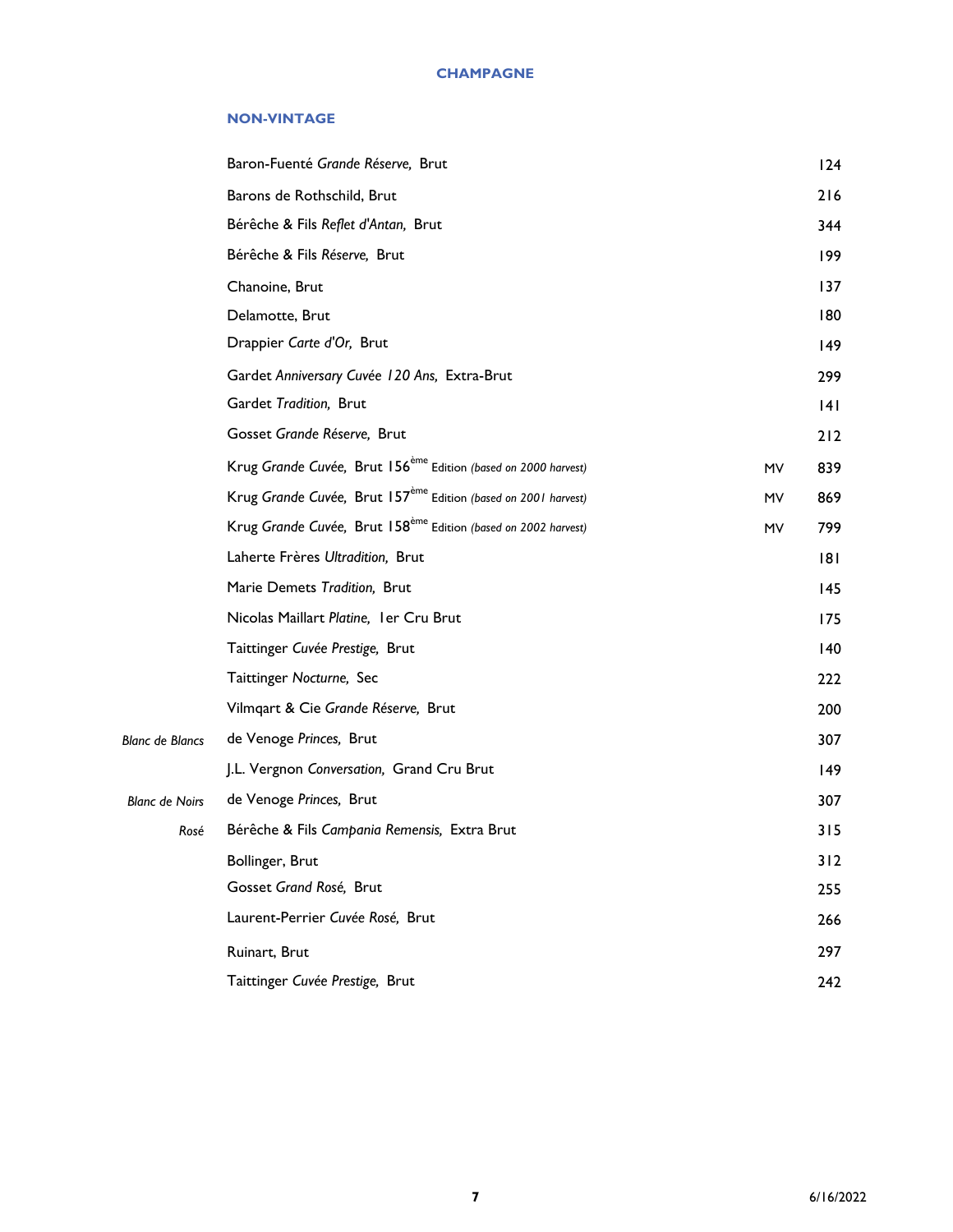#### **CHAMPAGNE**

#### **VINTAGE GROWER**

|                        | Gatinois, Ay Grand Cru Brut                                             | 2011 | 265 |
|------------------------|-------------------------------------------------------------------------|------|-----|
| <b>Blanc de Blancs</b> | H. Billiot Fils, Ambonnay Grand Cru Brut                                | 2014 | 277 |
|                        | Larmandier-Bernier Terre de Vertus, Brut Nature                         | 2014 | 315 |
|                        | Pierre Gimonnet Special Club - Grands Terroirs de Chardonnay, Brut      | 2014 | 329 |
|                        | Pierre Péters Cuvée Spéciale - Les Chétillons, Le Mesnil Grand Cru Brut | 2014 | 388 |

#### **NON-VINTAGE GROWER**

|                        | H. Billiot Fils Cuvée Laetitia, Ambonnay Grand Cru Brut                                 | 313 |
|------------------------|-----------------------------------------------------------------------------------------|-----|
|                        | H. Billiot Fils Réserve, Ambonnay Grand Cru Brut                                        | 189 |
|                        | Dhondt-Grellet "Dans un Premier Temps", Extra Brut                                      | 193 |
|                        | Gatinois, Ay Grand Cru Demi-Sec                                                         | 166 |
| <b>Blanc de Blancs</b> | Argapart & Fils Terroirs, Extra Brut                                                    | 270 |
|                        | Larmandier-Bernier Latitude, Extra Brut                                                 | 190 |
|                        | Larmandier-Bernier Longitude, Extra Brut                                                | 252 |
|                        | Pierre Gimonnet, Cuis I er Cru Brut                                                     | 189 |
|                        | Pierre Péters L'Etonnant Monsieur Victor - Edition MK. I I, Grand Cru Brut<br><b>MV</b> | 691 |
| Rosé                   | Geoffroy Rosé de Saignée, I er Cru Brut                                                 | 218 |
|                        | Pierre Gimonnet Rosé de Blancs, I er Cru Brut                                           | 222 |
|                        | Serge Mathieu, Brut                                                                     | 180 |
|                        |                                                                                         |     |

#### **LARGE FORMAT**

| <b>VINTAGE</b>         | Pol Roger Cuvée Sir Winston Churchill, Brut                                            | 2012 | 1388 |
|------------------------|----------------------------------------------------------------------------------------|------|------|
| <b>Blanc de Blancs</b> | Pierre Péters Cuvée Spéciale - Les Chétillons, Le Mesnil Grand Cru Brut (1.5L) $_{RM}$ | 2014 | 777  |
|                        | Salon Le Mesnil, Brut (1.5L)                                                           | 2008 | 8908 |
| NON-VINTAGE            | Delamotte, Brut (1.5L)                                                                 |      | 340  |
|                        | Taittinger Réserve, Brut (9L)                                                          |      | 2988 |
| <b>Blanc de Noirs</b>  | Fleury BdN, Brut (1.5L)                                                                |      | 349  |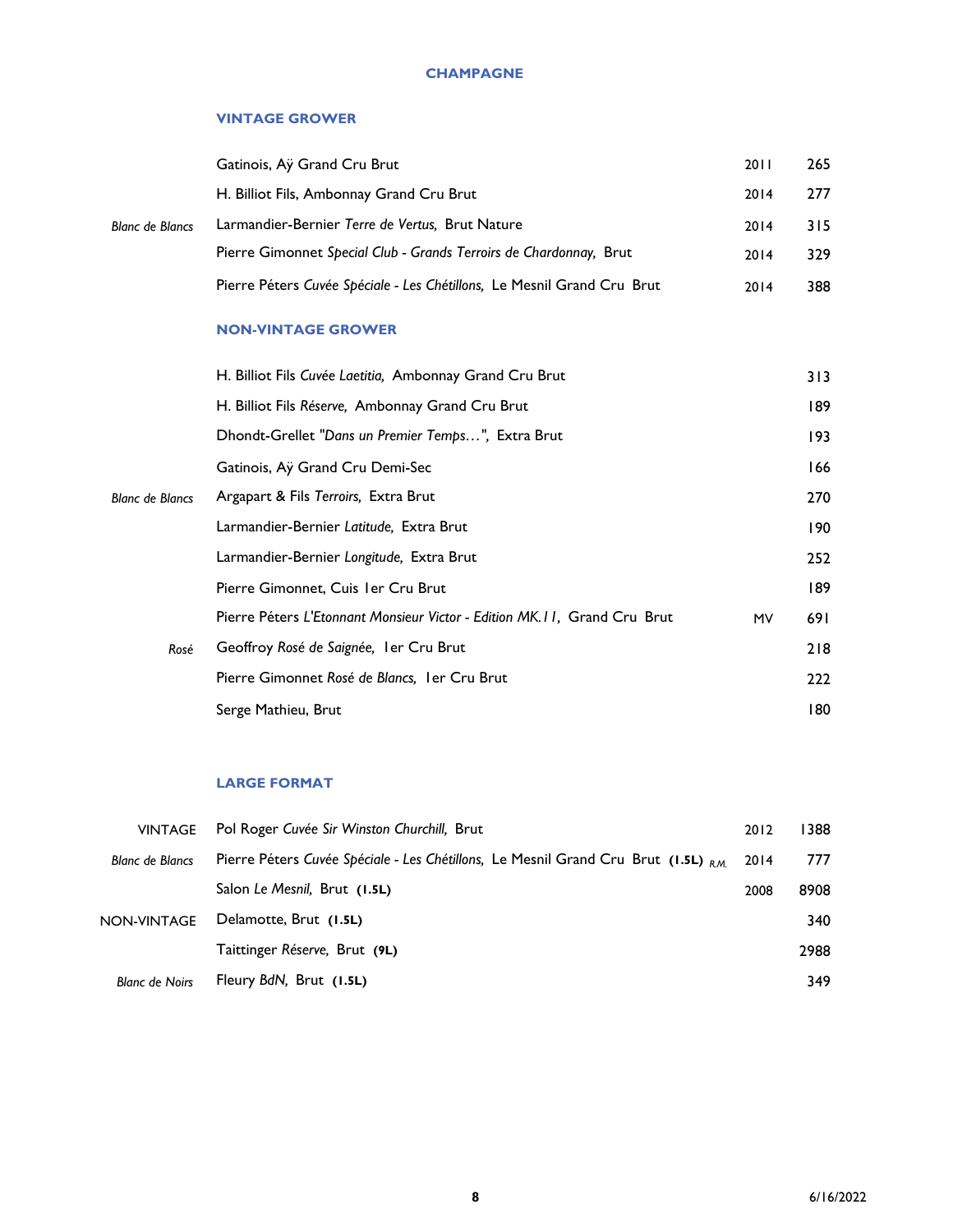#### **NEW WORLD**

| <b>BRITISH COLUMBIA</b> | <b>Okanagan Valley</b>                                           |           |     |
|-------------------------|------------------------------------------------------------------|-----------|-----|
|                         | Fitzpatrick Fitz Crémant                                         | 2019      | 63  |
|                         | Frind Estate, Brut                                               | <b>NV</b> | 68  |
|                         | La Frenz Aster, Naramata Bench Brut                              | 2016      | 75  |
|                         | Stoneboat Piano, Brut                                            | <b>NV</b> | 59  |
| <b>Blanc de Noirs</b>   | Tantalus, Brut                                                   | 2018      | 91  |
| Rosé                    | Blue Mountain R.D., Brut                                         | 2017      | 89  |
| <b>NOVA SCOTIA</b>      | <b>Gaspereau Valley</b>                                          |           |     |
|                         | Benjamin Bridge, Brut                                            | <b>NV</b> | 99  |
| <b>UNITED STATES</b>    | Oregon                                                           |           |     |
| Rosé                    | Soter Mineral Springs, Yamhill-Carlton, Brut                     | 2011      | 219 |
|                         | California                                                       |           |     |
| <b>Blanc de Blancs</b>  | Schramsberg, Brut                                                | 2018      | 150 |
| <b>Blanc de Noirs</b>   | Schramsberg, Brut                                                | 2017      | 150 |
| Rosé                    | Domaine Carneros Cuvée de la Pompadour, Carneros, Brut           | <b>NV</b> | 3   |
|                         | <b>OLD WORLD</b>                                                 |           |     |
| <b>FRANCE</b>           | Willm, Crémant d'Alsace Brut                                     | <b>NV</b> | 78  |
| Rosé                    | Château Des Vaults Rosée de L'Aube, Savennières Brut Nature      | 2011      | 162 |
|                         | Charles Sparr Tradition, Crémant d'Alsace Brut                   | <b>NV</b> | 95  |
|                         | Mas de Daumas Gassac Rosé Frizzant, Languedoc Brut               | 2018      | 125 |
| <b>SPAIN</b>            | Pere Ventura, Cava Gran Reserva Brut                             | 2015      | 149 |
|                         | Recaredo Relats de Viticultors, Penedès Brut Nature (Corpinnat)  | 2018      | 108 |
|                         | Recaredo Terrers Gran Reserva, Penedès Brut Nature (Corpinnat)   | 2016      | 138 |
| <b>GERMANY</b>          | Reichsrat Von Buhl Riesling, Pfalz Brut                          | 2014      | 69  |
|                         | Reichsrat Von Buhl Reserve, Pfalz Brut                           | <b>NV</b> | 78  |
| <b>ITALY</b>            | Cantina Toblino Antares, Trentodoc Brut Nature                   | 2016      | 135 |
|                         | Nino Franco Rustico, Valdobbiadene Prosecco Superiore Brut       | <b>NV</b> | 77  |
|                         | Planeta Metodo Classico Carricante, Sicilia Brut                 | 2018      | 131 |
|                         | Villa Rinaldi Barricaia, Veneto Brut                             | 2003      | 209 |
|                         | Villa Sandi La Rivetta, Valdobbiadene di Cartizze Superiore Brut | 2020      | 108 |
| <b>Blanc de Noirs</b>   | Contratto For England, Alta Langa Pas Dosé                       | 2015      | 140 |
| Rosé                    | Cuvage, Nebbiolo d'Alba Brut                                     | 2016      | 95  |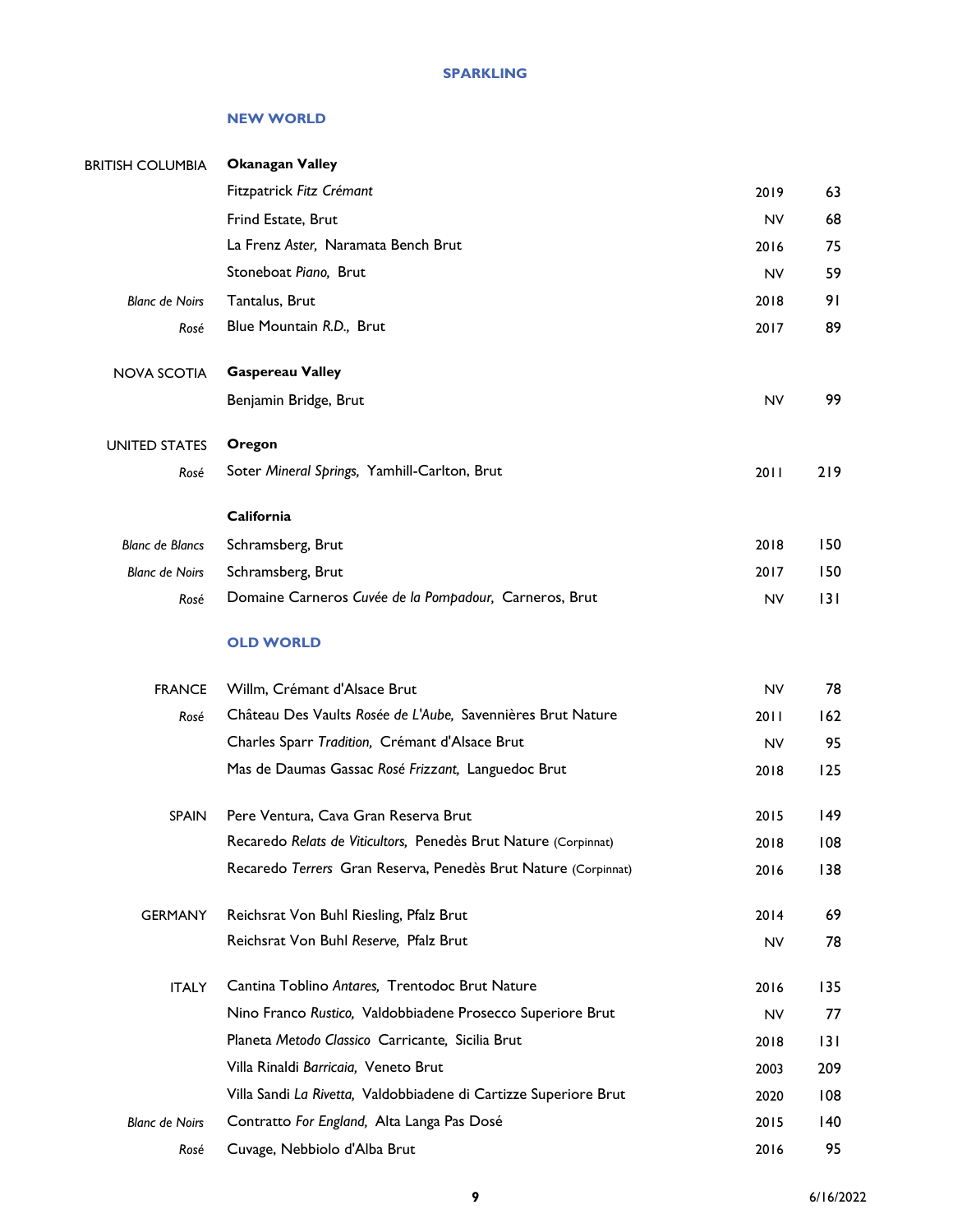#### **BRITISH COLUMBIA WHITE**

#### **SAUVIGNON BLANC**

| <b>OKANAGAN VALLEY</b> | <b>Boutinot Project B</b>                                           | 2020 | 59  |
|------------------------|---------------------------------------------------------------------|------|-----|
|                        | La Frenz Wit's End Vineyard                                         | 2021 | 67  |
|                        | Le Vieux Pin                                                        | 2021 | 88  |
| SIMILKAMEEN VALLEY     | <b>Burrowing Owl</b>                                                | 2020 | 68  |
|                        | <b>GRÜNER VELTLINER</b>                                             |      |     |
| <b>OKANAGAN VALLEY</b> | Culmina Unicus                                                      | 2020 | 79  |
|                        | Winemaker's Cut                                                     | 2020 | 60  |
|                        | <b>PINOT GRIS</b>                                                   |      |     |
| <b>OKANAGAN VALLEY</b> | 50th Parallel                                                       | 2020 | 52  |
|                        | <b>Phantom Creek Estates</b>                                        | 2019 | 75  |
|                        | Roche Kozier Vineyard                                               | 2019 | 58  |
|                        | <b>RIESLING</b>                                                     |      |     |
| <b>OKANAGAN VALLEY</b> | Indigenous World Single Vineyard                                    | 2018 | 59  |
|                        | <b>Phantom Creek Estates</b>                                        | 2018 | 99  |
|                        | Synchromesh                                                         | 2020 | 56  |
|                        | Synchromesh Storm Haven Vineyard 'Gibson - Block 3', Okanagan Falls | 2020 | 98  |
|                        | Tantalus Old Vines                                                  | 2018 | 101 |
| SIMILKAMEEN VALLEY     | Orofino Hendsbee Vineyard - Clone 21B                               | 2020 | 64  |
|                        | <b>GEWÜRZTRAMINER</b>                                               |      |     |
| <b>OKANAGAN VALLEY</b> | Fitzpatrick Interloper                                              | 2020 | 57  |
|                        | JoieFarm En Famille, Naramata Bench                                 | 2020 | 68  |
| SIMILKAMEEN VALLEY     | Corcelettes Second Chance Vineyard                                  | 2021 | 50  |
|                        | <b>VIOGNIER</b>                                                     |      |     |
| OKANAGAN VALLEY        | Anthony Buchanan                                                    | 2021 | 77  |
|                        | Sandhill - Small Lots Program Osprey Ridge Vineyard                 | 2020 | 65  |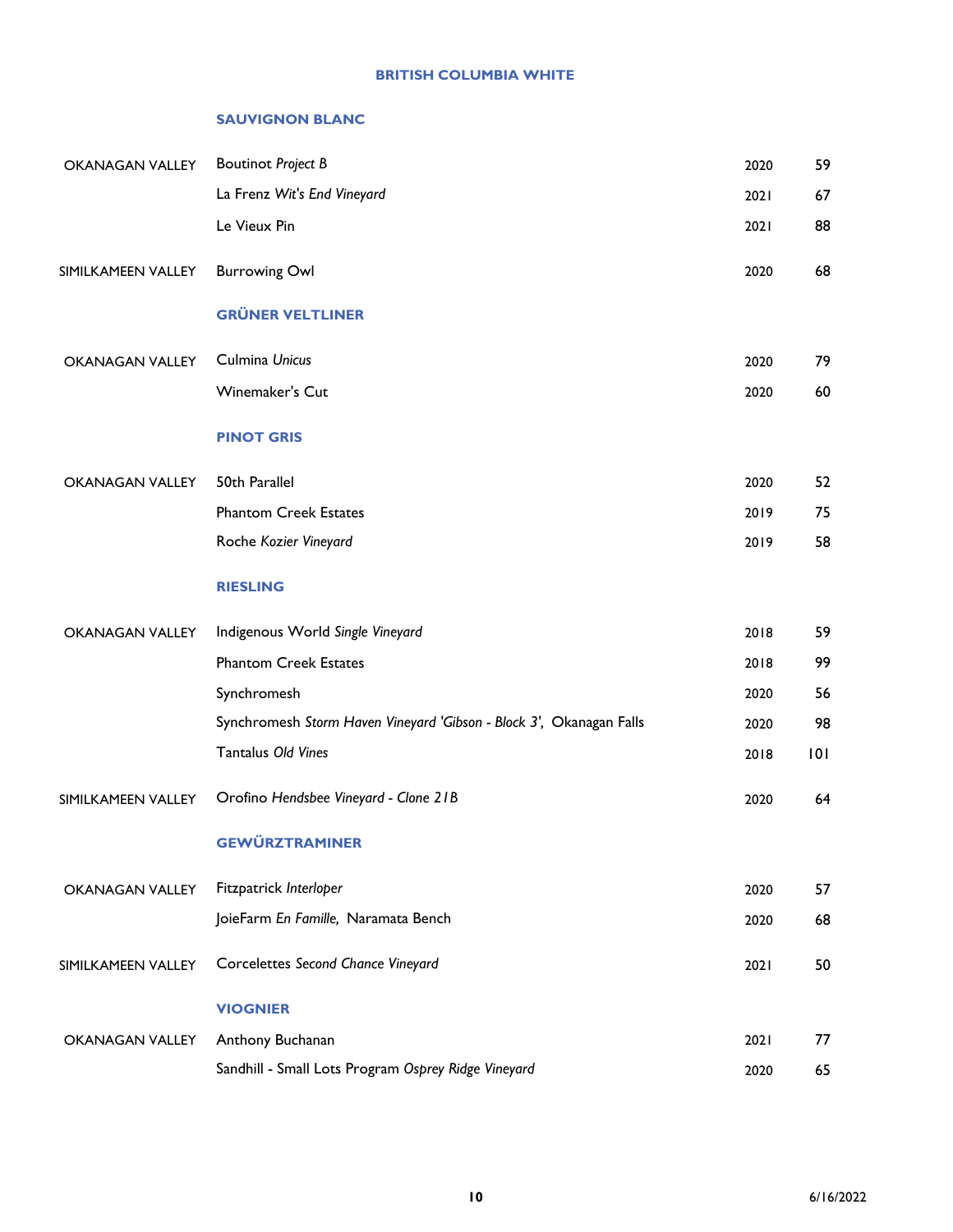#### **BRITISH COLUMBIA WHITE**

#### **CHARDONNAY**

| OKANAGAN VALLEY | 50th Parallel                           | 2019 | 117          |
|-----------------|-----------------------------------------|------|--------------|
|                 | CheckMate Attack                        | 2018 | 262          |
|                 | CheckMate Capture                       | 2018 | 208          |
|                 | Culmina Dilemma                         | 2017 | 99           |
|                 | Foxtrot                                 | 2020 | 138          |
|                 | French Door                             | 2019 | $\mathbf{H}$ |
|                 | Henricsson Vineyard Kajsa               | 2016 | 172          |
|                 | Henricsson Vineyard Kajsa               | 2018 | 154          |
|                 | Lightning Rock Canyonview Vineyard      | 2020 | 82           |
|                 | Painted Rock, Skaha Bench               | 2020 | 119          |
|                 | Roche Falcon's View Vineyard            | 2019 | 69           |
|                 | Tantalus Bear                           | 2021 | 58           |
|                 | Time Estate Winery McWatters Collection | 2020 | 77           |
|                 |                                         |      |              |

### **OTHER VARIETALS & BLENDS**

| <b>OKANAGAN VALLEY</b> | da Silva Hidden Hollow Vineyard Chenin Blanc, Naramata Bench                 | 2020        | 70   |
|------------------------|------------------------------------------------------------------------------|-------------|------|
|                        | JoieFarm A Noble Blend (Gewürztraminer/Riesling/Pinot Auxerrois/Muscat)      | 2021        | 67   |
|                        | Le Vieux Pin Ava (Viognier/Roussanne/Marsanne)                               | 2020        | 88   |
|                        | Le Vieux Pin Cuvée Dorée (Roussanne/Marsanne/Viognier)                       | 2019        | 149. |
| <b>GULF ISLANDS</b>    | Sea Star Stella Maris, Pender Island (Gewürztraminer/Pinot Gris/Schönburger) | <b>2021</b> | 68   |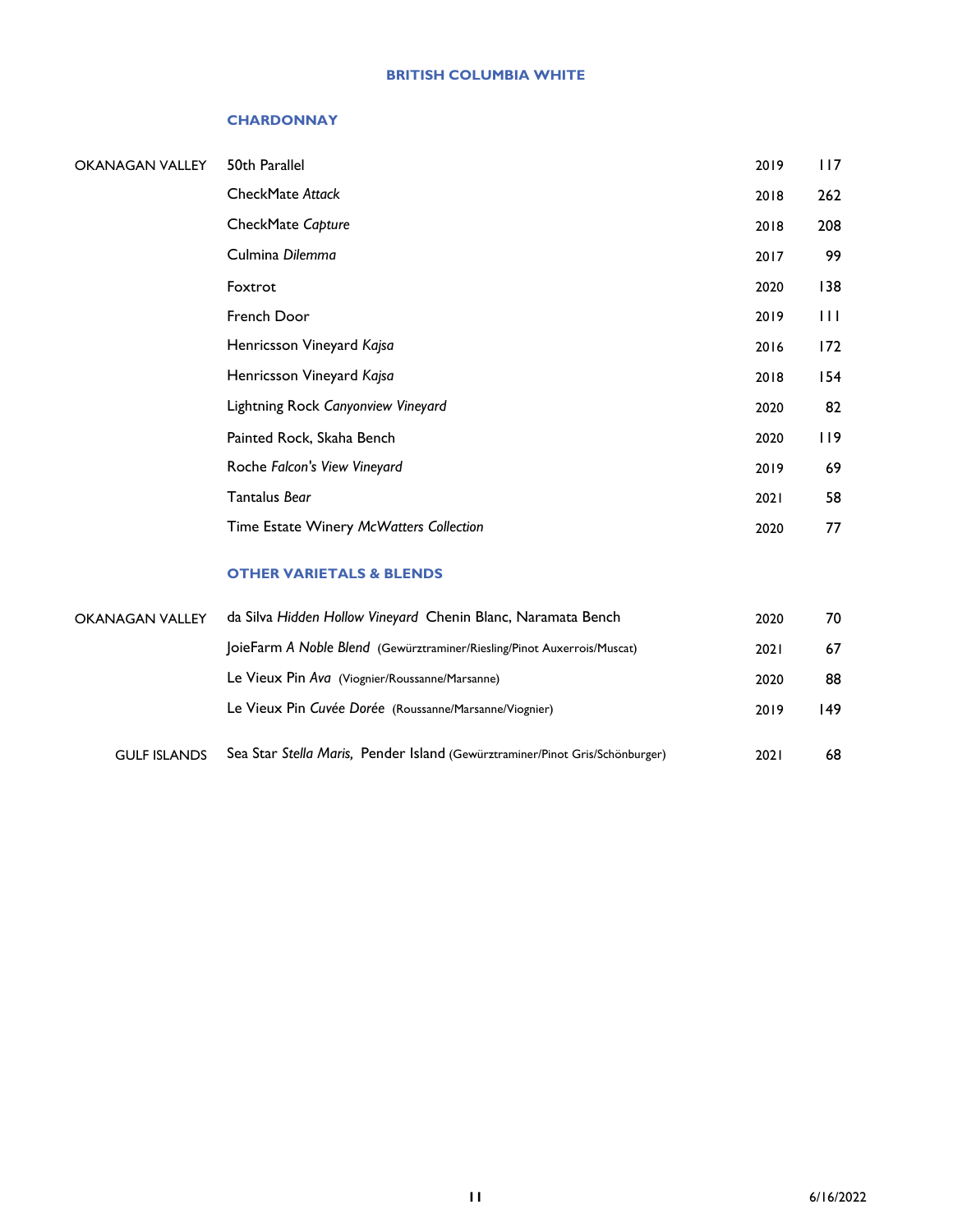#### **SAUVIGNON BLANC**

| <b>WASHINGTON</b>  | <b>Columbia Valley</b>                                   |      |     |
|--------------------|----------------------------------------------------------|------|-----|
|                    | Aquilini, Red Mountain                                   | 2019 | 60  |
|                    | DeLille Cellars Chaleur Blanc (Sauvignon Blanc/Sémillon) | 2020 | 150 |
| <b>CALIFORNIA</b>  | Twomey by Silver Oak                                     | 2017 | 157 |
|                    | Twomey by Silver Oak                                     | 2021 | 3   |
|                    | <b>Sonoma County</b>                                     |      |     |
|                    | Ferrari-Carano Fumé Blanc                                | 2020 | 75  |
|                    | Matanzas Creek, Alexander Valley                         | 2019 | 79  |
|                    | <b>Napa Valley</b>                                       |      |     |
|                    | Ashes & Diamonds Blanc No. 3 (Sauvignon Blanc/Sémillon)  | 2017 | 182 |
|                    | Stag's Leap Wine Cellars Aveta                           | 2019 | 117 |
| <b>CHILE</b>       | Aconcagua                                                |      |     |
|                    | Undurraga Terroir Hunter, Leyda                          | 2019 | 80  |
| <b>NEW ZEALAND</b> | Marlborough                                              |      |     |
|                    | <b>Nautilus</b>                                          | 2020 | 72  |
|                    | Spy Valley                                               | 2020 | 61  |
|                    | <b>RIESLING</b>                                          |      |     |
| <b>AUSTRALIA</b>   | South Australia                                          |      |     |
|                    | Pewsey Vale, Eden Valley                                 | 2019 | 59  |
| <b>NEW ZEALAND</b> | Wairarapa                                                |      |     |
|                    | Urlar, Gladstone                                         | 2014 | 78  |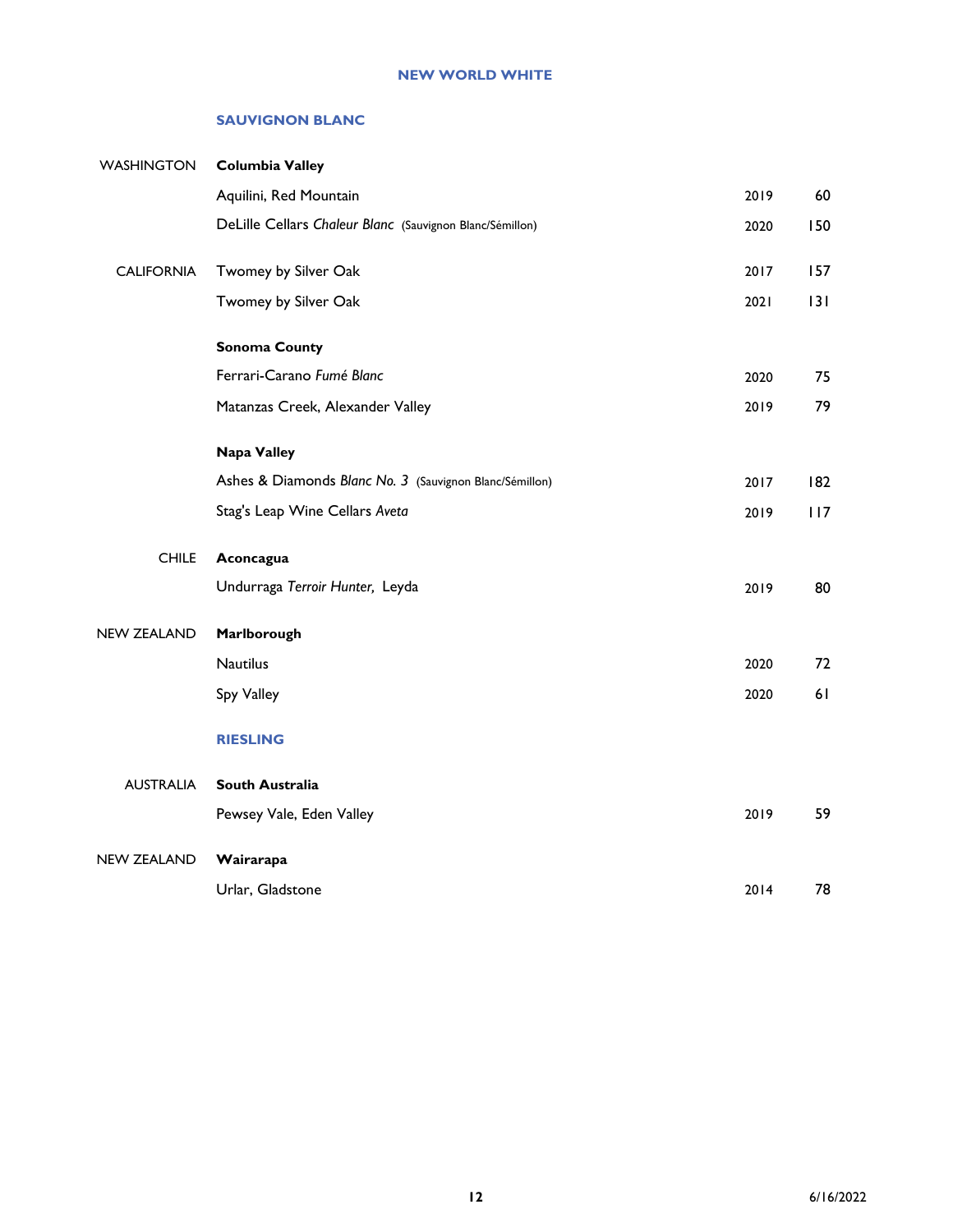#### **NEW WORLD WHITE**

#### **CHARDONNAY**

| <b>WASHINGTON</b>           | Sixto Frenchman Hills Vineyard, Columbia Valley | 2014 | 170 |
|-----------------------------|-------------------------------------------------|------|-----|
| <b>OREGON</b>               | <b>Willamette Valley</b>                        |      |     |
|                             | Shea Wine Cellars                               | 2016 | 160 |
|                             | St. Innocent Freedom Hill Vineyard              | 2018 | 141 |
| <b>CALIFORNIA</b>           | Mendocino                                       |      |     |
| <b>Anderson Valley</b>      | Radio-Coteau Savoy                              | 2014 | 239 |
|                             | Rhys Vineyards Alesia                           | 2017 | 175 |
|                             | Rhys Vineyards Bearwallow Vineyard              | 2015 | 303 |
|                             | <b>Sonoma County</b>                            |      |     |
|                             | Stonestreet, Alexander Valley                   | 2016 | 144 |
|                             | Peter Michael Ma Belle Fille, Knights Valley    | 2014 | 492 |
| <b>Russian River Valley</b> | <b>Buehler</b>                                  | 2018 | 80  |
|                             | Hartford Court                                  | 2019 | 117 |
|                             | Kosta Browne One Sixteen                        | 2017 | 315 |
| Sonoma Coast                | Cobb Doc's Ranch: JoAnn's Block                 | 2018 | 300 |
|                             | Littorai Mays Canyon                            | 2019 | 327 |
|                             | Patz & Hall                                     | 2016 | 198 |
|                             | Sonoma-Cutrer Russian River Ranches             | 2019 | 74  |
|                             | Napa Valley                                     |      |     |
|                             | Barnett Vineyards Sangiacomo Vineyard, Carneros | 2019 | 127 |
|                             | <b>Grgich Hills</b>                             | 2018 | 180 |
|                             | Lewis                                           | 2020 | 216 |
|                             | Long Meadow Ranch Farmstead                     | 2018 | 99  |
|                             | Matthiasson Linda Vista Vineyard                | 2020 | 134 |
|                             | Miner                                           | 2019 | 129 |
|                             | Plume                                           | 2016 | 75  |
|                             | Shafer Red Shoulder Ranch, Carneros             | 2018 | 247 |
|                             | Stag's Leap Wine Cellars Karia                  | 2018 | 145 |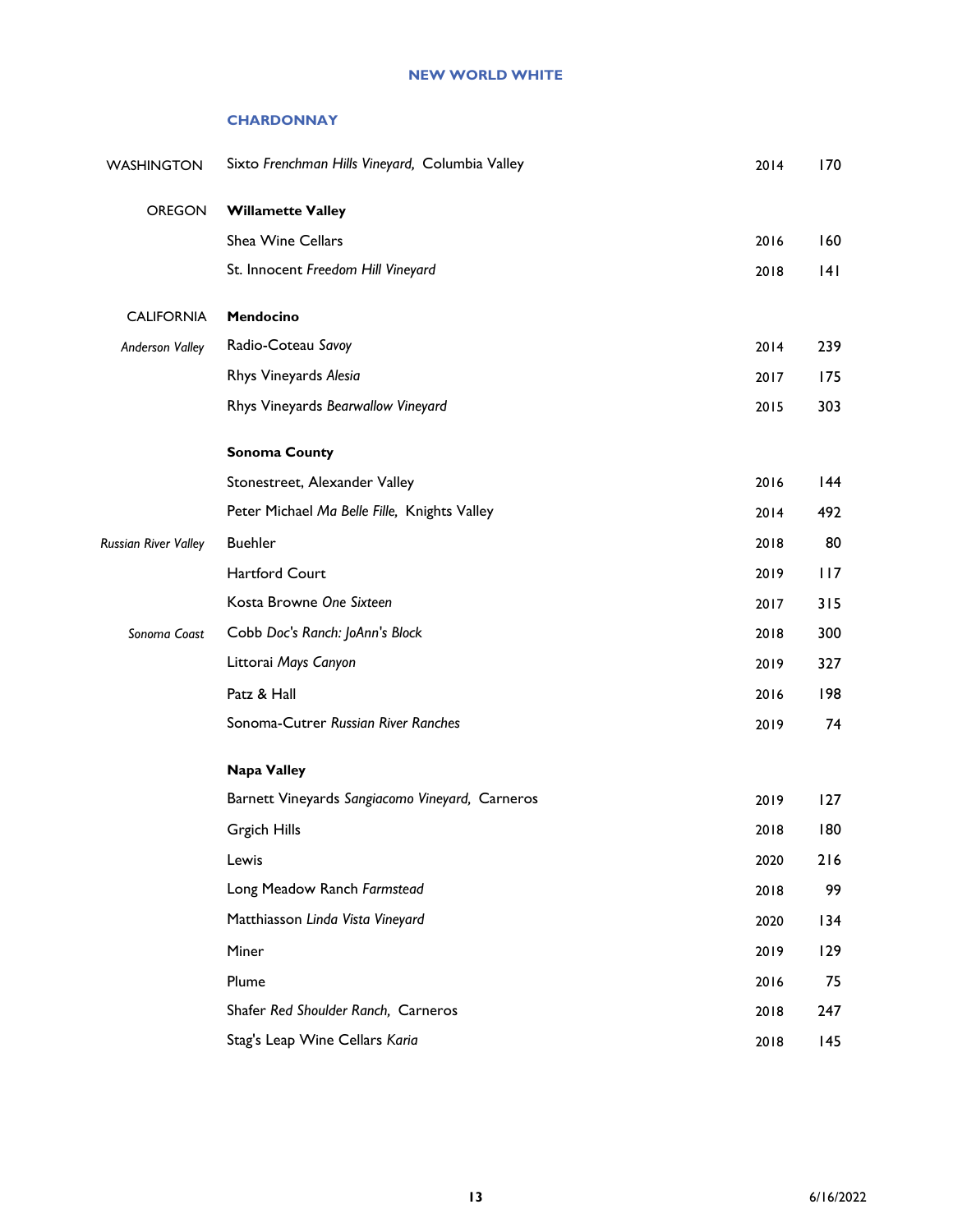#### **NEW WORLD WHITE**

#### **CHARDONNAY**

| <b>CALIFORNIA</b>           | <b>Central Coast</b>                                                 |      |     |
|-----------------------------|----------------------------------------------------------------------|------|-----|
|                             | Calera                                                               | 2018 | 98  |
| <b>Santa Cruz Mountains</b> | Ridge Monte Bello Estate Vineyard                                    | 2018 | 224 |
| San Luis Obispo             | Paul Lato 'Done & Done' Talley Rincon Vineyard, Arroyo Grande Valley | 2015 | 266 |
| Santa Barbara               | Cambria Katherine's Vineyard, Santa Maria Valley                     | 2018 | 68  |
|                             | The Hilt                                                             | 2015 | 175 |
|                             | Racines Sanford & Benedict Vineyard, Sta. Rita Hills                 | 2017 | 330 |
|                             | Sanford, Sta. Rita Hills                                             | 2017 | 115 |
|                             | Giant Steps Sexton Vineyard, Yarra Valley                            |      | 128 |
| <b>AUSTRALIA</b>            |                                                                      | 2019 |     |
|                             | Xanadu, Margaret River                                               | 2015 | 96  |
| <b>ARGENTINA</b>            | Catena Zapata White Bones Adrianna Vineyard, Mendoza                 | 2014 | 265 |
|                             |                                                                      |      |     |
|                             | <b>BLENDS &amp; OTHER VARIETALS</b>                                  |      |     |
| <b>OREGON</b>               | Corra Tail Feathers, Rogue Valley (Viognier/Muscat Blanc/Riesling)   | 2017 | 149 |
|                             |                                                                      |      | 97  |
| <b>CALIFORNIA</b>           | Truchard Roussanne, Carneros                                         | 2017 |     |
| <b>AUSTRALIA</b>            | Jim Barry Assyrtiko, Clare Valley                                    | 2019 | 76  |
| <b>SOUTH AFRICA</b>         | Terracura Chenin Blanc, Swartland                                    | 2017 | 149 |
|                             |                                                                      |      |     |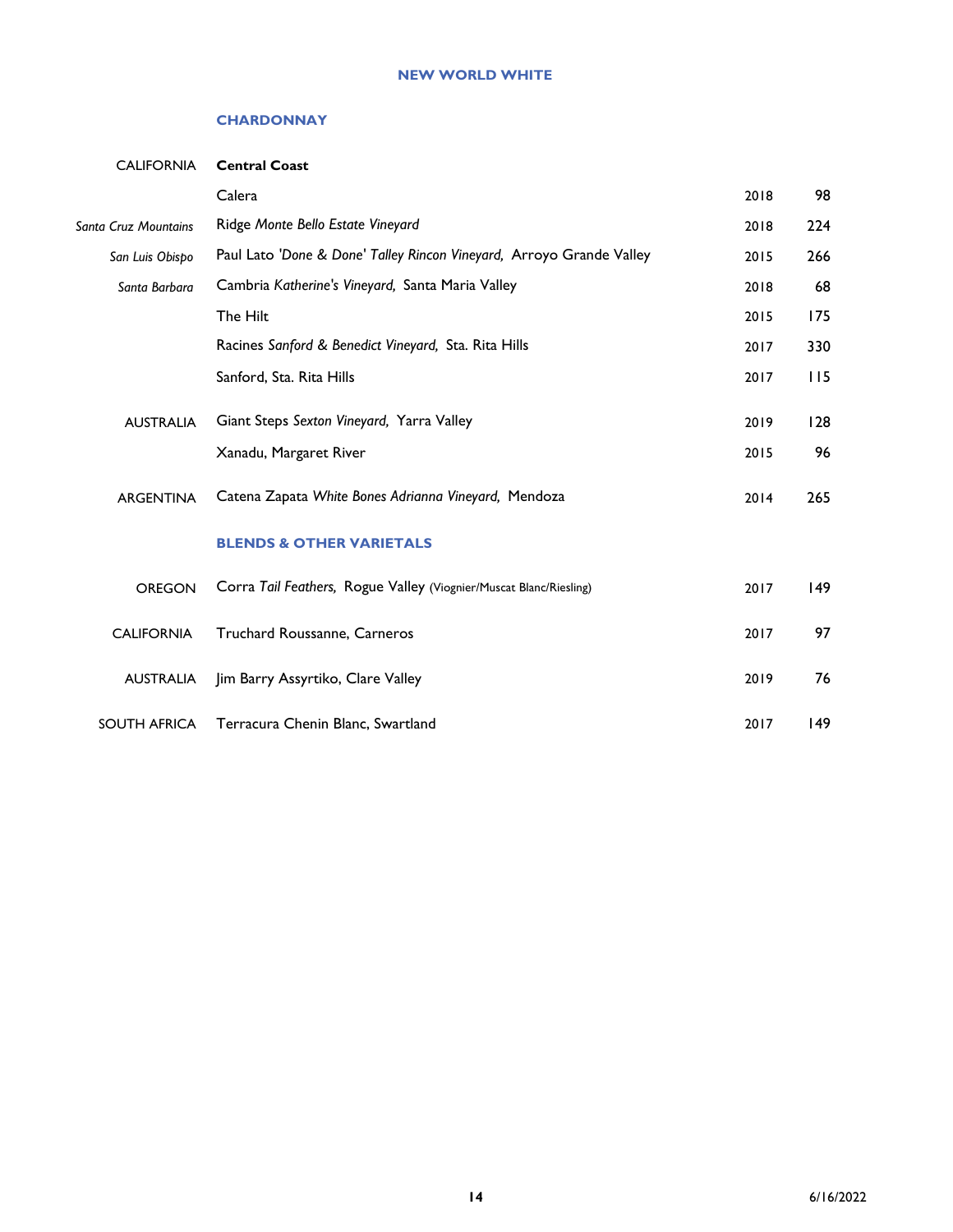#### **ALSACE**

|                     | Gustave Lorentz Réserve Riesling                                        | 2020 | 88  |
|---------------------|-------------------------------------------------------------------------|------|-----|
|                     | Marcel Deiss Muscat                                                     | 2013 | 88  |
|                     | Schoenheitz Gewürztraminer                                              | 2019 | 97  |
|                     | <b>Trimbach Riesling</b>                                                | 2018 | 89  |
|                     | Trimbach Clos Sainte Hune Riesling, Rosacker Grand Cru                  | 2013 | 891 |
|                     | Trimbach Clos Sainte Hune Riesling, Rosacker Grand Cru                  | 2016 | 861 |
|                     | Trimbach Clos Sainte Hune Riesling, Rosacker Grand Cru                  | 2017 | 851 |
|                     | Trimbach Frédéric Emile Riesling                                        | 2013 | 275 |
|                     | Trimbach Sélection de Vieilles Vignes Riesling                          | 2017 | 149 |
|                     | Domaine Weinbach Cuvée Ste Catherine Riesling, Schlossberg Grand Cru    | 2019 | 464 |
|                     | <b>LOIRE VALLEY</b>                                                     |      |     |
|                     | Pascal Jolivet Attitude Sauvignon Blanc                                 | 2020 | 72  |
| <b>PAYS NANTAIS</b> | Batard Langelier Polaris, Muscadet Sèvre et Maine Sur Lie               | 2018 | 57  |
|                     | Domaine Bonnet-Huteau Les Gautronnières Muscadet Sèvre et Maine Sur Lie | 2020 | 69  |
| ANJOU-SAUMUR        | <b>Savennières</b>                                                      |      |     |
|                     | Nicolas Joly Clos de la Bergerie, Roche-aux-Moines                      | 2018 | 207 |
|                     | Nicolas Joly Clos de la Coulée de Serrant, Coulée de Serrant            | 2018 | 299 |
| <b>TOURAINE</b>     | Vouvray                                                                 |      |     |
|                     | François et Julien Pinon, Sec                                           | 2019 | 95  |
|                     | Philippe Foreau Domaine du Clos Naudin, Demi-Sec                        | 2008 | 217 |
|                     | Philippe Foreau Domaine du Clos Naudin, Demi-Sec                        | 2016 | 199 |
|                     | Philippe Foreau Domaine du Clos Naudin, Sec                             | 2013 | 163 |
| <b>CENTRAL</b>      | <b>Sancerre</b>                                                         |      |     |
|                     | Alain Gueneau La Guiberte                                               | 2019 | 90  |
|                     | Claude Riffault Monoparcelle 469                                        | 2019 | 199 |
|                     | Domaine Delaporte                                                       | 2020 | 142 |
|                     | Domaine de Terres Blanches                                              | 2019 | 105 |
|                     | François le Saint Silex                                                 | 2020 | 2   |
|                     | Hubert Brochard Côte des Monts Damnés                                   | 2017 | 172 |
|                     | Jean-Paul Balland Grande Cuvée                                          | 2019 | 2   |
|                     | Lucien Crochet Les Calcaires                                            | 2018 | 3   |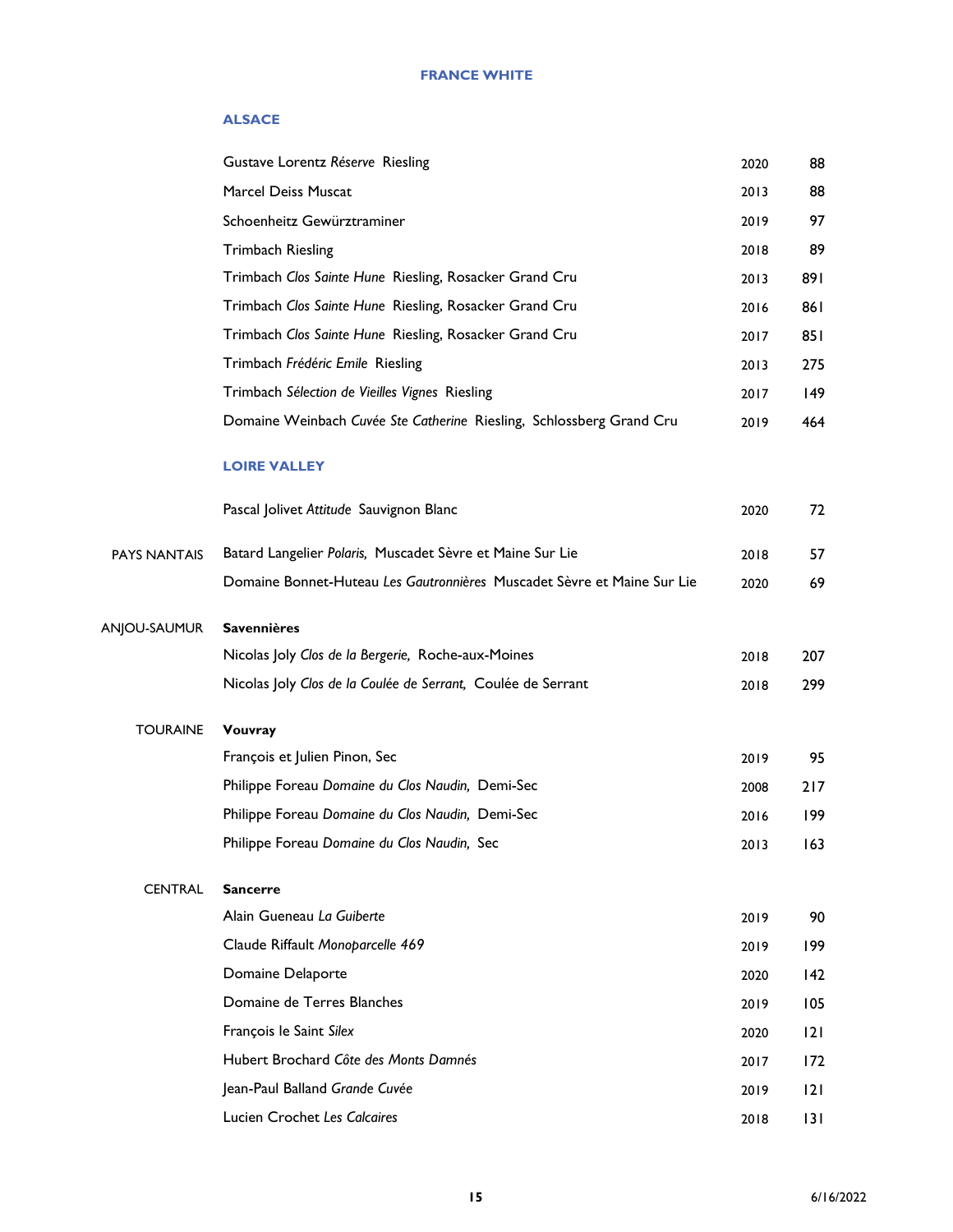#### **LOIRE VALLEY cont.**

## CENTRAL **Pouilly Fumé** Joseph Mellot *Le Tronsec* 2019 102 Pascal Jolivet *Indigène* 2018 205 Domaine Tinel-Blondelet *Arrêt-Buffatte* 2019 88

#### **BURGUNDY**

|                | Maison En Belles Lies Aligoté                | 2020 | 123 |
|----------------|----------------------------------------------|------|-----|
|                | <b>Benoit Ente</b>                           | 2018 | 188 |
|                | Laurent Ponsot Cuvée du Perce-Neige          | 2017 | 159 |
|                | Patrick Javillier Cuvée Oligocène, Côte d'Or | 2019 | 155 |
|                | Pierre Morey                                 | 2018 | 222 |
|                | Remoissenet Père & Fils Renommée             | 2019 | 99  |
|                | Rodolphe Demougeot                           | 2018 | 115 |
| <b>CHABLIS</b> | La Chablisienne La Pierrelée                 | 2017 | Ш   |
|                | Garnier & Fils, Petit Chablis                | 2020 | 85  |
|                | Jean Collet & Fils                           | 2019 | 99  |
|                | Louis Jadot                                  | 2020 | 104 |
|                | Louis Michel & Fils                          | 2020 | 99  |
|                | Domaine Moreau-Naudet                        | 2019 | 162 |
|                | Olivier Leflaive, Les Deux Rives             | 2018 | 155 |
| Premier Cru    | Bernard Defaix, Côte de Lechet               | 2019 | 134 |
|                | Jean Collet & Fils, Vaillons                 | 2018 | 142 |
|                | Domaine Moreau-Naudet, Montée de Tonnerre    | 2019 | 296 |
|                | Olivier Leflaive, Montée de Tonnerre         | 2019 | 249 |
| Grand Cru      | Domaine de l'Enclos, Les Clos                | 2018 | 326 |
|                | Garnier & Fils, Les Clos                     | 2018 | 313 |
|                | Domaine Gérard Duplessis, Les Clos           | 2019 | 320 |
|                | Lucien Le Moine, Preuses                     | 2017 | 449 |
|                | Olivier Leflaive, Vaudésir                   | 2018 | 350 |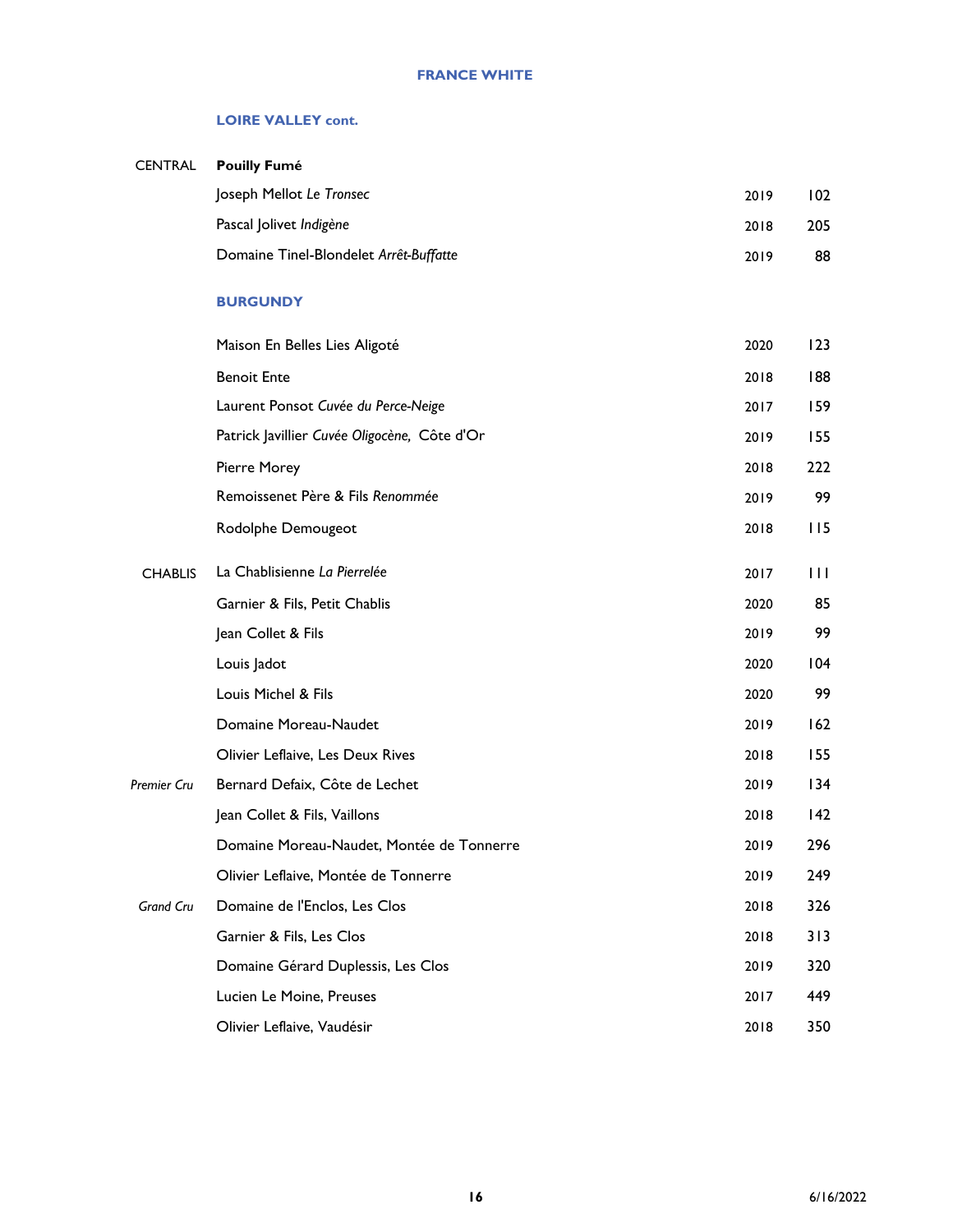| CÔTE DE BEAUNE   | Jean-Philippe Fichet, Hautes-Côtes de Beaune                | 2019 | 113  |
|------------------|-------------------------------------------------------------|------|------|
|                  | Ladoix                                                      |      |      |
|                  | Domaine Faiveley                                            | 2017 | 140  |
|                  | Savigny-lès-Beaune                                          |      |      |
|                  | Louis Jadot, Clos des Guettes                               | 2016 | 6    |
|                  | <b>Aloxe-Corton</b>                                         |      |      |
| <b>Grand Cru</b> | Remoissenet Père & Fils Diamond Jubilee, Corton-Charlemagne | 2017 | 689  |
|                  | Saint-Romain                                                |      |      |
|                  | Louis Jadot                                                 | 2015 | 2    |
|                  | Domaine Taupenot-Merme                                      | 2015 | 101  |
|                  | <b>Beaune</b>                                               |      |      |
|                  | Domaine Pierre Labet Clos des Monsnières                    | 2018 | 229  |
| Premier Cru      | Domaine Jacques Prieur, Champs-Pimont                       | 2018 | 213  |
|                  | Louis Jadot - Domaine Gagey Le Clos Blanc, Grèves           | 2017 | 248  |
|                  | Meursault                                                   |      |      |
|                  | Domaine Chavy-Chouet Les Casse-Têtes                        | 2019 | 27 I |
|                  | Louis Jadot                                                 | 2018 | 230  |
|                  | Domaine Michelot, Les Narvaux                               | 2017 | 224  |
|                  | Pierre Morey                                                | 2018 | 464  |
|                  | Domaine Prieur-Brunet, Les Forges                           | 2018 | 195  |
| Premier Cru      | Domaine Latour-Giraud, Genevrières                          | 2018 | 313  |
|                  | Louis Jadot, Charmes                                        | 2018 | 32 I |
|                  | Remoissenet Père & Fils, Blagny                             | 2015 | 337  |
|                  | Remoissenet Père & Fils, Genevrières                        | 2013 | 623  |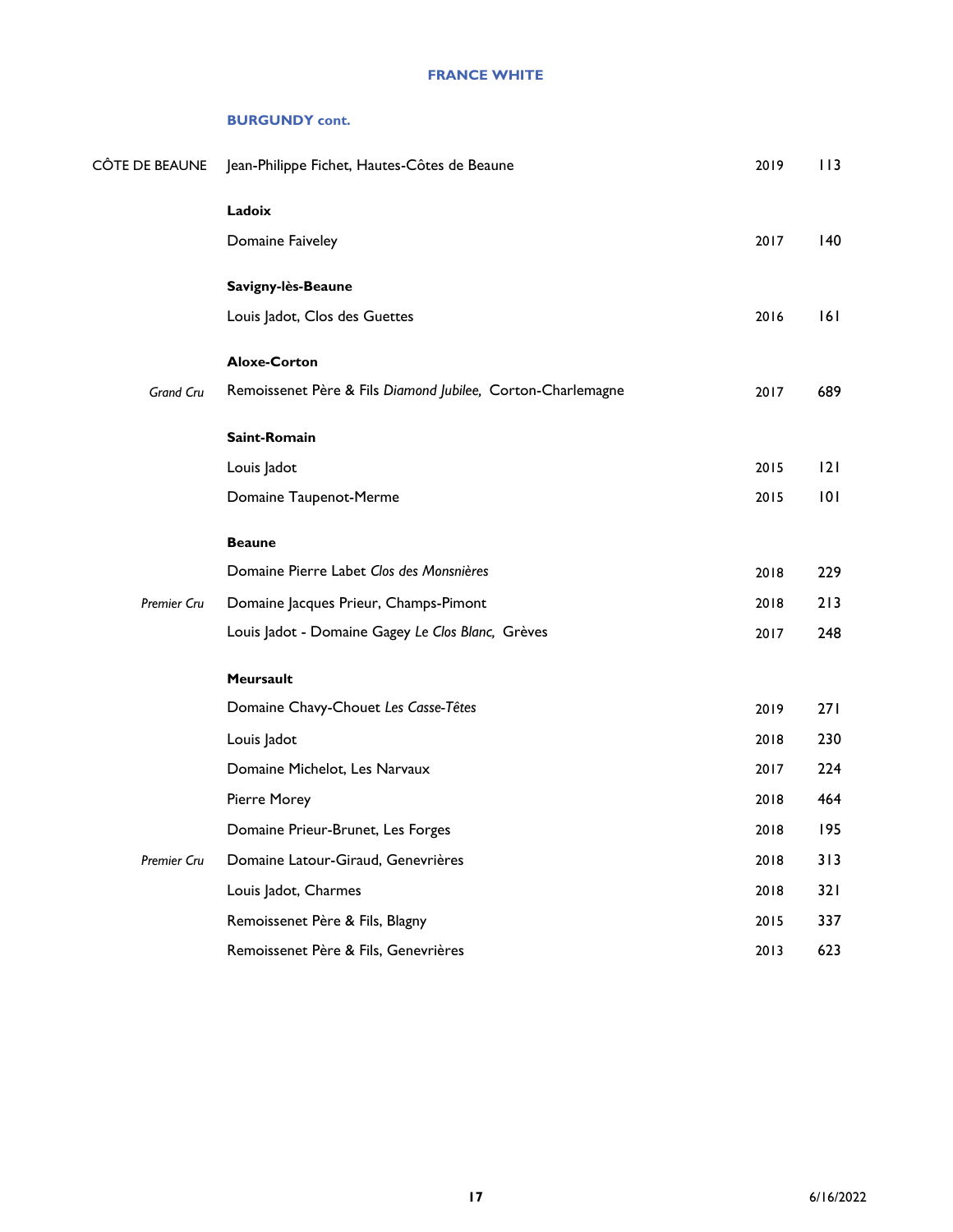#### **FRANCE WHITE**

| CÔTE DE BEAUNE   | <b>Puligny-Montrachet</b>                                                    |      |      |
|------------------|------------------------------------------------------------------------------|------|------|
|                  | Louis Jadot                                                                  | 2018 | 290  |
| Premier Cru      | Château de Puligny-Montrachet, Les Folatières                                | 2016 | 577  |
| Grand Cru        | Château de Puligny-Montrachet, Chevalier-Montrachet                          | 2015 | 2399 |
|                  | Château de Puligny-Montrachet, Chevalier-Montrachet                          | 2016 | 2299 |
|                  | <b>Chassagne-Montrachet</b>                                                  |      |      |
|                  | Louis Jadot                                                                  | 2018 | 230  |
| Premier Cru      | Louis Jadot, Abbaye de Morgeot                                               | 2018 | 311  |
|                  | Louis Jadot - Domaine Duc de Magenta Clos de la Chapelle, Morgeot (Monopole) | 2018 | 346  |
|                  | Domaine Marc Morey & Fils, Les Chenevottes                                   | 2019 | 397  |
|                  | Domaine Marc Morey & Fils, Les Vergers                                       | 2019 | 375  |
| Grand Cru        | Louis Jadot, Bâtard-Montrachet                                               | 2017 | 1316 |
|                  | Remoissenet Père & Fils, Bâtard-Montrachet                                   | 2014 | 1888 |
|                  | <b>Santenay</b>                                                              |      |      |
|                  | Domaine Prieur-Brunet                                                        | 2016 | 119  |
| <b>MÂCONNAIS</b> | Domaine Barraud Les Crays, Pouilly-Fuissé                                    | 2019 | 8    |
|                  | Cave de Lugny La Carte, Mâcon-Lugny                                          | 2018 | 75   |
|                  | J.A. Ferret Clos des Prouges - Tête de Cru, Pouilly-Fuissé                   | 2017 | 188  |
|                  | J.A. Ferret Tournant de Pouilly - Cuvée Hors-Classe, Pouilly-Fuissé          | 2017 | 229  |
|                  | Jean Loron Rift 71 Chardonnay, Mâcon-Villages                                | 2018 | 76   |
|                  | Seguin-Manuel, Mâcon-Villages                                                | 2020 | 88   |
|                  | Seguin-Manuel, Viré Clessé                                                   | 2017 | 97   |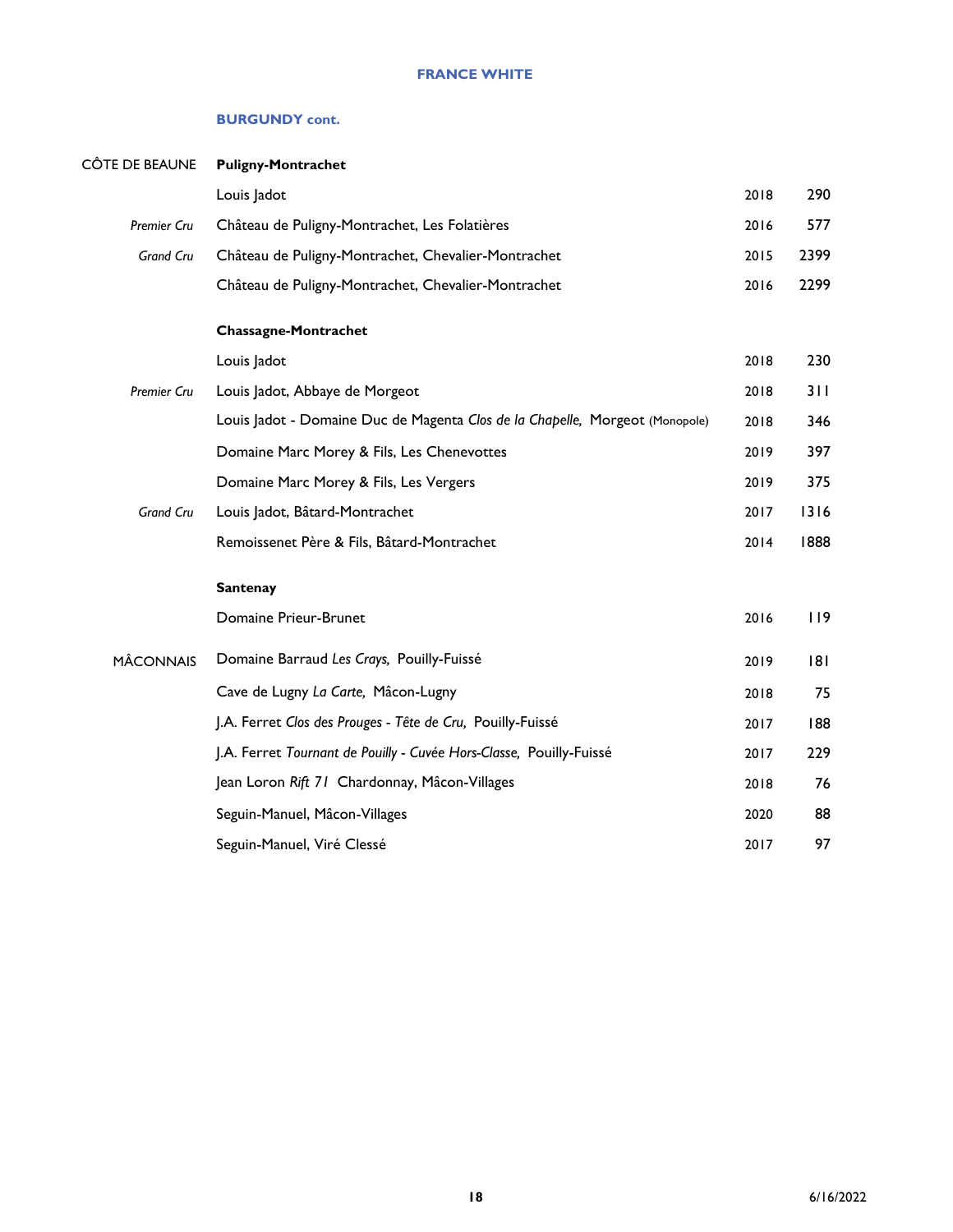#### **RHÔNE VALLEY**

| <b>CONDRIEU</b>     | Domaine Georges Vernay Chaillées de L'Enfer                       | 2017 | 399 |
|---------------------|-------------------------------------------------------------------|------|-----|
|                     | Château-Grillet (Monopole)                                        | 2011 | 905 |
|                     | Château-Grillet (Monopole)                                        | 2012 | 885 |
| SAINT-JOSEPH        | Ferraton Père & Fils La Source                                    | 2016 | 97  |
| <b>HERMITAGE</b>    | Domaine Jean-Louis Chave                                          | 2013 | 713 |
| CHÂTEAUNEUF-DU-PAPE | Château La Nerthe                                                 | 2019 | 207 |
| <b>SOUTH</b>        | Château de Nages Buti Nages by Michel Gassier, Costières de Nîmes | 2016 | 56  |
|                     | <b>SOUTH OF FRANCE</b>                                            |      |     |
|                     | Mas de Daumas Gassac, Saint-Guilhem-le-Désert Cité d'Aniane       | 2016 | 195 |
|                     | Clos Lapeyre Vitatge Vielh Sec, Jurançon                          | 2016 | 88  |
|                     | Régis Boucabeille Les Terrasses, Côtes de Roussillon              | 2020 | 59  |
|                     | <b>BORDEAUX</b>                                                   |      |     |
| ENTRE-DEUX-MERS     | Château Nicot                                                     | 2018 | 70  |
| <b>GRAVES</b>       | Le Blanc Sec de Suduiraut                                         | 2018 | 105 |
|                     | Pessac-Léognan                                                    |      |     |
|                     | Château Carbonnieux                                               | 2018 | 162 |
|                     | Clos Marsalette                                                   | 2014 | 145 |
|                     | La Clarté de Haut-Brion                                           | 2010 | 325 |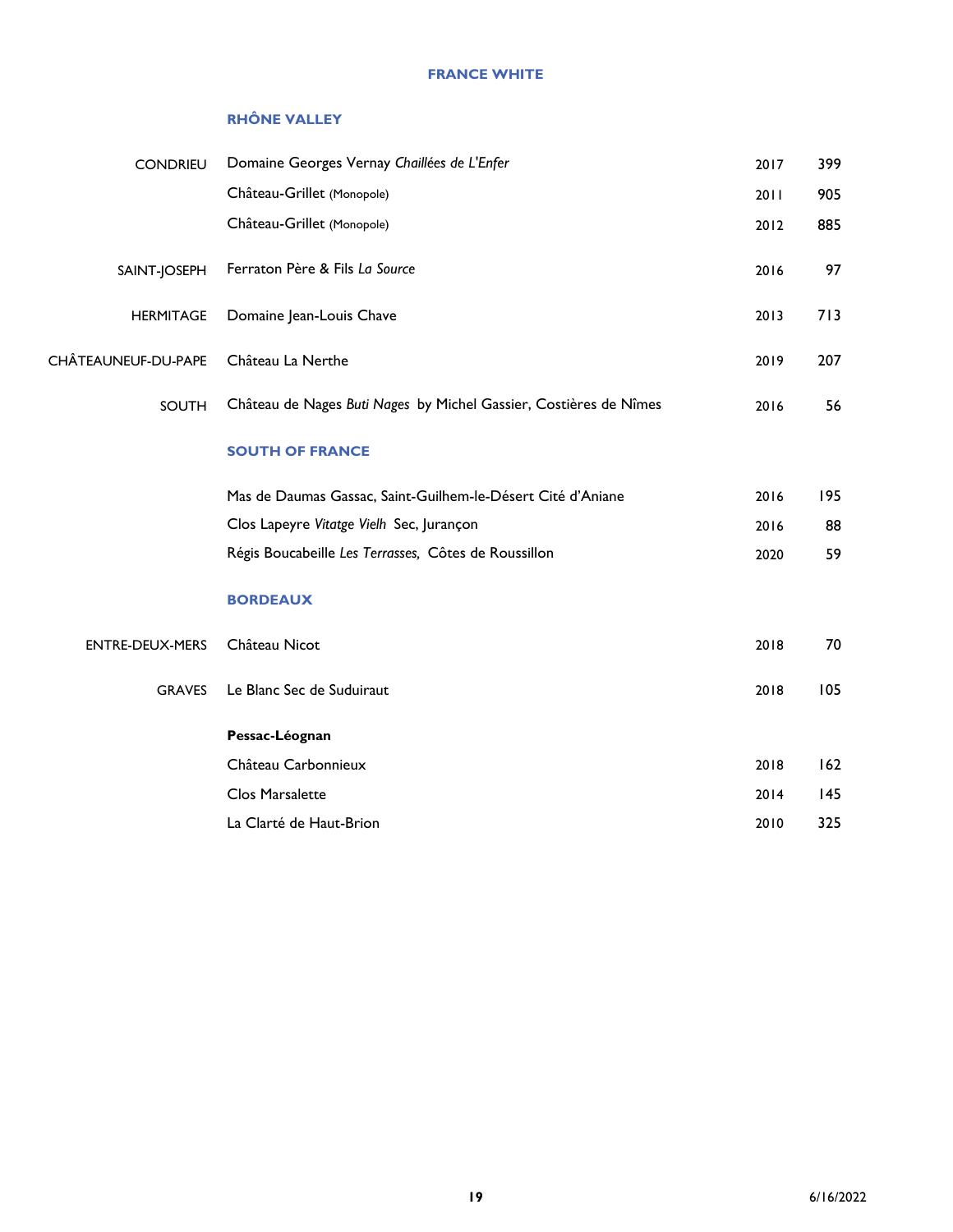#### **PAÍS VASCO**

| <b>TXAKOLI</b> | Apatei de Katxiña Hondarrabi Zuri, Getariako Txakolina | 2020 | 75  |
|----------------|--------------------------------------------------------|------|-----|
|                | Señorio de Astobiza, Arabako Txakolina                 | 2020 | 69  |
|                | <b>RIOJA</b>                                           |      |     |
|                | Artadi Viñas de Gain                                   | 2013 | 133 |
|                | Laventura Viura                                        | 2019 | 80  |
|                | <b>PRIORAT</b>                                         |      |     |
|                | Costers del Priorat Blanc de Pissarres                 | 2017 | 87  |
|                | <b>GALICIA</b>                                         |      |     |
| RÍAS BAIXAS    | Maetierra Atlantis Albariño                            | 2020 | 65  |
|                | Zarate Albariño, Val do Salnes                         | 2020 | 93  |
| <b>BIERZO</b>  | Losada Godello                                         | 2020 | 88  |
|                |                                                        |      |     |

#### **PORTUGAL WHITE**

| Campolargo Cercial, Bairrada | 2016 | 125 |
|------------------------------|------|-----|
|------------------------------|------|-----|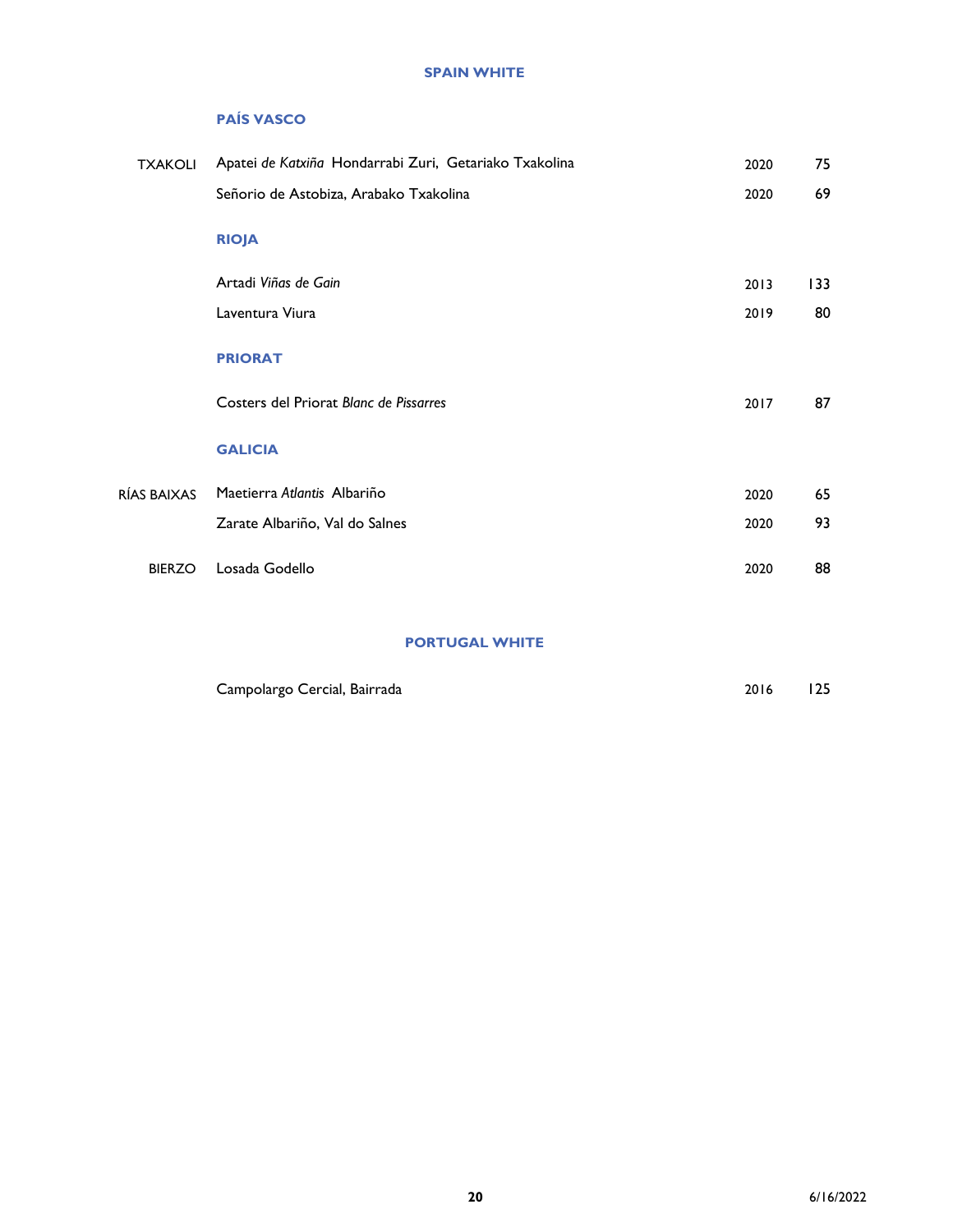#### **GERMANY WHITE**

#### **MOSEL**

| Egon Müller Scharzhof Riesling                              | 2017 | 215 |
|-------------------------------------------------------------|------|-----|
| Egon Müller Scharzhofberger Riesling, Kabinett<br>2018      |      | 376 |
| Joh. Jos. Prüm Wehlener Sonnenuhr Riesling, Spätlese        | 2012 | 179 |
| Joh. Jos. Prüm Wehlener Sonnenuhr Riesling, Auslese<br>2015 |      | 188 |
| <b>RHEINGAU</b>                                             |      |     |
| Weingut Robert Weil Kiedrich Gräfenberg Riesling Trocken    | 2016 | 245 |
| Weingut Robert Weil Tradition Riesling                      | 2016 | 79  |

#### **NAHE**

| Weingut Dönnhoff Riesling                                     | 2015 | 85  |
|---------------------------------------------------------------|------|-----|
| Emrich-Schönleber Frühtau Riesling Trocken                    | 2016 | 109 |
| Emrich-Schönleber Halenberg Riesling Trocken, Grosses Gewachs | 2018 | 215 |
| Weingut Tesch Königsschild Riesling Trocken                   | 2020 | 104 |

#### **AUSTRIA WHITE**

#### **NIEDERÖSTERREICH**

|                | Sohm & Kracher Lion Grüner Veltliner                   | 2018 | 70  |
|----------------|--------------------------------------------------------|------|-----|
| <b>WACHAU</b>  | Weingut Knoll Loibner Gewürztraminer, Smaragd          | 2016 | 150 |
|                | Weingut Veyder-Malberg Viesslinger Ried Bruck Riesling | 2018 | 175 |
|                | Domäne Wachau Achleiten Riesling, Smaragd              | 2015 | 110 |
|                | Domäne Wachau Terrassen Grüner Veltliner, Smaragd      | 2019 | 83  |
| <b>KAMPTAL</b> | Weingut Weszeli Langenlois Grüner Veltliner            | 2020 | 76  |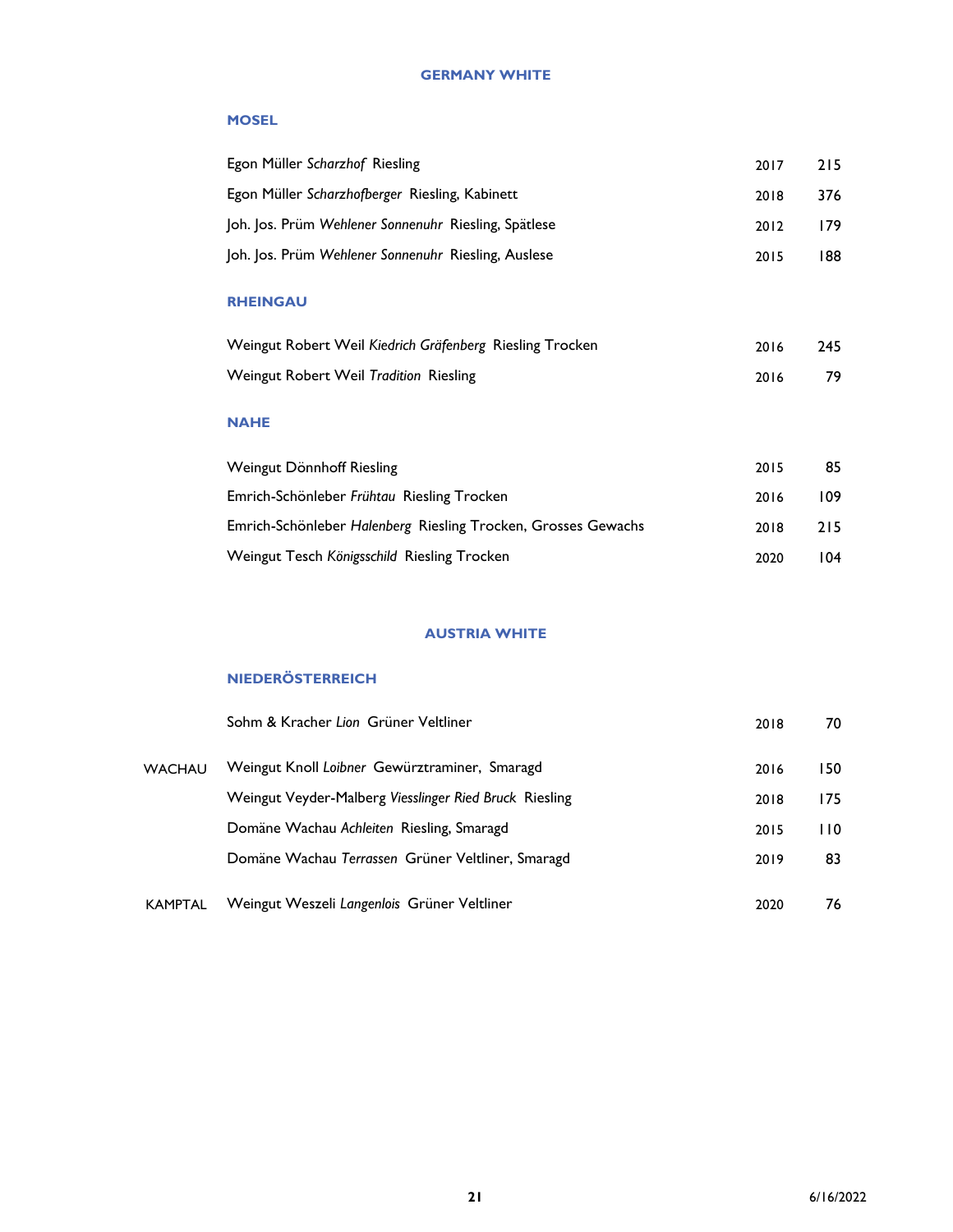#### **ITALY WHITE**

#### **TRENTINO-ALTO ADIGE**

| <b>ALTO ADIGE</b>       | Abbazia di Novacella Pinot Grigio                                | 2018 | 83  |
|-------------------------|------------------------------------------------------------------|------|-----|
|                         | Alois Lageder Terra Alpina Pinot Grigio, Vigneti delle Dolomiti  | 2020 | 68  |
|                         | Cantina Colterenzio Pinot Grigio                                 | 2019 | 75  |
| <b>TRENTINO</b>         | Tenuta San Leonardo Riesling                                     | 2015 | 129 |
|                         | <b>FRIULI-VENEZIA-GIULIA</b>                                     |      |     |
|                         | Borgo del Tiglio Ronco della Chiesa, Collio                      | 2015 | 202 |
|                         | di Lenardo Monovitigno Pinot Grigio, Friuli                      | 2020 | 56  |
|                         | <b>VENETO</b>                                                    |      |     |
|                         | Giuseppe Quintarelli Bianco Secco                                | 2018 | 160 |
|                         | Tenuta Santa Maria Torrepieve Chardonnay, Veronese               | 2018 | 147 |
|                         | <b>PIEDMONT</b>                                                  |      |     |
|                         | Ezio Poggio Caespes Timorasso, Terre di Libarna, Colli Tortonesi | 2018 | 114 |
|                         | Vietti Derthona Timorasso, Colli Tortonesi                       | 2019 | 147 |
| LANGHE                  | Cordero di Montezemolo Arneis                                    | 2019 | 83  |
|                         | Gaja Alteni di Brassica (Sauvignon)                              | 2014 | 409 |
|                         | Gaja Gaia & Rey Chardonnay                                       | 2017 | 715 |
|                         | Gaja Rossj-Bass Chardonnay                                       | 2018 | 269 |
|                         | Marchesi di Gresy Sauvignon                                      | 2018 | 88  |
|                         | <b>TUSCANY</b>                                                   |      |     |
|                         | Nittardi Ben Vermentino, Maremma                                 | 2020 | 75  |
|                         | <b>UMBRIA</b>                                                    |      |     |
|                         | Antinori - Castello della Sala Cervaro della Sala                | 2007 | 270 |
|                         | Antinori - Castello della Sala Cervaro della Sala                | 2008 | 260 |
|                         | Antinori - Castello della Sala Cervaro della Sala                | 2009 | 250 |
|                         | Antinori - Castello della Sala Cervaro della Sala                | 2010 | 240 |
|                         | <b>MARCHE</b>                                                    |      |     |
| <b>VERDICCHIO DEI</b>   | Bucci Superiore, Classico                                        | 2017 | 78  |
| <b>CASTELLI DI JESI</b> | Umani Ronchi Vecchie Vigne, Classico Superiore                   | 2018 | 91  |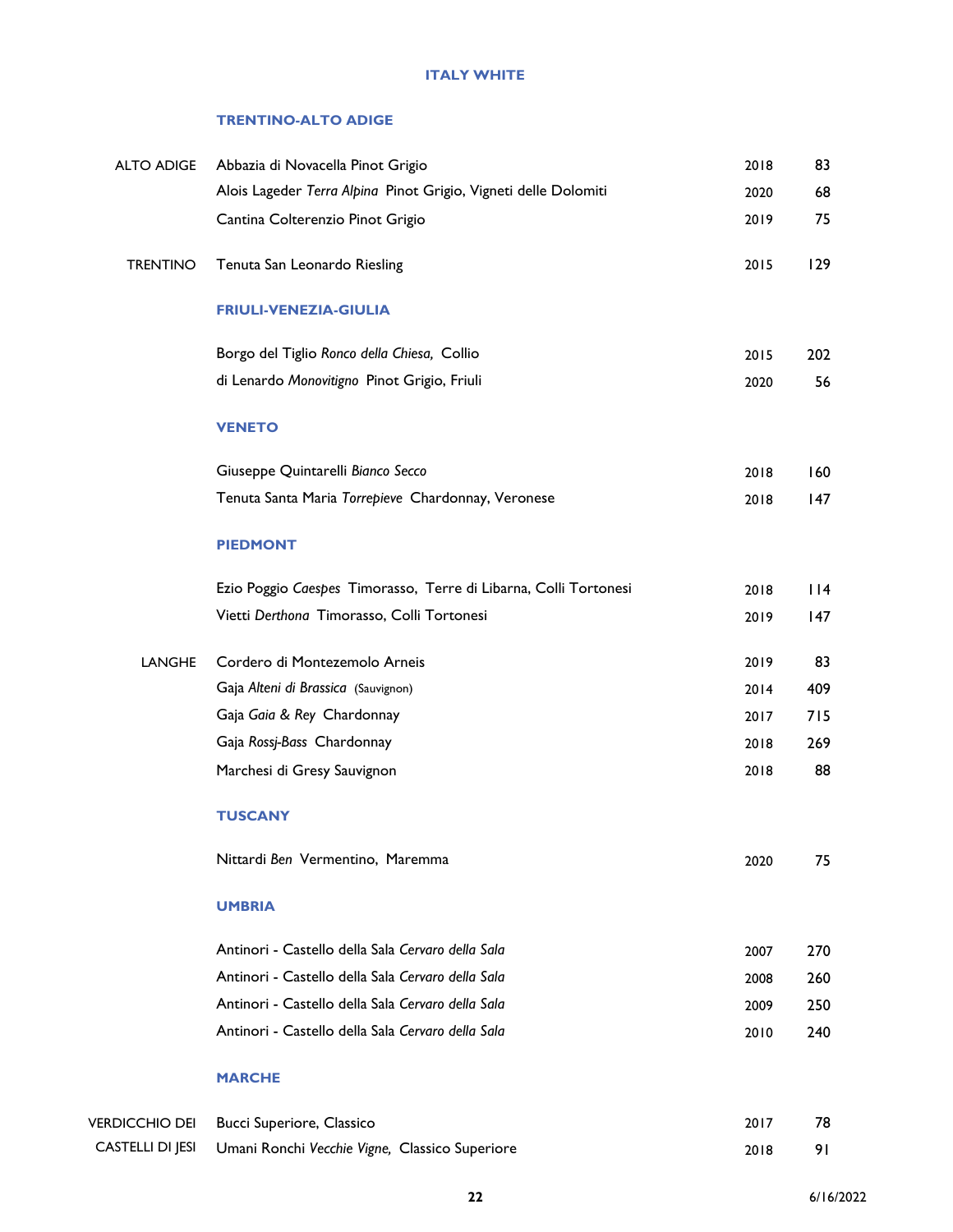#### **SICILY**

|             | Planeta Cometa, Menfi      | 2020 | 144 |
|-------------|----------------------------|------|-----|
| <b>ETNA</b> | Benanti Contrada Cavaliere | 2018 | 192 |
|             | Giovanni Rosso             | 2020 | 140 |

#### **OTHER REGIONS WHITE**

| GREECE Estate Argyros Assyrtiko, Santorini | 2019 114 |  |
|--------------------------------------------|----------|--|
|                                            |          |  |

#### **ROSÉ**

#### **NEW WORLD**

| <b>BRITISH COLUMBIA</b> | <b>Okanagan Valley</b>                |      |     |
|-------------------------|---------------------------------------|------|-----|
|                         | Culmina Saignée, Golden Mile Bench    | 2020 | 75  |
|                         | French Door                           | 2021 | 92  |
|                         | Roche Vig Zweigelt, Naramata Bench    | 2021 | 68  |
|                         | <b>OLD WORLD</b>                      |      |     |
| <b>FRANCE</b>           | <b>Tavel</b>                          |      |     |
|                         | Prieuré de Montézargues               | 2020 | 85  |
|                         | Côtes de Provence                     |      |     |
|                         | Clos Cibonne Cuvée Tradition Tibouren | 2019 | 91  |
|                         | Château d'Esclans Garrus              | 2014 | 325 |
|                         | Château d'Esclans Whispering Angel    | 2021 | 99  |
|                         | <b>Bandol</b>                         |      |     |
|                         | Domaine de la Bégude                  | 2019 | 99  |
|                         | Château de Pibarnon                   | 2019 | 160 |
| <b>ITALY</b>            | La Valentina, Cerasuolo d'Abruzzo     | 2017 | 56  |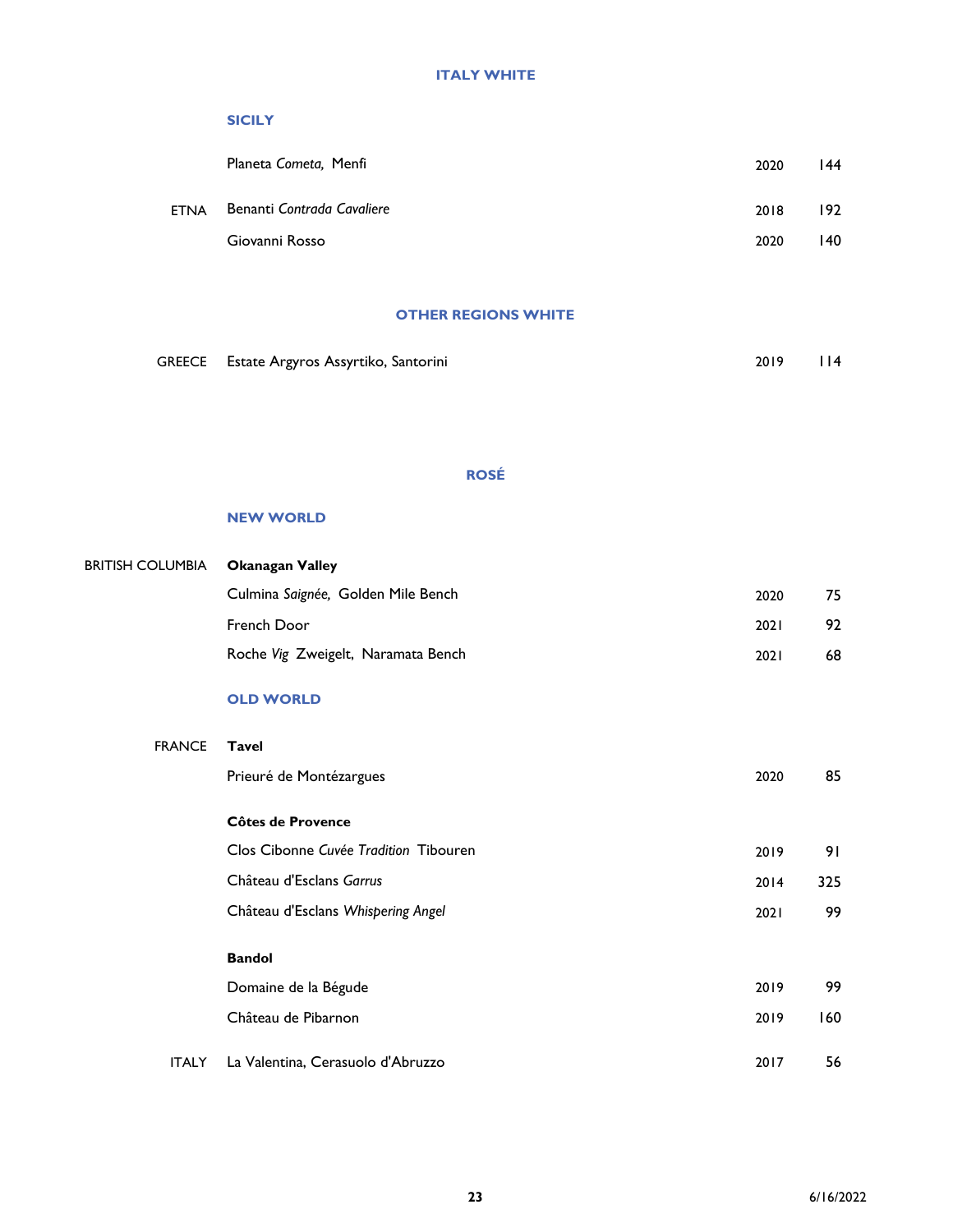#### **BRITISH COLUMBIA RED**

#### **PINOT NOIR**

|                         | Foxly                                             | 2020 | 69  |
|-------------------------|---------------------------------------------------|------|-----|
| <b>OKANAGAN VALLEY</b>  | I Mill Road Home Block, Naramata Bench            | 2020 | 127 |
|                         | I Mill Road Block Two, Naramata Bench             | 2020 | 99  |
|                         | Blue Mountain Block 9 Wild Terrain                | 2019 | 120 |
|                         | Blue Mountain Reserve Cuvée                       | 2019 | 109 |
|                         | Foxtrot Estate Vineyard, Naramata Bench           | 2019 | 252 |
|                         | Foxtrot Henricsson Vineyard, Naramata Bench       | 2019 | 221 |
|                         | Foxtrot Paddock Vineyard, Naramata Bench          | 2019 | 189 |
|                         | Foxtrot Raisin D'Etre Vineyard, Naramata Bench    | 2019 | 245 |
|                         | Henricsson Vineyard Deux Hivers                   | 2015 | 172 |
|                         | La Frenz Reserve, Naramata Bench                  | 2019 | 109 |
|                         | Martin's Lane DeHart Vineyard                     | 2016 | 206 |
|                         | Martin's Lane Simes Vineyard                      | 2016 | 199 |
|                         | Quails' Gate Vineyard Selection                   | 2020 | 59  |
|                         | Synchromesh Storm Haven Vineyard, Okanagan Falls  | 2018 | 98  |
| <b>VANCOUVER ISLAND</b> | Averill Creek Barrel Twenty Four, Cowichan Valley | 2018 | 268 |
|                         | Kutatás Patricia Bay                              | 2016 | 73  |
|                         | <b>MERLOT</b>                                     |      |     |
| <b>OKANAGAN VALLEY</b>  | <b>Burrowing Owl</b>                              | 2019 | 72  |
|                         | CheckMate End Game                                | 2017 | 215 |
|                         | CheckMate Opening Gambit                          | 2016 | 199 |
|                         | <b>Frind Estate Premier</b>                       | 2020 | 88  |
|                         | LaStella Maestoso                                 | 2017 | 196 |
|                         | <b>CABERNET FRANC</b>                             |      |     |
| <b>OKANAGAN VALLEY</b>  | Painted Rock, Skaha Bench                         | 2019 | 147 |
|                         | Poplar Grove                                      | 2017 | 99  |
|                         | Synchromesh Turtle Rock Farms, Naramata Bench     | 2016 | 98  |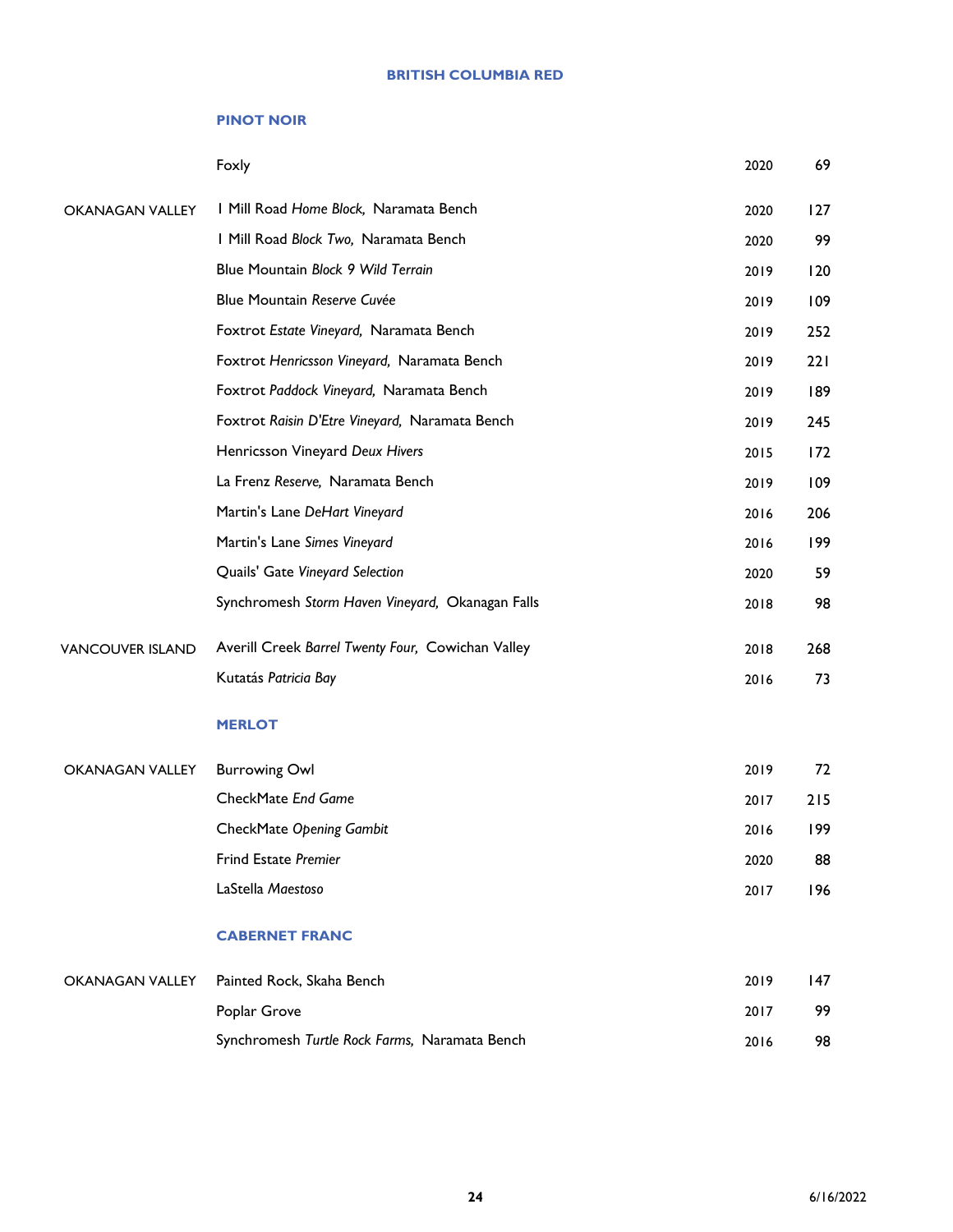#### **SYRAH**

| <b>OKANAGAN VALLEY</b> | Marichel Vineyard Estate    | 2015 | 104 |
|------------------------|-----------------------------|------|-----|
|                        | Quails' Gate The Boswell    | 2019 | 197 |
|                        | Le Vieux Pin Cuvée Violette | 2020 | 88  |
|                        | Le Vieux Pin Équinoxe       | 2018 | 189 |
|                        | <b>CABERNET SAUVIGNON</b>   |      |     |
| <b>OKANAGAN VALLEY</b> | Bordertown                  | 2018 | 67  |
|                        | Echo Bay, Okanagan Falls    | 2018 | 120 |
|                        | <b>Kettle Valley</b>        | 2018 | 49  |
|                        | Painted Rock, Skaha Bench   | 2019 | 147 |

#### **OTHER VARIETALS**

| OKANAGAN VALLEY Fox & Archer Malbec    | 2019 | 75  |
|----------------------------------------|------|-----|
| Indigenous World Single Vineyard Gamay | 2019 | 59  |
| LaStella Arioso Sangiovese Grosso      | 2016 | 163 |

#### **BLENDS**

| <b>OKANAGAN VALLEY</b> | Black Hills Nota Bene (Merlot/Cabernet Sauvignon/Cabernet Franc)                      | 2019 | 163    |
|------------------------|---------------------------------------------------------------------------------------|------|--------|
|                        | Blasted Church Nectar of the Gods (Cabernet Sauvignon/Petit Verdot)                   | 2017 | 99     |
|                        | Daydreamer Jasper (Merlot/Cabernet Franc/Cabernet Sauvignon)                          | 2020 | 105    |
|                        | CedarCreek Platinum Series - The Last Word (Cabernet Sauvignon/Merlot/Cabernet Franc) | 2014 | 209    |
|                        | French Door Héritage (Merlot/Cabernet Franc/Cabernet Sauvignon)                       | 2018 | 147    |
|                        | La Frenz Grand Total (Merlot/Cabernet Franc/Cabernet Sauvignon)                       | 2018 | 128    |
|                        | MacIntyre Ardua (Merlot/Cabernet Franc)                                               | 2013 | 168    |
|                        | Mission Hill Oculus (Merlot/Cabernet Sauvignon/Cabernet Franc)                        | 2017 | 335    |
|                        | Osoyoos Larose Le Grand Vin (Merlot/Cabernet Franc/Cabernet Sauvignon/Petit Verdot)   | 2018 | 125    |
|                        | Painted Rock Red Icon, Skaha Bench (Merlot/Cabernet Franc/Cabernet Sauvignon/Malbec)  | 2018 | 209    |
|                        | Quails' Gate Queue (Merlot/Cabernet Sauvignon/Syrah)                                  | 2019 | $ $  4 |
|                        |                                                                                       |      |        |
| SIMILKAMEEN VALLEY     | Clos du Soleil Célestiale (Merlot/Malbec/Cabernet Sauvignon/Cabernet Franc)           | 2019 | 68     |
|                        | Corcelettes Talus (Merlot/Cabernet Franc/Cabernet Sauvignon/Petit Verdot/Malbec)      | 2019 | 130    |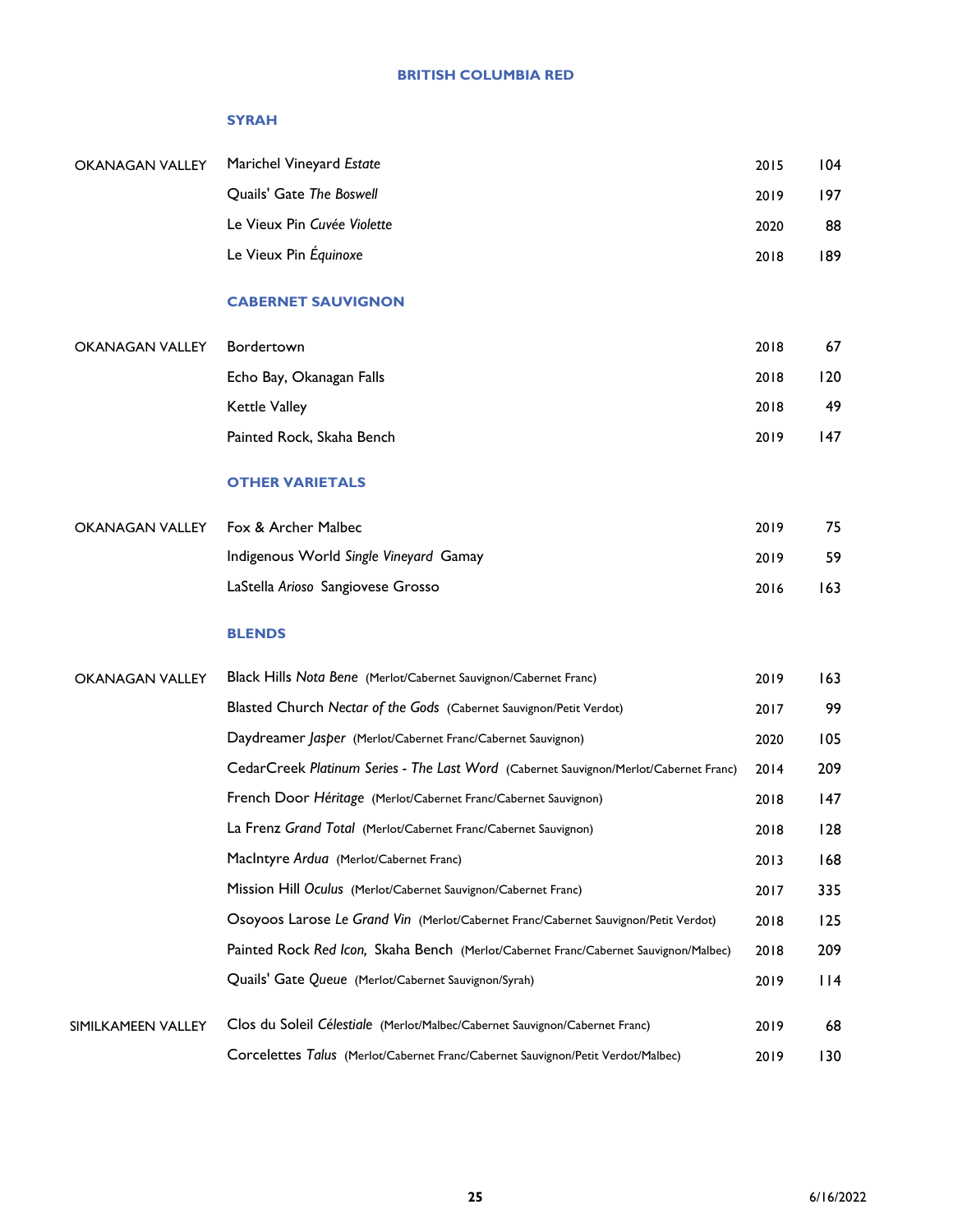#### **PINOT NOIR**

| OREGON                  | Primarius                                                   | 2018 | 72  |
|-------------------------|-------------------------------------------------------------|------|-----|
|                         | <b>Willamette Valley</b>                                    |      |     |
|                         | Argyle                                                      | 2019 | 95  |
|                         | Benton-Lane                                                 | 2013 | 99  |
|                         | Bergström Cumberland Reserve                                | 2019 | 190 |
|                         | <b>Elk Cove Estate</b>                                      | 2020 | 120 |
|                         | Nicolas-Jay L'Ensemble                                      | 2018 | 246 |
|                         | Ponzi Reserve                                               | 2016 | 266 |
|                         | Stoller                                                     | 2019 | 88  |
| Chehalem Mountains      | Elk Cove Clay Court                                         | 2018 | 175 |
|                         | Bergström Silice                                            | 2016 | 303 |
| Yamhill-Carlton         | Elk Cove La Bohème                                          | 2018 | 199 |
|                         | Ken Wright Cellars Shea Vineyard                            | 2018 | 238 |
|                         | Shea Wine Cellars Estate                                    | 2018 | 189 |
|                         | Shea Wine Cellars Homer                                     | 2014 | 359 |
|                         | St. Innocent Shea Vineyard                                  | 2017 | 212 |
| Dundee Hills            | Domaine Drouhin                                             | 2018 | 149 |
|                         | Domaine Drouhin                                             | 2019 | 139 |
|                         | Résonance Découverte Vineyard                               | 2016 | 219 |
|                         | Sokol Blosser Big Tree Block                                | 2017 | 230 |
|                         | <b>Stoller Reserve</b>                                      | 2017 | 158 |
| <b>Eola-Amity Hills</b> | <b>Bethel Heights Casteel</b>                               | 2017 | 289 |
|                         | <b>Bethel Heights Estate</b>                                | 2019 | 144 |
|                         | Hartford Court Zena Crown Vineyard - Warrior Princess Block | 2018 | 175 |
|                         | Lingua Franca Estate                                        | 2018 | 207 |
|                         | Lingua Franca Pied de Colline                               | 2016 | 165 |
|                         | Zena Crown Vista                                            | 2017 | 266 |
| <b>CALIFORNIA</b>       | <b>Mendocino County</b>                                     |      |     |
| <b>Anderson Valley</b>  | Goldeneye                                                   | 2019 | 209 |
|                         | Littorai Les Larmes                                         | 2020 | 243 |
|                         | Littorai One Acre                                           | 2019 | 349 |
|                         | Littorai Savoy Vineyard                                     | 2019 | 307 |
|                         | Littorai Roman Vineyard                                     | 2015 | 337 |
|                         | Rhys Vineyards Alesia                                       | 2016 | 175 |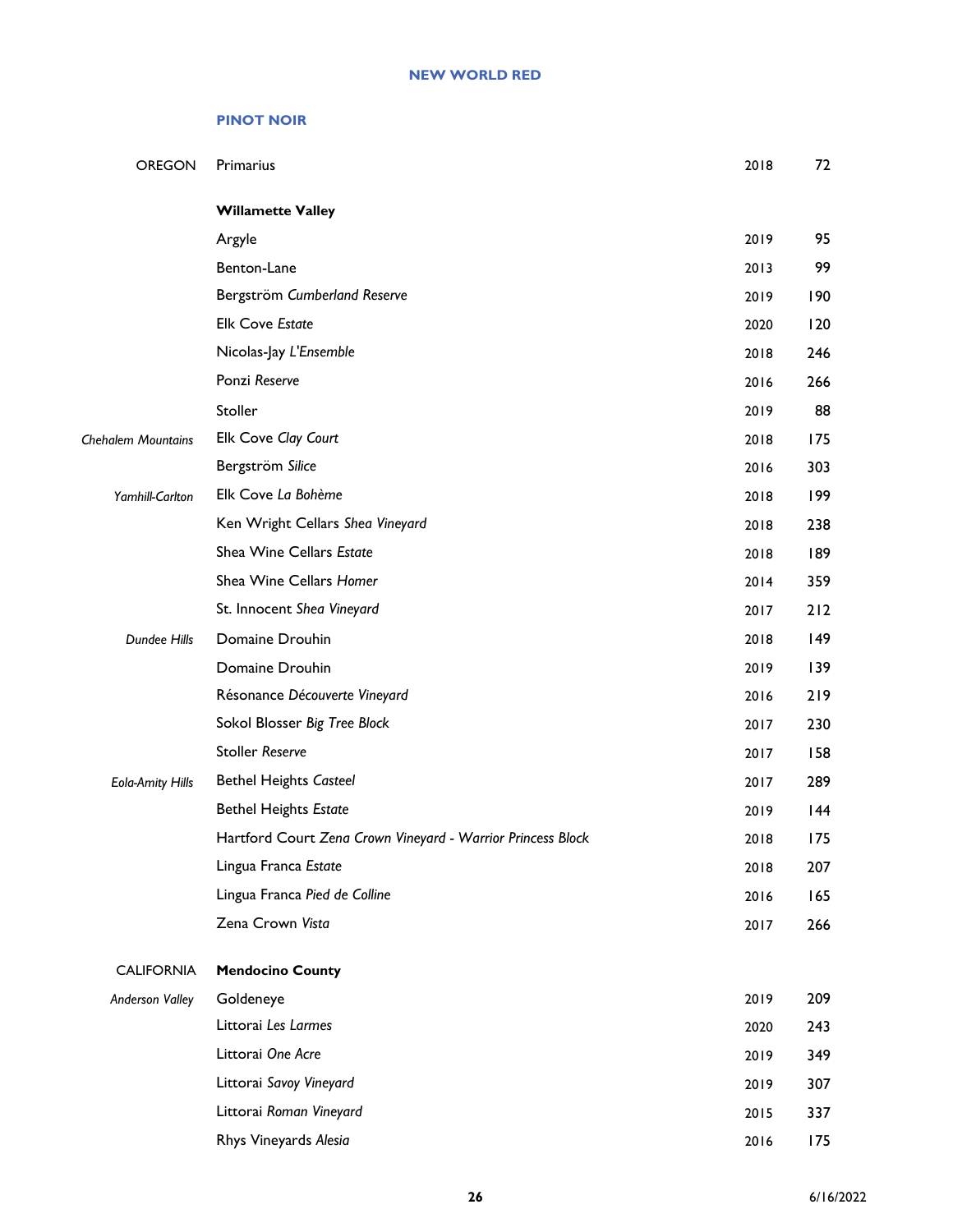#### **PINOT NOIR**

| <b>CALIFORNIA</b>           | <b>Sonoma County</b>                                 |      |     |
|-----------------------------|------------------------------------------------------|------|-----|
| Fort Ross-Seaview           | Peter Michael Le Caprice                             | 2014 | 475 |
|                             | Raen Home Field                                      | 2017 | 352 |
| <b>Russian River Valley</b> | Hartford Court                                       | 2017 | 160 |
|                             | Kosta Browne                                         | 2018 | 399 |
|                             | Kosta Browne Bootlegger's Hill                       | 2017 | 616 |
|                             | Kosta Browne Keefer Ranch                            | 2018 | 555 |
|                             | Kosta Browne Treehouse Vineyard                      | 2017 | 626 |
|                             | Rodney Strong                                        | 2017 | 86  |
|                             | Rodney Strong                                        | 2018 | 76  |
|                             | Siduri                                               | 2018 | 137 |
| Sonoma Coast                | Cobb Doc's Ranch Vineyard Calera Selection           | 2018 | 333 |
|                             | Cobb Emmaline Ann Vineyard                           | 2018 | 316 |
|                             | Hartford Court Land's Edge Vineyards                 | 2017 | 149 |
|                             | Kosta Browne                                         | 2015 | 417 |
|                             | Kosta Browne                                         | 2018 | 399 |
|                             | Kosta Browne Gap's Crown Vineyard                    | 2018 | 555 |
|                             | Patz & Hall                                          | 2016 | 207 |
|                             | Raen Royal St. Robert                                | 2018 | 255 |
| Carneros                    | Etude Grace Benoist Ranch                            | 2017 | 150 |
|                             | Hartford Court Sevens Bench Vineyard                 | 2017 | 166 |
|                             | <b>Marin County</b>                                  |      |     |
|                             | Hartford Court                                       | 2018 | 175 |
|                             | <b>Central Coast</b>                                 |      |     |
| San Benito                  | Calera Ryan Vineyard, Mt. Harlan                     | 2014 | 203 |
| Monterey                    | Miner Garys' Vineyard, Santa Lucia Highlands         | 2018 | 212 |
| Santa Barbara               | Hartford Court Truly Rita, Sta. Rita Hills           | 2018 | 175 |
|                             | Piro Points West                                     | 2019 | 150 |
|                             | Piro Presqu'ile Vineyard, Santa Maria Valley         | 2017 | 188 |
|                             | Racines La Rinconada Vineyard, Sta. Rita Hills       | 2017 | 360 |
|                             | Sanford Sanford & Benedict Vineyard, Sta. Rita Hills | 2016 | 133 |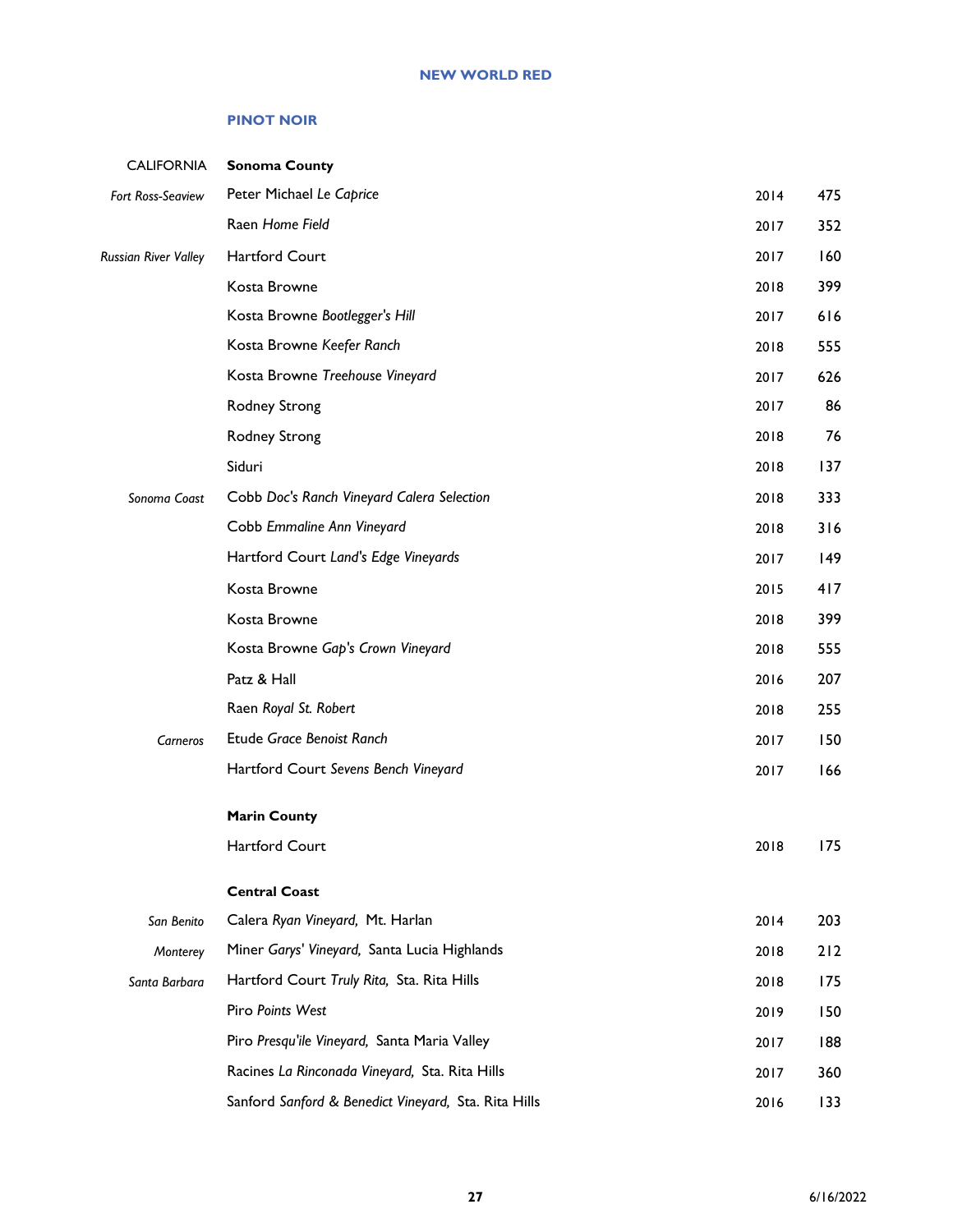#### **NEW WORLD RED**

#### **PINOT NOIR cont.**

| <b>AUSTRALIA</b>     | Victoria                             |      |     |
|----------------------|--------------------------------------|------|-----|
| Yarra Valley         | Giant Steps Applejack Vineyard       | 2019 | 155 |
|                      | Giant Steps Applejack Vineyard       | 2020 | 145 |
| Mornington Peninsula | Montalto Pennon Hill                 | 2019 | 93  |
|                      | Montalto Tuerong Block               | 2015 | 179 |
| <b>NEW ZEALAND</b>   | Felton Road Calvert, Central Otago   | 2017 | 230 |
|                      | Pegasus Bay, Waipara Valley          | 2019 | 130 |
|                      | <b>ZINFANDEL</b>                     |      |     |
| <b>CALIFORNIA</b>    | Joel Gott                            | 2019 | 66  |
|                      | Klinker Brick Old Vine, Lodi         | 2018 | 82  |
|                      | Ridge East Bench, Dry Creek Valley   | 2019 | 149 |
|                      | Ridge Pagani Ranch, Sonoma Valley    | 2017 | 165 |
|                      | Stuhlmuller Estate, Alexander Valley | 2011 | 149 |
|                      | Stuhlmuller Estate, Alexander Valley | 2012 | 139 |
|                      | <b>MERLOT</b>                        |      |     |
| <b>WASHINGTON</b>    | <b>Columbia Valley</b>               |      |     |
|                      | Long Shadows Pedestal                | 2015 | 236 |
| <b>CALIFORNIA</b>    | Napa Valley                          |      |     |
|                      | Duckhorn                             | 2018 | 199 |
|                      | La Jota, Howell Mountain             | 2016 | 330 |
|                      | Trefethen, Oak Knoll District        | 2017 | 157 |
|                      | <b>MALBEC</b>                        |      |     |
| ARGENTINA            | Mendoza                              |      |     |
|                      | Catena Appellation Vista Flores      | 2019 | 68  |
|                      | Finca Decero Remolinos Vineyard      | 2018 | 59  |
|                      | Lagarde Guarda, Luján de Cuyo        | 2017 | 92  |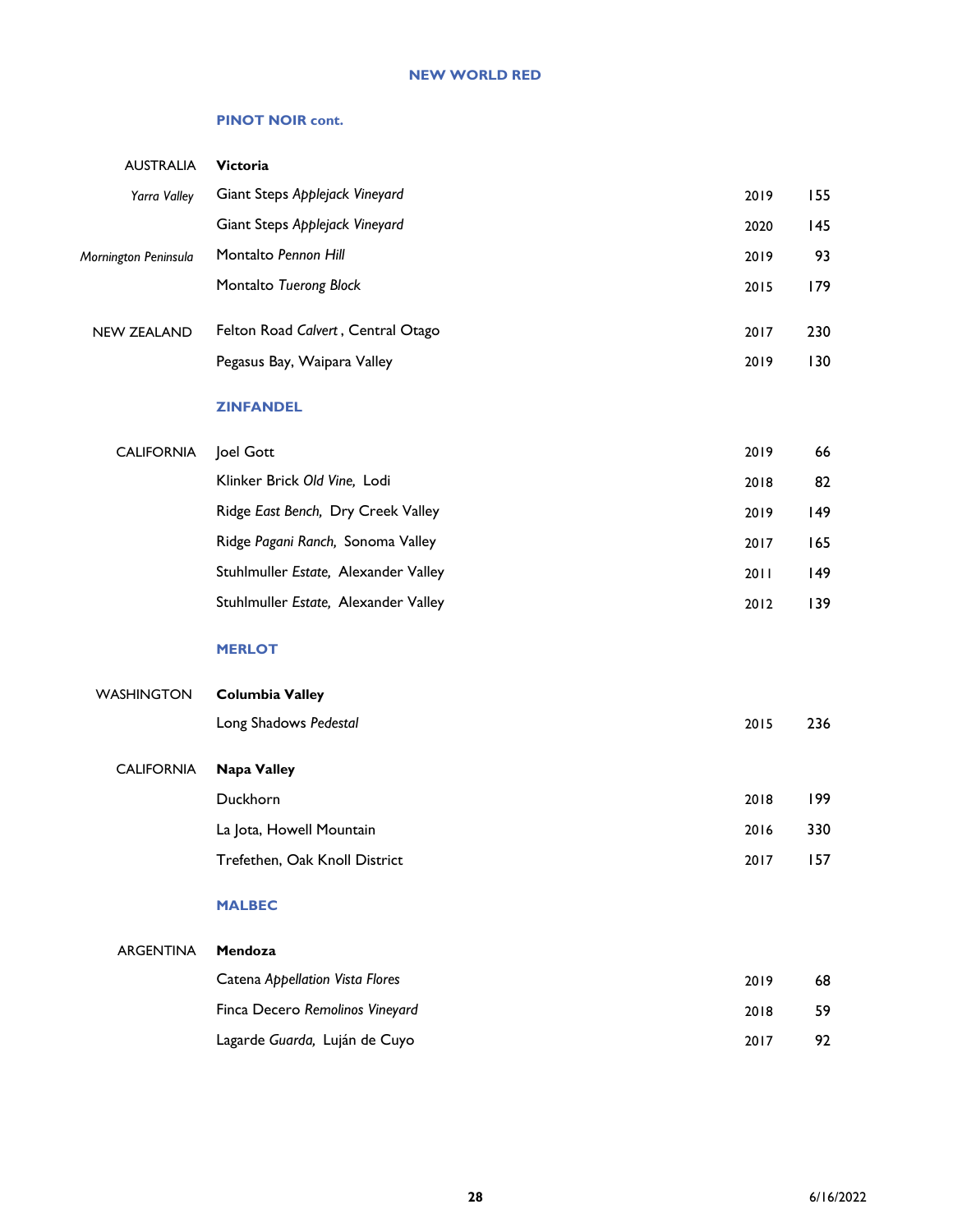#### **SYRAH**

| <b>CALIFORNIA</b>     | Jonata La Sangre de Jonata, Santa Ynez Valley | 2010   | 356  |
|-----------------------|-----------------------------------------------|--------|------|
| <b>CHILE</b>          | Aconcagua                                     |        |      |
|                       | Undurraga Terroir Hunter, Leyda               | 2019   | 85   |
| <b>AUSTRALIA</b>      | South Australia                               |        |      |
|                       | Penfolds Grange Hermitage 'Bin 95'            | 1981   | 3998 |
|                       | Penfolds Grange Hermitage 'Bin 95'            | 1982   | 3968 |
|                       | Penfolds Grange Hermitage 'Bin 95'            | 1983   | 3938 |
|                       | Penfolds Grange Hermitage 'Bin 95'            | 1984   | 3908 |
|                       | Penfolds Grange Hermitage 'Bin 95'            | 1985   | 3878 |
|                       | Penfolds Grange 'Bin 95'                      | 1986   | 3848 |
|                       | Penfolds Grange 'Bin 95'                      | 1987   | 3818 |
|                       | Penfolds Grange 'Bin 95'                      | 1993   | 3638 |
|                       | Penfolds Grange 'Bin 95'                      | 1995   | 3578 |
|                       | Penfolds Grange 'Bin 95'                      | 1997   | 3518 |
|                       | Penfolds Grange 'Bin 95'                      | 1999   | 3458 |
|                       | Penfolds Grange 'Bin 95'                      | 2000   | 3428 |
|                       | Penfolds Grange 'Bin 95'                      | 2012   | 1998 |
| <b>Barossa Valley</b> | <b>Barossa Valley Estate</b>                  | 2016   | 72   |
|                       | Ben Glaetzer Bishop                           | 2017   | 127  |
|                       | Ben Glaetzer Bishop                           | 2019   | 117  |
|                       | Grant Burge Meshach                           | 2002   | 499  |
|                       | Penfolds RWT                                  | 1999   | 725  |
|                       | Torbreck RunRig                               | 2003   | 1375 |
|                       | Torbreck RunRig                               | 2006   | 1175 |
|                       | Torbreck RunRig                               | 2016   | 875  |
|                       | Two Hands Bad Impersonator                    | 2006   | 155  |
|                       | Two Hands Bella's Garden                      | 2015   | 203  |
| <b>Eden Valley</b>    | Henschke Hill of Grace                        | 2014   | 2788 |
| Adelaide Hills        | Shaw and Smith Balhannah Vineyard             | 2016   | 226  |
| McLaren Vale          | Mollydooker Carnival of Love                  | $2014$ | 262  |
|                       | Two Hands Angels' Share                       | 2017   | 89   |
|                       | Wirra Wirra Catapult                          | 2017   | 62   |
|                       | Victoria                                      |        |      |
| Grampians             | Mount Langi Ghiran Langi                      | 2013   | 225  |
| Yarra Valley          | Warramate                                     | 2017   | 99   |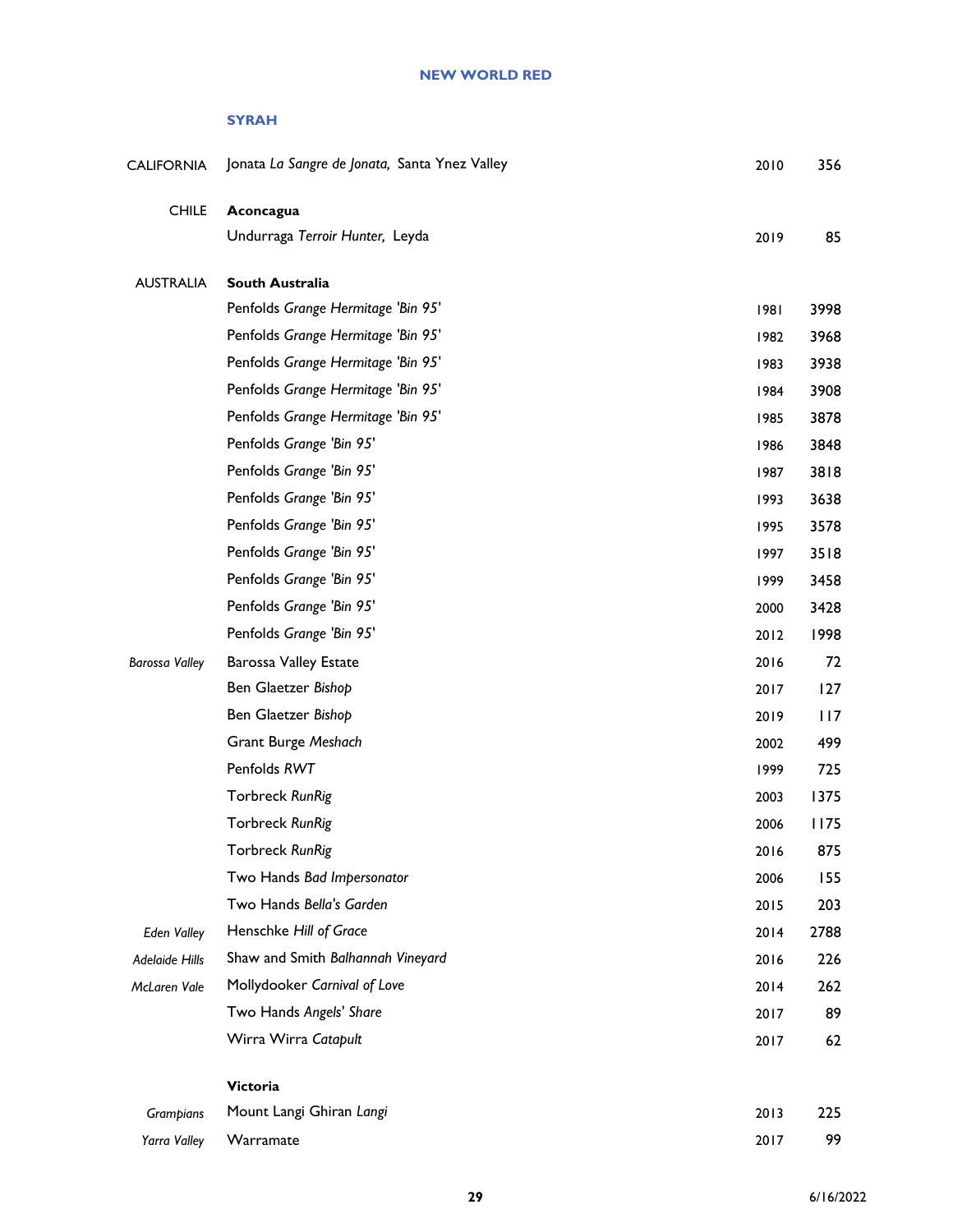#### **CABERNET SAUVIGNON**

| WASHINGTON          | <b>Columbia Valley</b>           |      |      |
|---------------------|----------------------------------|------|------|
|                     | DeLille Cellars D2               | 2019 | 170  |
|                     | Greenwing                        | 2018 | 118  |
| <b>Red Mountain</b> | Aquilini                         | 2016 | 139  |
|                     | Aquilini Family Blend            | 2016 | 80   |
|                     | The Closer                       | 2015 | 99   |
| <b>CALIFORNIA</b>   | Aerena, Red Hills                | 2019 | 92   |
|                     | Precision Wine Company Navigator | 2016 | 59   |
|                     | Starmont Vineyards, North Coast  | 2019 | 133  |
|                     | <b>Sonoma County</b>             |      |      |
| Alexander Valley    | Edge                             | 2018 | 101  |
|                     | Ferrari-Carano                   | 2015 | 139  |
|                     | Plume                            | 2019 | 88   |
|                     | Roth Estate                      | 2016 | 108  |
|                     | Sebastiani                       | 2014 | 3    |
|                     | Silver Oak                       | 2017 | 319  |
|                     | Stonestreet                      | 2016 | 160  |
| Knights Valley      | Anakota Helena Dakota Vineyard   | 2018 | 252  |
|                     | Anakota Helena Montana Vineyard  | 2018 | 252  |
|                     | <b>Napa Valley</b>               |      |      |
|                     | Araujo Estate Eisele Vineyard    | 2012 | 1699 |
|                     | <b>Beaulieu Vineyards</b>        | 2018 | 130  |
|                     | BonAnno                          | 2018 | 105  |
|                     | <b>Buehler Vineyards</b>         | 2018 | 44   |
|                     | Clos du Val                      | 2019 | 163  |
|                     | Dana Onda                        | 2013 | 745  |
|                     | Dana Onda                        | 2014 | 725  |
|                     | Dana Onda                        | 2015 | 705  |
|                     | Eisele Vineyards Altagracia      | 2014 | 545  |
|                     | Freemark Abbey                   | 2017 | 196  |
|                     | Freemark Abbey                   | 2018 | 186  |
|                     | <b>Grace Family Vineyards</b>    | 2012 | 1199 |
|                     | Girard                           | 2018 | 139  |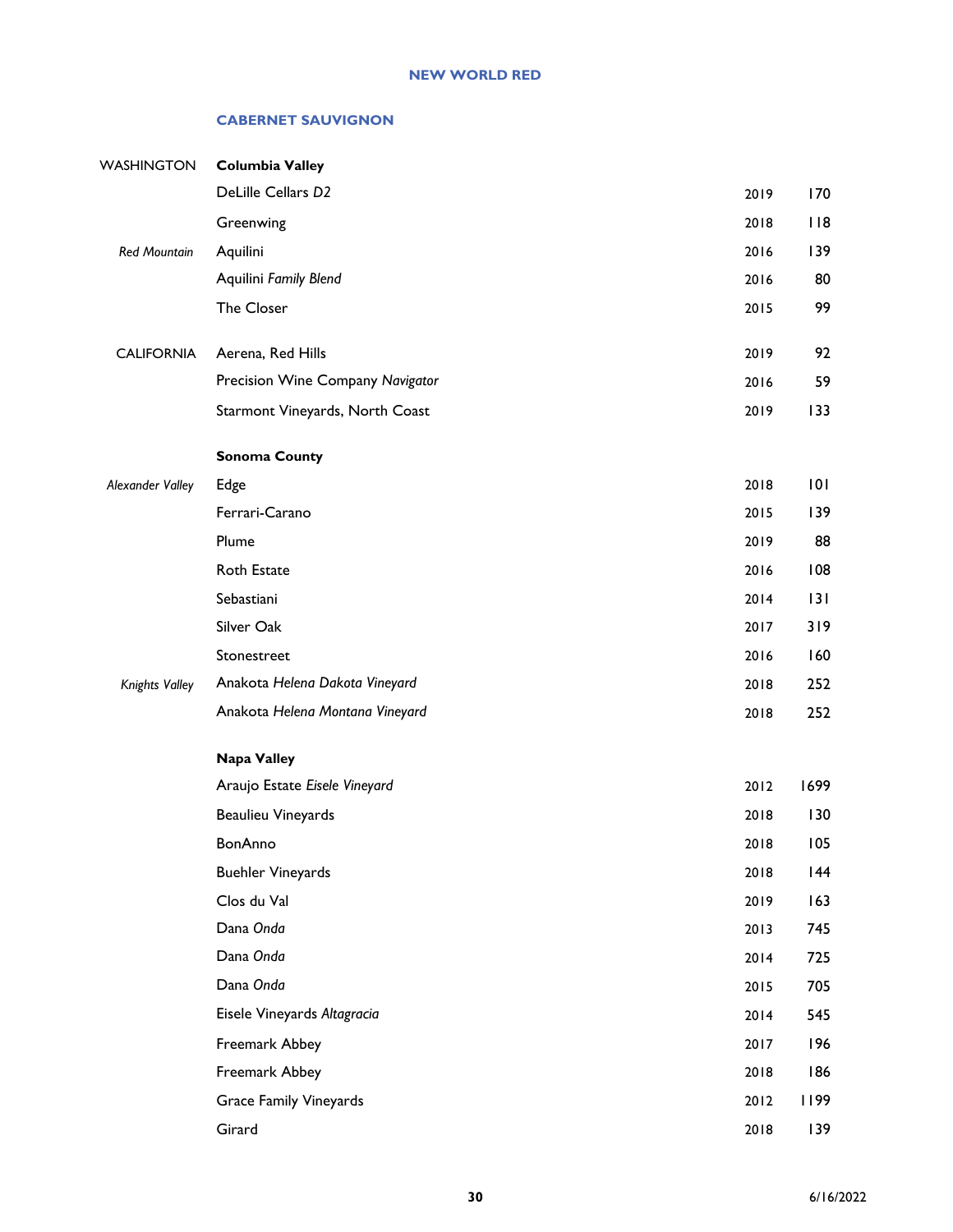#### **CABERNET SAUVIGNON cont.**

| <b>CALIFORNIA</b>               | Napa Valley cont.                |      |      |
|---------------------------------|----------------------------------|------|------|
|                                 | Hall Kathryn Hall                | 2018 | 599  |
|                                 | Hendry HRW                       | 2014 | 103  |
|                                 | Herb Lamb Vineyards              | 2012 | 636  |
|                                 | Hess Collection Allomi           | 2019 | 145  |
|                                 | Larkmead                         | 2015 | 449  |
|                                 | Lewis                            | 2019 | 375  |
|                                 | Neal                             | 2016 | 208  |
|                                 | Sequoia Grove                    | 2018 | 198  |
|                                 | Stag's Leap Wine Cellars Artemis | 2019 | 230  |
|                                 | Stags' Leap                      | 2018 | 177  |
|                                 | Textbook                         | 2017 | 114  |
| <b>Howell Mountain</b>          | Dana Hershey Vineyard            | 2011 | 1797 |
|                                 | Dana Hershey Vineyard            | 2013 | 1656 |
|                                 | La Jota                          | 2018 | 450  |
| Diamond Mountain District       | Diamond Creek Gravelly Meadow    | 2013 | 917  |
|                                 | Diamond Creek Gravelly Meadow    | 2014 | 905  |
|                                 | Diamond Creek Gravelly Meadow    | 2015 | 899  |
|                                 | Diamond Creek Gravelly Meadow    | 2016 | 888  |
|                                 | Diamond Creek Gravelly Meadow    | 2017 | 868  |
|                                 | Diamond Creek Red Rock Terrace   | 2013 | 927  |
|                                 | Diamond Creek Red Rock Terrace   | 2014 | 915  |
|                                 | Diamond Creek Red Rock Terrace   | 2015 | 909  |
|                                 | Diamond Creek Red Rock Terrace   | 2016 | 898  |
|                                 | Diamond Creek Red Rock Terrace   | 2017 | 878  |
|                                 | Diamond Creek Volcanic Hill      | 2013 | 937  |
|                                 | Diamond Creek Volcanic Hill      | 2014 | 925  |
|                                 | Diamond Creek Volcanic Hill      | 2015 | 919  |
|                                 | Diamond Creek Volcanic Hill      | 2016 | 908  |
|                                 | Diamond Creek Volcanic Hill      | 2017 | 888  |
| <b>Spring Mountain District</b> | <b>Barnett Vineyards</b>         | 2018 | 239  |
| Mt. Veeder                      | <b>Hess Collection</b>           | 2018 | 278  |
|                                 | Lokoya                           | 2018 | 1038 |
|                                 | Mt. Brave                        | 2017 | 412  |
|                                 | Mt. Brave                        | 2018 | 392  |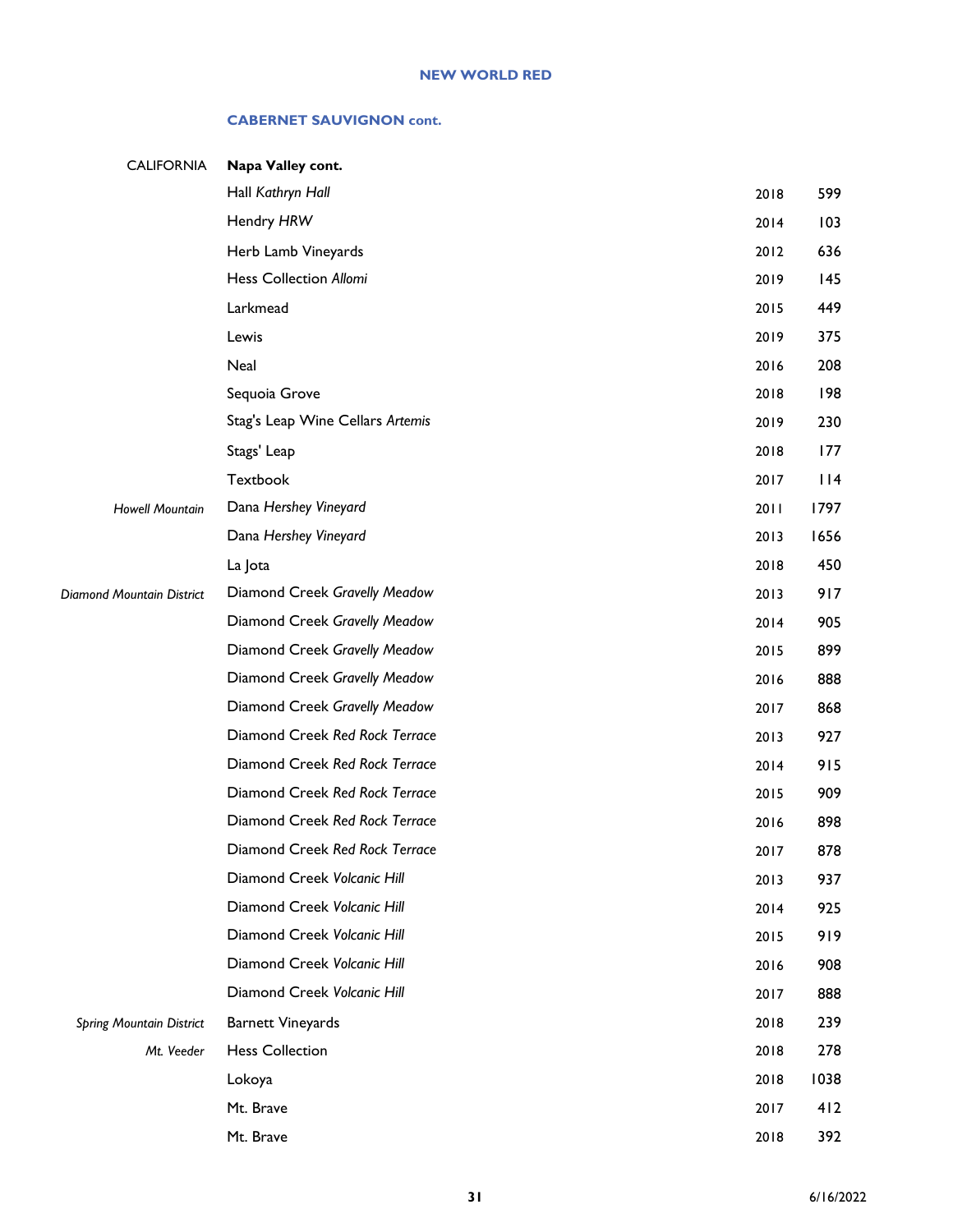#### **CABERNET SAUVIGNON cont.**

| <b>CALIFORNIA</b>   | Napa Valley cont.               |      |            |
|---------------------|---------------------------------|------|------------|
| Calistoga           | Chateau Montelena Estate        | 2003 | 624        |
|                     | Chateau Montelena Estate        | 2004 | 605        |
|                     | Chateau Montelena Estate        | 2005 | 617        |
|                     | Chateau Montelena Estate        | 2006 | 579        |
|                     | Chateau Montelena Estate        | 2007 | 596        |
|                     | Chateau Montelena Estate        | 2008 | <b>571</b> |
|                     | Chateau Montelena Estate        | 2009 | 557        |
|                     | Chateau Montelena Estate        | 2010 | 551        |
|                     | Chateau Montelena Estate        | 2013 | 499        |
| St. Helena          | Spottswoode                     | 2015 | 656        |
| Rutherford          | <b>Beaulieu Vineyards</b>       | 2015 | 166        |
|                     | Dana Helms Vineyard             | 2013 | 1735       |
|                     | Freemark Abbey                  | 2018 | 199        |
|                     | Freemark Abbey Cabernet Bosché  | 2017 | 322        |
|                     | Frog's Leap                     | 2018 | 218        |
|                     | Heitz Cellar Trailside Vineyard | 2010 | 444        |
|                     | Inglenook Rubicon               | 2011 | 747        |
|                     | Inglenook Rubicon               | 2013 | 707        |
| Oakville            | Frias Block 5                   | 2016 | 420        |
|                     | Frias Prado                     | 2015 | 475        |
|                     | Heitz Cellar Martha's Vineyard  | 2005 | 899        |
|                     | Heitz Cellar Martha's Vineyard  | 2012 | 849        |
|                     | Miner                           | 2017 | 289        |
| Stags Leap District | Shafer Hillside Select          | 2003 | 1699       |
|                     | Shafer Hillside Select          | 2009 | 1449       |
|                     | Shafer Hillside Select          | 2010 | 1399       |
|                     | Shafer Hillside Select          | 2011 | 1349       |
|                     | Shafer Hillside Select          | 2012 | 1299       |
|                     | Shafer Hillside Select          | 2013 | 1249       |
|                     | Shafer Hillside Select          | 2014 | 1199       |
|                     | Shafer Hillside Select          | 2015 | 1149       |
|                     | Shafer Hillside Select          | 2016 | 1099       |
|                     | Shafer One Point Five           | 2018 | 378        |
|                     | Shafer One Point Five           | 2019 | 368        |
| Carneros            | Truchard                        | 2019 | 99         |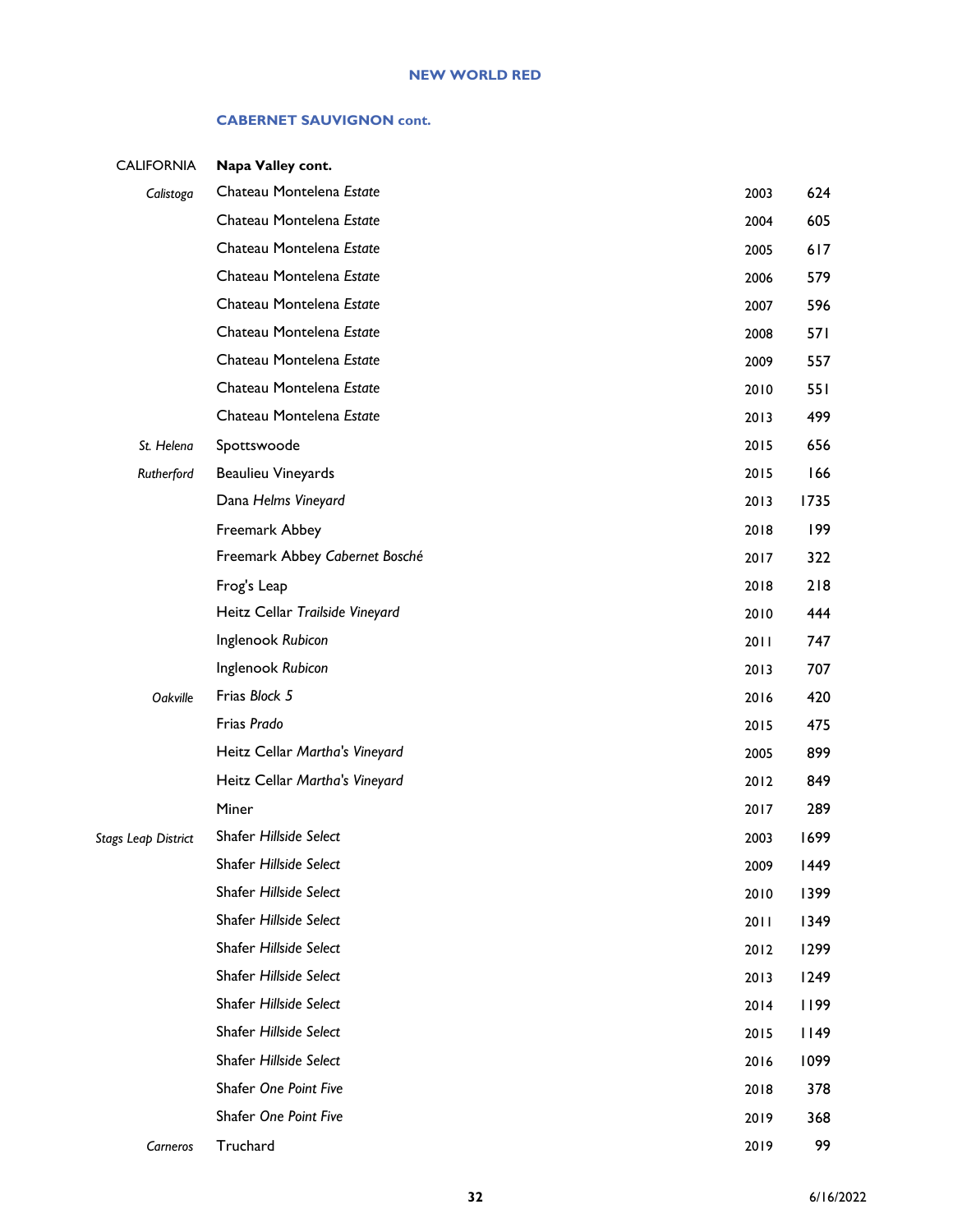#### **CABERNET SAUVIGNON cont.**

| <b>CALIFORNIA</b> | <b>Paso Robles</b>                                                                     |           |      |
|-------------------|----------------------------------------------------------------------------------------|-----------|------|
|                   | Ancient Peaks, Santa Margarita Ranch                                                   | 2019      | 92   |
|                   | Justin                                                                                 | 2019      | 133  |
| <b>CHILE</b>      | Garage Wine Co. San Juan de Pirque Vineyard, Maipo Valley                              | 2017      | 128  |
|                   | <b>BLENDS</b>                                                                          |           |      |
| <b>CALIFORNIA</b> | Bedrock Wine Co. The Whole Shebang! - Cuvee XII (Zinfandel-based)                      | <b>MV</b> | 69   |
|                   | Hess Select Winemaker's Blend - Treo (Petite Sirah/Zinfandel/Syrah/Cabernet Sauvignon) | 2017      | 81   |
|                   | Kuleto Frog Prince, North Coast (Merlot/Malbec/Petit Verdot)                           | 2019      | 88   |
|                   | Six Eight Nine Cellars Killer Drop (Grenache/Syrah/Petite Sirah)                       | 2019      | 119  |
|                   | <b>Sonoma County</b>                                                                   |           |      |
|                   | Ferrari-Carano Siena (Sangiovese/Malbec/Cabernet Sauvignon/Petite Sirah)               | 2016      | 97   |
|                   | Peter Michael Les Pavots, Knights Valley (Cabernet Sauvignon/Cabernet Franc/Merlot)    | 2011      | 799  |
|                   | Sebastiani Gravel Bed (Cabernet Sauvignon/Merlot/Malbec)                               | 2015      | 139  |
|                   | Vérité La Joie (Cabernet Sauvignon/Merlot/Cabernet Franc/Petit Verdot)                 | 2004      | 699  |
|                   | Vérité Le Désir (Merlot/Cabernet Franc/Cabernet Sauvignon/Malbec)                      | 2002      | 895  |
|                   | Vérité Le Désir (Cabernet Franc/Merlot/Cabernet Sauvignon/Malbec)                      | 2010      | 1099 |
|                   | <b>Napa Valley</b>                                                                     |           |      |
|                   | Ashes & Diamonds Rouge No. 3 (Cabernet Franc/Cabernet Sauvignon/Merlot)                | MV        | 222  |
|                   | Bond Melbury (Cabernet Sauvignon-based)                                                | 2012      | 2065 |
|                   | Bond Melbury (Cabernet Sauvignon-based)                                                | 2014      | 1950 |
|                   | Colgin Cariad (Cabernet Sauvignon/Merlot/Cabernet Franc)                               | 2012      | 1883 |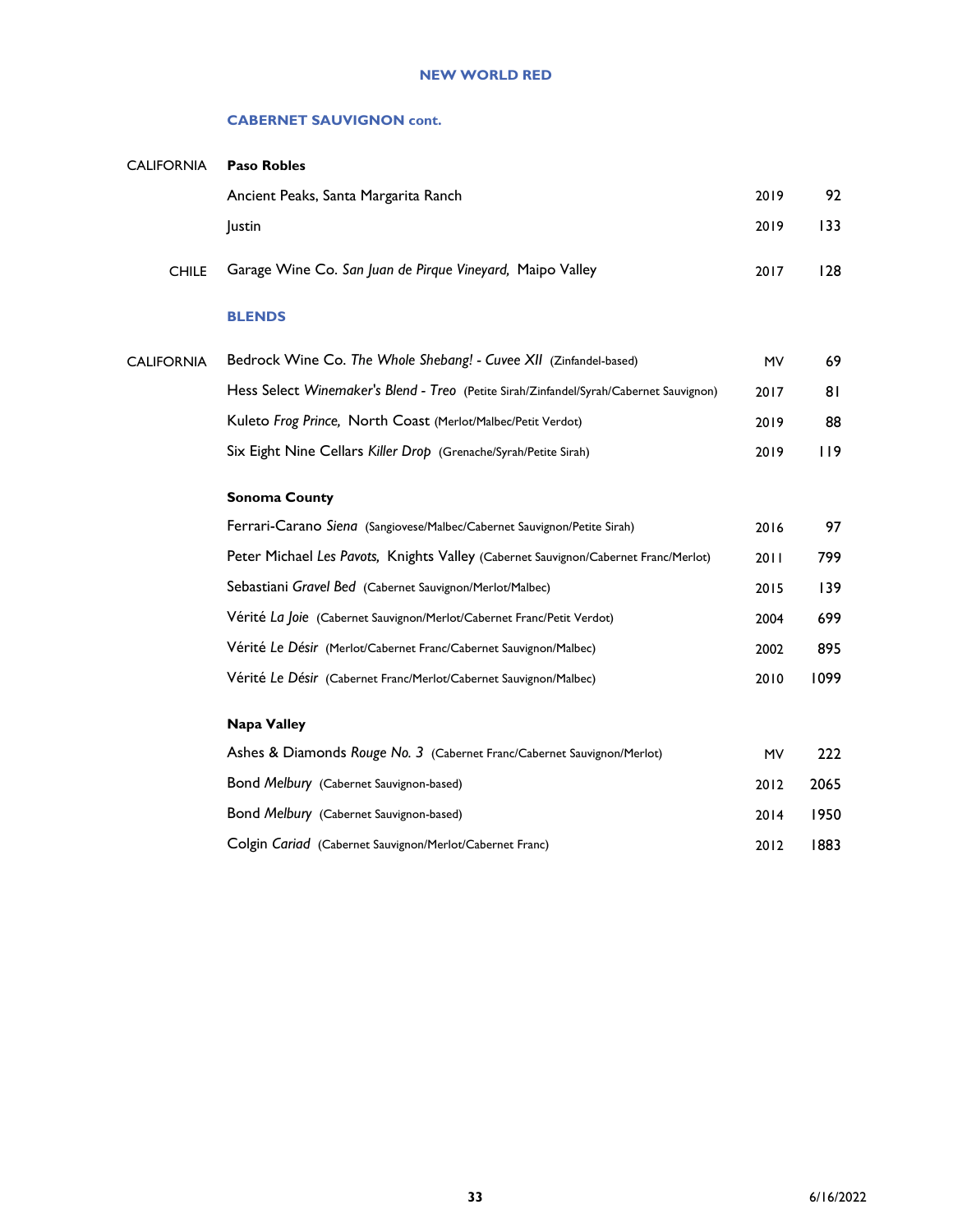#### **BLENDS cont.**

### CALIFORNIA **Napa Valley cont.**

| Continuum Estate (Cabernet Sauvignon/Cabernet Franc/Petit Verdot)                       | 2005 | 1099 |
|-----------------------------------------------------------------------------------------|------|------|
| Continuum Estate (Cabernet Sauvignon/Cabernet Franc/Petit Verdot)                       | 2006 | 1079 |
| Continuum Estate (Cabernet Sauvignon/Cabernet Franc/Petit Verdot)                       | 2007 | 1059 |
| Continuum Estate (Cabernet Sauvignon/Cabernet Franc/Petit Verdot/Merlot)                | 2008 | 1039 |
| Continuum Estate (Cabernet Sauvignon/Cabernet Franc/Petit Verdot/Merlot)                | 2009 | 1019 |
| Continuum Estate (Cabernet Sauvignon/Cabernet Franc/Petit Verdot/Merlot)                | 2010 | 999  |
| Continuum Estate (Cabernet Sauvignon/Cabernet Franc/Petit Verdot/Merlot)                | 2011 | 979  |
| Continuum Estate (Cabernet Sauvignon/Cabernet Franc/Merlot/Petit Verdot)                | 2012 | 959  |
| Continuum Estate (Cabernet Sauvignon/Cabernet Franc/Merlot/Petit Verdot)                | 2013 | 738  |
| Continuum Estate (Cabernet Sauvignon/Cabernet Franc/Petit Verdot/Merlot)                | 2014 | 698  |
| Continuum Estate (Cabernet Sauvignon/Cabernet Franc/Petit Verdot/Merlot)                | 2016 | 688  |
| Joseph Phelps Insignia (Cabernet Sauvignon/Petit Verdot)                                | 2006 | 1109 |
| JOSeph Phelps Insignia (Cabernet Sauvignon/Petit Verdot/Malbec/Merlot/Cabernet Franc)   | 2011 | 1062 |
| OSeph Phelps Insignia (Cabernet Sauvignon/Petit Verdot/Merlot/Malbec/Cabernet Franc)    | 2012 | 1042 |
| Joseph Phelps Insignia (Cabernet Sauvignon/Petit Verdot/Merlot/Malbec/Cabernet Franc)   | 2013 | 1022 |
| JOSeph Phelps Insignia (Cabernet Sauvignon/Petit Verdot/Malbec/Cabernet Franc)          | 2014 | 1002 |
| JOSeph Phelps Insignia (Cabernet Sauvignon/Petit Verdot/Cabernet Franc/Malbec)          | 2015 | 982  |
| JOSeph Phelps Insignia (Cabernet Sauvignon/Petit Verdot/Malbec/Cabernet Franc)          | 2016 | 962  |
| JOSeph Phelps Insignia (Cabernet Sauvignon/Petit Verdot/Malbec/Cabernet Franc)          | 2018 | 1032 |
| Ovid (Cabernet Sauvignon/Cabernet Franc)                                                | 2013 | 1199 |
| Ovid (Cabernet Sauvignon/Cabernet Franc/Merlot)                                         | 2014 | 1149 |
| Ovid (Cabernet Sauvignon/Cabernet Franc/Merlot)                                         | 2015 | 1099 |
| Ovid (Cabernet Sauvignon/Cabernet Franc/Merlot/Petit Verdot)                            | 2016 | 1049 |
| Ovid Experiment No. P5.5 (Cabernet Sauvignon/Cabernet Franc/Merlot/Petit Verdot)        | 2015 | 656  |
| Ovid Experiment No. R8.3 (Cabernet Sauvignon/Cabernet Franc/Petit Verdot)               | 2013 | 696  |
| Ovid Hexameter (Cabernet Franc/Cabernet Sauvignon/Merlot)                               | 2016 | 1299 |
| Six Eight Nine Cellars (Zinfandel/Cabernet Sauvignon/Merlot/Syrah)                      | 2019 | 83   |
| Stag's Leap Wine Cellars Hands of Time (Cabernet Sauvignon/Merlot)                      | 2017 | 145  |
| Opus One Overture (Cabernet Sauvignon-based)                                            | MV   | 608  |
| Paraduxx Proprietary Red (Cabernet Sauvignon/Petit Verdot/Zinfandel/Petite Sirah/Syrah) | 2017 | 192  |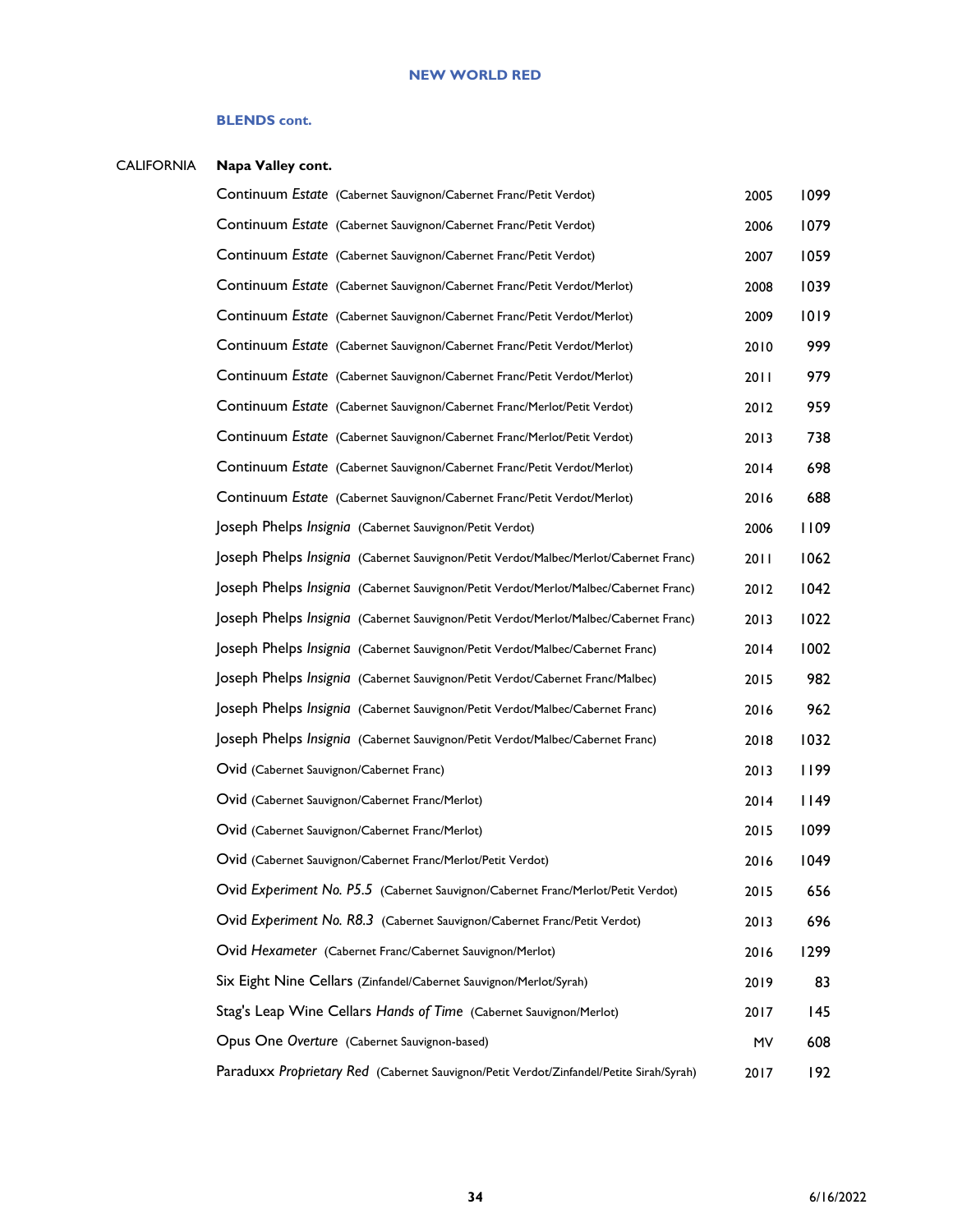#### **BLENDS cont.**

| <b>CALIFORNIA</b>               | Napa Valley cont.                                                                  |      |      |
|---------------------------------|------------------------------------------------------------------------------------|------|------|
| <b>Spring Mountain District</b> | Bond Pluribus (Cabernet Sauvignon-based)                                           | 2014 | 1950 |
| Oakville                        | Bond Vecina (Cabernet Sauvignon-based)                                             | 2014 | 1950 |
|                                 | Opus One (Cabernet Sauvignon/Cabernet Franc/Merlot)                                | 1983 | 2799 |
|                                 | Opus One (Cabernet Sauvignon/Cabernet Franc)                                       | 1984 | 2749 |
|                                 | Opus One (Cabernet Sauvignon/Merlot/Cabernet Franc)                                | 1989 | 2499 |
|                                 | Opus One (Cabernet Sauvignon/Cabernet Franc/Merlot)                                | 1990 | 2449 |
|                                 | Opus One (Cabernet Sauvignon/Cabernet Franc/Merlot)                                | 1991 | 2399 |
|                                 | Opus One (Cabernet Sauvignon/Cabernet Franc/Merlot)                                | 1992 | 2349 |
|                                 | Opus One (Cabernet Sauvignon/Merlot/Cabernet Franc/Malbec/Petit Verdot)            | 1999 | 1999 |
|                                 | Opus One (Cabernet Sauvignon/Petit Verdot/Merlot/Cabernet Franc/Malbec)            | 2008 | 1749 |
|                                 | Opus One (Cabernet Sauvignon/Cabernet Franc/Petit Verdot/Merlot/Malbec)            | 2009 | 1699 |
|                                 | Opus One (Cabernet Sauvignon/Cabernet Franc/Merlot/Petit Verdot/Malbec)            | 2010 | 1659 |
|                                 | Opus One (Cabernet Sauvignon/Merlot/Petit Verdot/Cabernet Franc/Malbec)            | 2011 | 1599 |
|                                 | Opus One (Cabernet Sauvignon/Cabernet Franc/Petit Verdot/Merlot/Malbec)            | 2012 | 1549 |
|                                 | Opus One (Cabernet Sauvignon/Petit Verdot/Cabernet Franc/Merlot/Malbec)            | 2014 | 1449 |
|                                 | Opus One (Cabernet Sauvignon/Cabernet Franc/Merlot/Petit Verdot/Malbec)            | 2015 | 1399 |
|                                 |                                                                                    |      |      |
|                                 | <b>Central Coast</b>                                                               |      |      |
|                                 | Ridge Monte Bello, Santa Cruz Mountains (Cabernet Sauvignon/Merlot/Cabernet Franc) | 2011 | 754  |
|                                 | Ridge Monte Bello, Santa Cruz Mountains (Cabernet Sauvignon/Petit Verdot)          | 2013 | 734  |
|                                 | Ridge Monte Bello, Santa Cruz Mountains (Cabernet Sauvignon/Merlot/Cabernet Franc) | 2014 | 724  |
| <b>CHILE</b>                    | Errazuriz Don Maximiano, Aconcagua Valley (Cabernet Sauvignon/Carménère/Syrah)     | 2015 | 231  |
|                                 | Undurraga Altazor, Maipo Valley (Cabernet Sauvignon/Carménère/Syrah/Petit Verdot)  | 2016 | 166  |
|                                 | Voyager Estate, Margaret River (Cabernet Sauvignon/Merlot)                         |      |      |
| <b>AUSTRALIA</b>                |                                                                                    | 2007 | 206  |
|                                 | <b>OTHER VARIETALS</b>                                                             |      |      |
| <b>CALIFORNIA</b>               | Jonata Tierra Ballard Canyon Sangiovese, Santa Ynez Valley                         | 2013 | 312  |
| <b>CHILE</b>                    | Garage Wine Co. 215 BC Ferment País, Itata                                         | 2020 | 95   |
|                                 | Montes Purple Angel Carmenère, Colchagua Valley                                    | 2018 | 227  |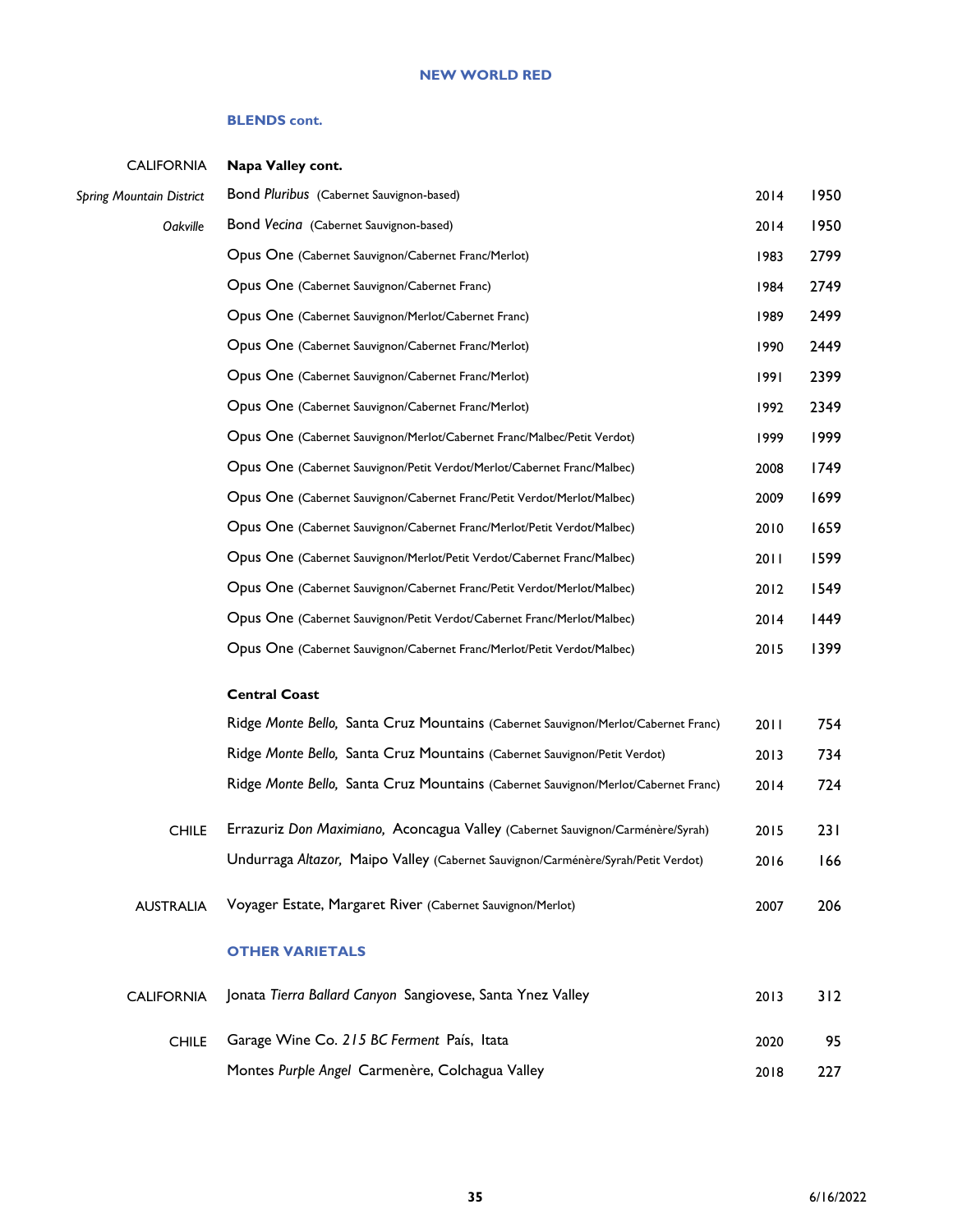#### **FRANCE RED**

#### **ALSACE**

|                | Domaine Weinbach Clos des Capucins                               | 2019 | 220 |
|----------------|------------------------------------------------------------------|------|-----|
|                | Willm Réserve                                                    | 2019 | 67  |
|                | <b>LOIRE VALLEY</b>                                              |      |     |
| ANJOU-SAUMUR   | Thierry Germain Domaine des Roches Neuve, Saumur-Champigny       | 2020 | 98  |
| <b>CENTRAL</b> | Domaine Pellé Morogues, Menetou-Salon                            | 2018 | 98  |
|                | <b>BURGUNDY</b>                                                  |      |     |
|                | Cave de Lugny                                                    | 2019 | 65  |
|                | François Martenot Parfum de Vignes                               | 2018 | 71  |
|                | Gérard Raphet                                                    | 2018 | 139 |
|                | Joseph Faiveley Paulée                                           | 2019 | 96  |
|                | Labruyère-Prieur Sélection                                       | 2017 | 2   |
|                | Laurent Ponsot Cuvée Des Peupliers                               | 2017 | 159 |
|                | Louis Jadot Couvent des Jacobins                                 | 2018 | 75  |
|                | Meo-Camuzet Frère & Soeurs Hémisphère Nord                       | 2019 | 222 |
|                | Domaine Perrot-Minot                                             | 2016 | 174 |
|                | Pierre Morey                                                     | 2018 | 222 |
|                | Remoissenet Père & Fils Renommée                                 | 2019 | 104 |
|                | Rodolphe Demougeot Vieille Vigne                                 | 2018 | 115 |
| CÔTE DE NUITS  | Domaine Anne Gros, Hautes-Côtes de Nuits                         | 2019 | 169 |
|                | Philippe Gavignet Clos de L'Hermitage, Hautes-Côtes de Nuits     | 2019 | 160 |
|                | Philippe Gavignet Clos des Dames Huguette, Hautes-Côtes de Nuits | 2019 | 147 |
|                | Marsannay                                                        |      |     |
|                | Domaine Joseph Roty                                              | 2017 | 167 |
|                | <b>Fixin</b>                                                     |      |     |
|                | Meo-Camuzet Frère & Soeurs                                       | 2017 | 249 |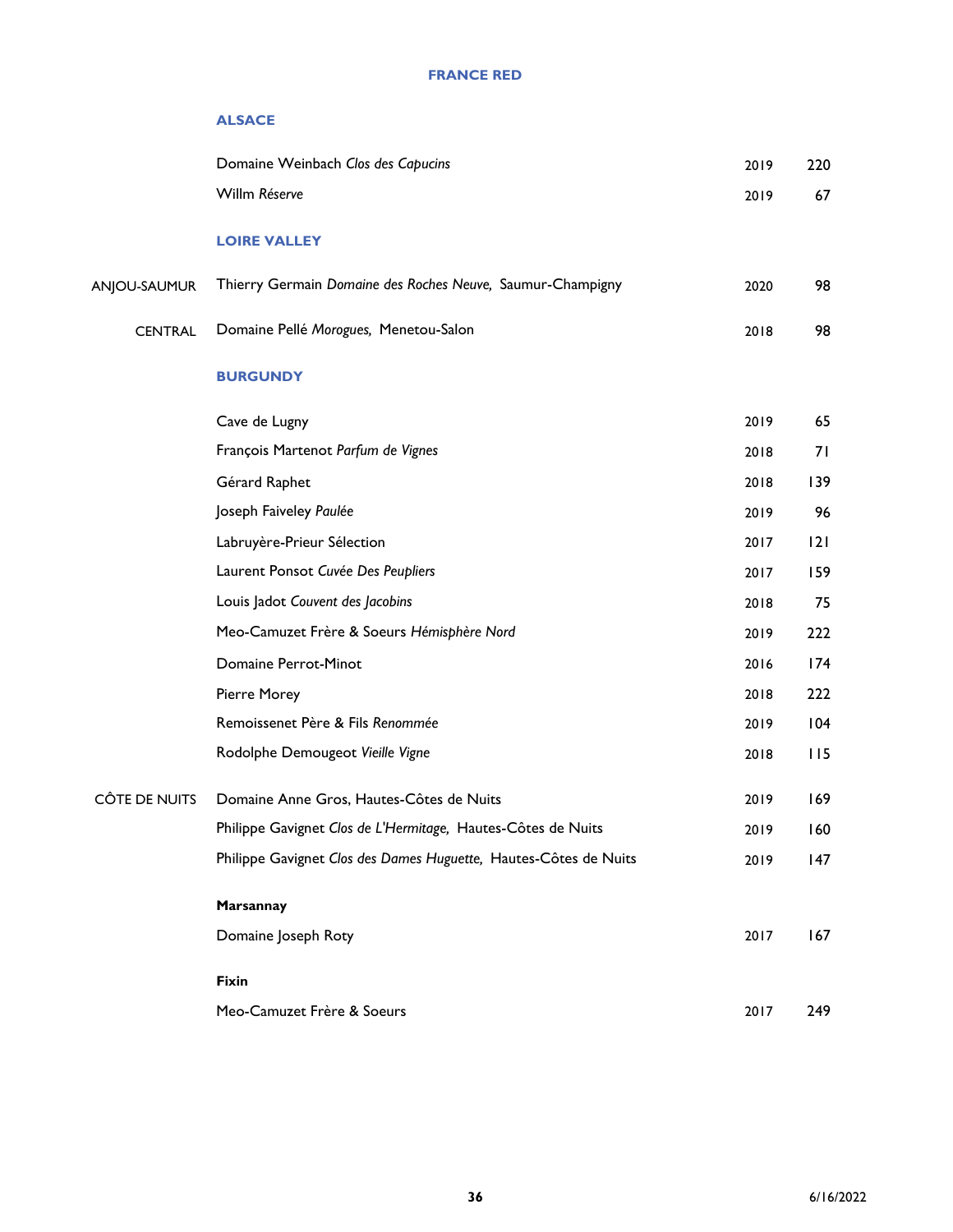| CÔTE DE NUITS      | Gevrey-Chambertin                          |      |      |
|--------------------|--------------------------------------------|------|------|
|                    | Domaine Arlaud                             | 2014 | 233  |
|                    | Domaine Belleville Creux Brouillard        | 2015 | 288  |
| <b>Premier Cru</b> | Domaine Armand Rousseau, Lavaux St Jacques | 2016 | 889  |
|                    | Domaine Jacques Prieur                     | 2012 | 477  |
|                    | Louis Jadot, Clos Saint-Jacques            | 2015 | 633  |
|                    | Louis Jadot, Clos Saint-Jacques            | 2016 | 610  |
| Grand Cru          | Domaine Armand Rousseau, Chambertin        | 2015 | 3328 |
|                    | Domaine Armand Rousseau, Chambertin        | 2016 | 3228 |
|                    | Louis Jadot, Chambertin-Clos de Bèze       | 2014 | 969  |
|                    | Louis Jadot, Chapelle-Chambertin           | 2016 | 889  |
|                    | Lucien Le Moine, Griotte-Chambertin        | 2016 | 1265 |
|                    | Domaine Perrot-Minot, Chapelle-Chambertin  | 2017 | 1527 |
|                    | Taupenot-Merme, Mazoyeres-Chambertin       | 2011 | 588  |
|                    | <b>Morey-Saint-Denis</b>                   |      |      |
| Grand Cru          | Domaine Armand Rousseau, Clos de la Roche  | 2014 | 1499 |
|                    | Domaine Armand Rousseau, Clos de la Roche  | 2015 | 1449 |
|                    | Domaine Armand Rousseau, Clos de la Roche  | 2016 | 1399 |
|                    | Domaine Armand Rousseau, Clos de la Roche  | 2017 | 1349 |
|                    | <b>Chambolle-Musigny</b>                   |      |      |
|                    | Louis Jadot                                | 2016 | 249  |
| <b>Premier Cru</b> | Louis Jadot, Les Baudes                    | 2014 | 38 I |
|                    | Lucien Le Moine, Les Amoureuses            | 2014 | 1368 |
|                    | Lucien Le Moine, Les Amoureuses            | 2016 | 1268 |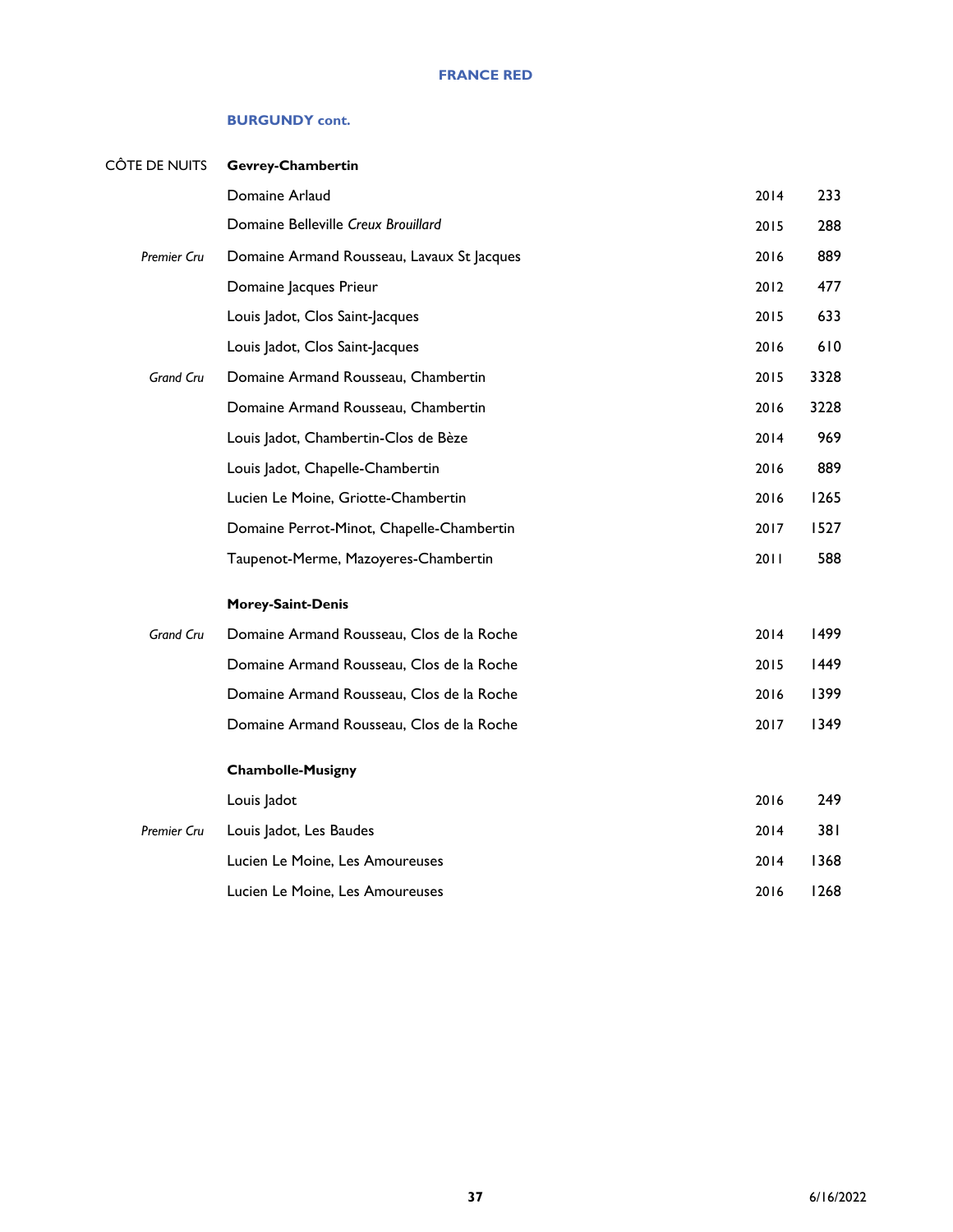| CÔTE DE NUITS    | Vougeot                                        |      |       |
|------------------|------------------------------------------------|------|-------|
| Premier Cru      | Remoissenet Père & Fils                        | 1969 | 999   |
| Grand Cru        | Domaine d'Eugénie, Clos-Vougeot                | 2011 | 1655  |
|                  | Domaine d'Eugénie, Clos-Vougeot                | 2014 | 1605  |
|                  | Domaine d'Eugénie, Clos-Vougeot                | 2017 | 1555  |
|                  | Flagey-Échezeaux                               |      |       |
| <b>Grand Cru</b> | Domaine de la Romanée-Conti, Échézeaux         | 2014 | 4059  |
|                  | Domaine de la Romanée-Conti, Grands Échézeaux  | 2014 | 6066  |
|                  | Vosne-Romanée                                  |      |       |
|                  | Domaine d'Eugénie Clos d'Eugénie               | 2014 | 439   |
|                  | Domaine Seguin-Manuel Aux Communes             | 2014 | 219   |
| Premier Cru      | Domaine d'Eugénie, Aux Brulées                 | 2014 | 739   |
|                  | Domaine Méo-Camuzet, Les Chaumes               | 2014 | 751   |
|                  | Domaine Méo-Camuzet, Les Chaumes               | 2017 | 721   |
|                  | Domaine Méo-Camuzet, Les Chaumes               | 2018 | 711   |
| Grand Cru        | Domaine de la Romanée-Conti, La Tâche          | 2011 | 15000 |
|                  | Domaine de la Romanée-Conti, Richebourg        | 2012 | 13080 |
|                  | Domaine de la Romanée-Conti, Romanée-St-Vivant | 1994 | 12204 |
|                  | <b>Nuits-Saint-Georges</b>                     |      |       |
|                  | Marchand-Tawse                                 | 2013 | 249   |
|                  | Marchand-Tawse                                 | 2014 | 232   |
|                  | Philippe Gavignet Vieilles Vignes              | 2019 | 236   |
| Premier Cru      | Philippe Gavignet, Aux Thorey                  | 2019 | 315   |
| CÔTE DE BEAUNE   | Maison En Belles Lies, Hautes Côtes de Beaune  | 2019 | 140   |
|                  | Maison Leroy, Villages                         | 2003 | 445   |
|                  | Bouchard Père & Fils, Villages                 | 2016 | 82    |
|                  | Ladoix                                         |      |       |
|                  | Louis Jadot                                    | 2016 | 117   |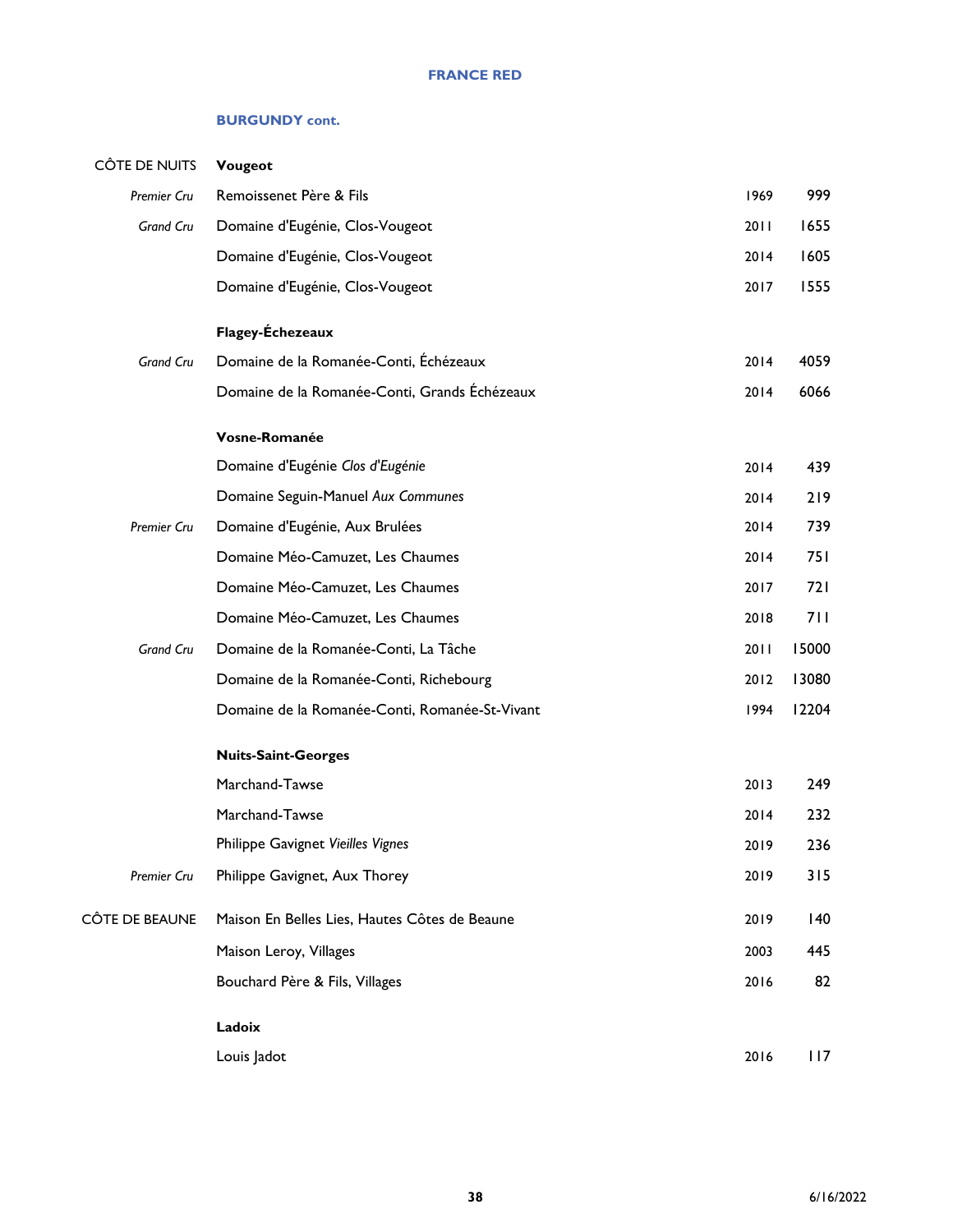| CÔTE DE BEAUNE     | <b>Aloxe-Corton</b>                                         |      |     |
|--------------------|-------------------------------------------------------------|------|-----|
|                    | Benjamin Laroche L'Atelier                                  | 2017 | 175 |
|                    | <b>Pierrick Bouley</b>                                      | 2019 | 205 |
| Grand Cru          | Louis Jadot, Corton Pougets                                 | 2017 | 388 |
|                    | Thibault Liger-Belair, Corton-Les Renardes                  | 2014 | 695 |
|                    | Savigny-lès-Beaune                                          |      |     |
| Premier Cru        | Louis Jadot, La Dominode                                    | 2016 | 184 |
|                    | Remoissenet Père & Fils, Aux Guettes                        | 2015 | 222 |
|                    | Domaine Tawse, Les Lavières                                 | 2017 | 6   |
|                    | Chorey-lès-Beaune                                           |      |     |
|                    | Louis Jadot, Les Beaumonts                                  | 2016 | 139 |
|                    | <b>Beaune</b>                                               |      |     |
| <b>Premier Cru</b> | Domaine du Château de Meursault Les Trois Journeaux, Grèves | 2015 | 327 |
|                    | Louis Jadot, Grèves                                         | 2017 | 207 |
|                    | Pommard                                                     |      |     |
|                    | Domaine Latour-Giraud Cuvée Carmen                          | 2018 | 193 |
| Premier Cru        | Domaine Chavy-Chouet, Les Chanlins                          | 2019 | 312 |
|                    | Louis Jadot, Clos de la Commaraine                          | 2017 | 282 |
|                    | <b>Volnay</b>                                               |      |     |
|                    | Domaine Chavy-Chouet Sous la Chapelle                       | 2018 | 271 |
|                    | Jane Eyre                                                   | 2017 | 189 |
|                    | Monthelie-Douhairet-Porcheret                               | 2018 | 205 |
| Premier Cru        | Domaine Jacques Prieur, Santenots                           | 2018 | 357 |
|                    | Domaine Marquis d'Angerville, Clos des Ducs (Monopole)      | 2011 | 915 |
|                    | Domaine Marquis d'Angerville, Clos des Ducs (Monopole)      | 2015 | 855 |
|                    | Domaine Marquis d'Angerville, Clos des Ducs (Monopole)      | 2016 | 835 |
|                    | Remoissenet Père & Fils, Santenots                          | 1997 | 298 |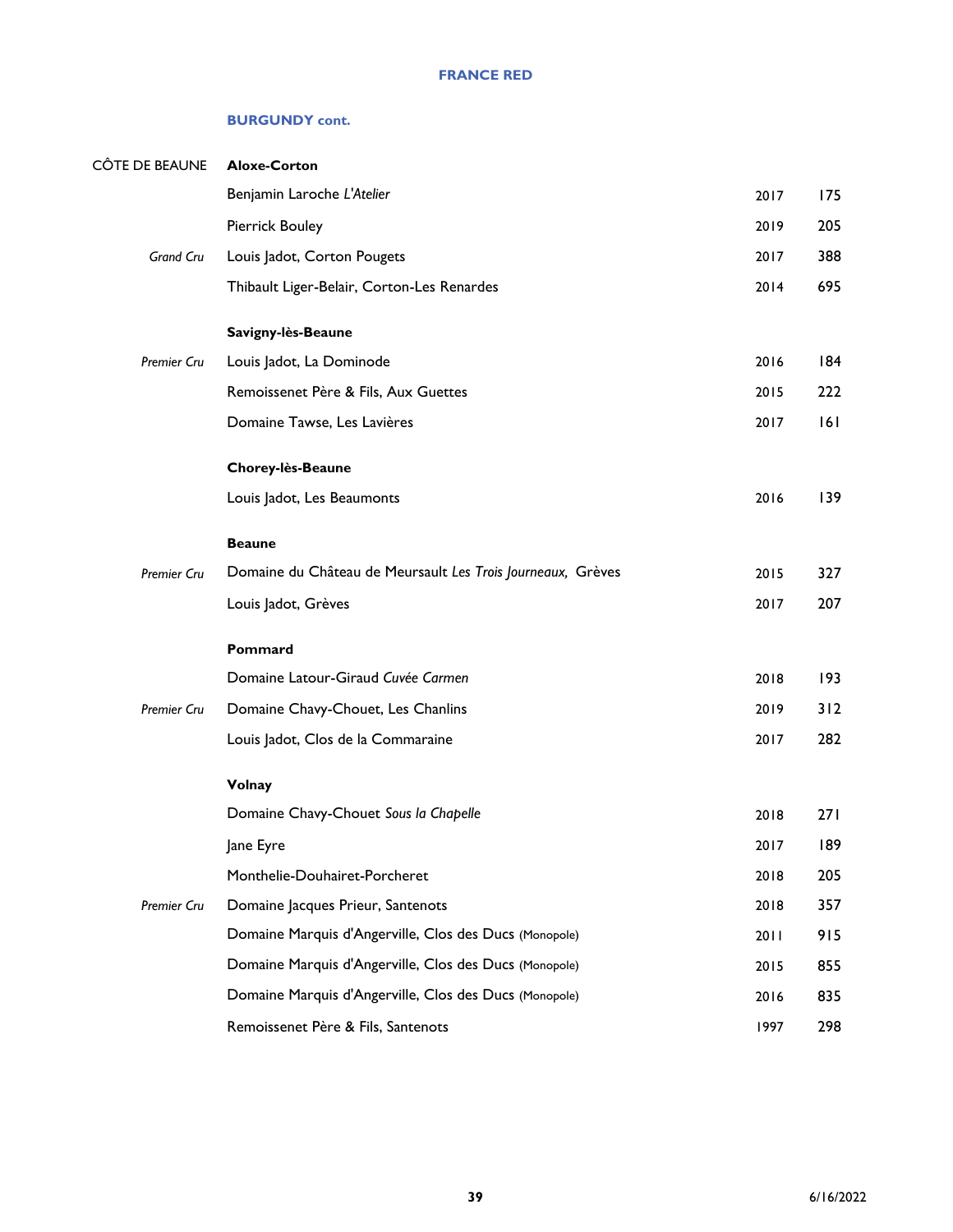| <b>CÔTE DE BEAUNE</b>   | Monthélie                                                     |      |     |
|-------------------------|---------------------------------------------------------------|------|-----|
|                         | Louis Jadot Sous Roches                                       | 2015 | 106 |
|                         | Monthelie-Douhairet-Porcheret Cuvée Miss Armande              | 2019 | 147 |
|                         | Pierre Morey                                                  | 2017 | 269 |
| Premier Cru             | Louis Jadot, Champs Fulliot                                   | 2016 | 173 |
|                         | <b>Auxey-Duresses</b>                                         |      |     |
| Premier Cru             | Domaine Taupenot-Merme                                        | 2015 | 132 |
|                         | <b>Santenay</b>                                               |      |     |
|                         | Louis Jadot, Clos des Gatsulards (Monopole)                   | 2012 | 149 |
|                         | Domaine Prieur-Brunet                                         | 2016 | 117 |
| <b>CÔTE CHALONNAISE</b> | Domaine Faiveley Vieilles Vignes, Mercurey                    | 2019 | 125 |
|                         | Vingerons de Buxy Buissonnier                                 | 2014 | 61  |
| <b>BEAUJOLAIS</b>       | Joseph Drouhin, Villages                                      | 2019 | 59  |
|                         | Domaine Les Roches Bleues Soleil de Brulhié, Côte de Brouilly | 2018 | 77  |
|                         | Thibault Liger-Belair Les Vieilles Vignes, Moulin à Vent      | 2015 | 120 |
|                         | <b>RHÔNE VALLEY</b>                                           |      |     |
| CÔTES-DU-RHÔNE          | Delas Saint-Esprit                                            | 2019 | 59  |
|                         | La Nerthe Les Cassagnes, Villages                             | 2019 | 88  |
| <b>CÔTE-ROTIE</b>       | Domaine Jamet                                                 | 2012 | 480 |
|                         | Domaine Jamet                                                 | 2013 | 465 |
|                         | Domaine Jamet                                                 | 2014 | 450 |
|                         | Domaine Jamet                                                 | 2015 | 435 |
|                         | Domaine Jamet                                                 | 2017 | 420 |
|                         | Domaine Jamet Côte Brune                                      | 2013 | 677 |
|                         | M. Chapoutier La Mordorée                                     | 2011 | 355 |
|                         | Domaine Rostaing Ampodium                                     | 2017 | 312 |
|                         | Domaine Rostaing La Landonne                                  | 2013 | 555 |
|                         | Domaine Rostaing La Landonne                                  | 2015 | 535 |
|                         | Domaine Rostaing La Landonne                                  | 2016 | 515 |
|                         | Domaine Georges Vernay Maison Rouge                           | 2011 | 459 |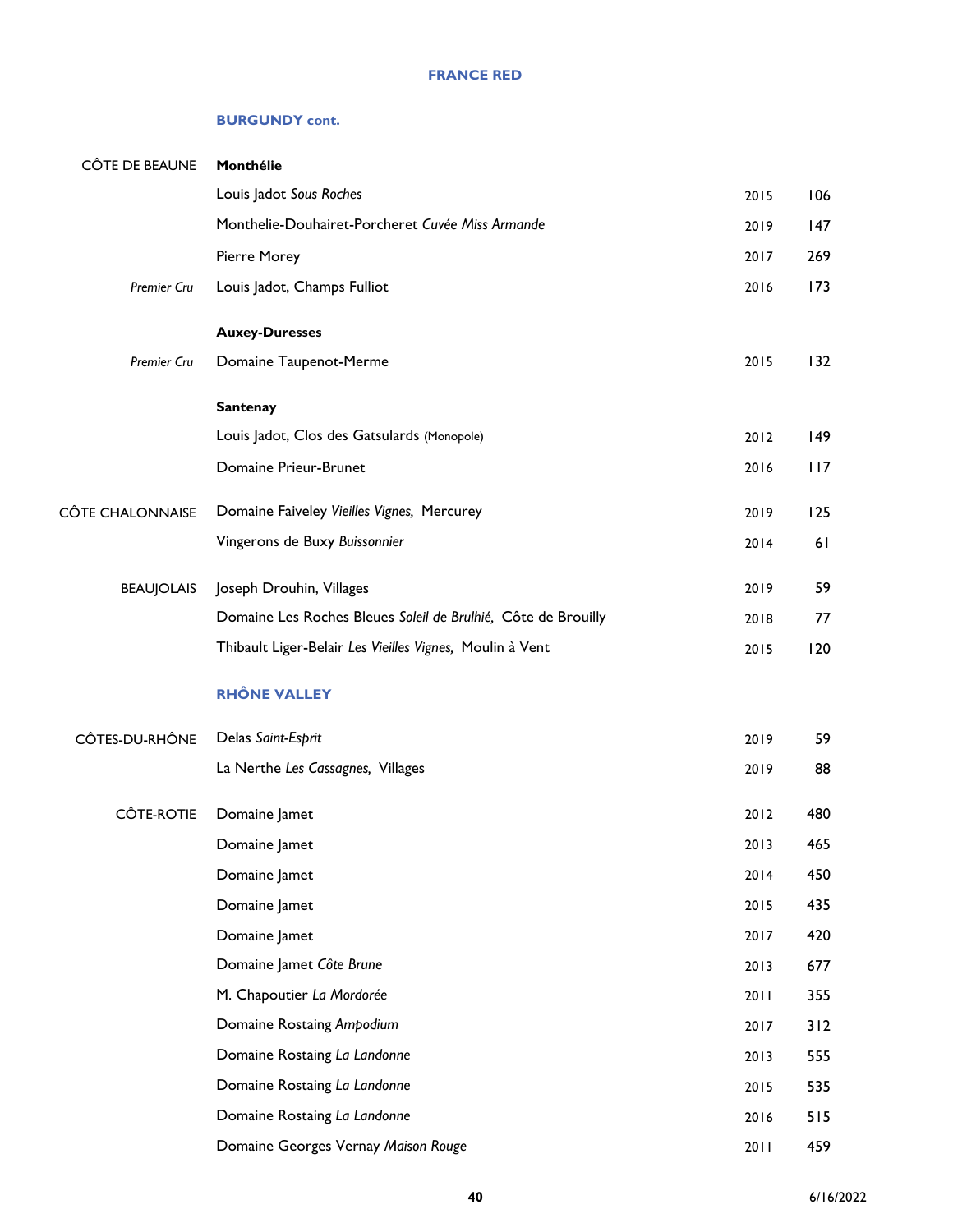#### **FRANCE RED**

#### **RHÔNE VALLEY cont.**

| SAINT-JOSEPH            | Ferraton Père & Fils La Source        | 2016 | 97   |
|-------------------------|---------------------------------------|------|------|
|                         | Domaine Georges Vernay Terres d'Encre | 2015 | 215  |
| <b>CROZES-HERMITAGE</b> | M. Chapoutier Les Meysonniers         | 2019 | 72   |
| <b>HERMITAGE</b>        | Domaine Jean-Louis Chave              | 2012 | 799  |
|                         | Domaine Jean-Louis Chave              | 2013 | 773  |
|                         | Domaine Jean-Louis Chave              | 2014 | 74 I |
|                         | Domaine Jean-Louis Chave              | 2015 | 729  |
|                         | Domaine Jean-Louis Chave              | 2016 | 719  |
|                         | Jean-Luc Colombo Le Rouet             | 2016 | 222  |
| <b>CORNAS</b>           | Tardieu-Laurent Coteaux               | 2018 | 169  |
| <b>GIGONDAS</b>         | Pierre-Henri Morel                    | 2019 | 130  |
| CHÂTEAUNEUF-            | Château de Beaucastel                 | 2018 | 250  |
| <b>DU-PAPE</b>          | Jean-Luc Colombo Les Bartavelles      | 2016 | 177  |
|                         | Domaine de Marcoux Vieilles Vignes    | 2016 | 459  |
|                         | Château la Nerthe                     | 2016 | 205  |
|                         | Domaine Paul Autard                   | 2018 | 160  |

#### **SOUTH OF FRANCE**

| Domaine Anne Gros & Jean-Paul Tollot L'O de la Vie, Minervoix | 2020      | 96  |
|---------------------------------------------------------------|-----------|-----|
| Clos Cibonne Cru Classé Tibouren, Côtes de Provence           | 2020      | 99  |
| Mas de Daumas Gassac, Saint-Guilhem-le-Désert Cité d'Aniane   | 2013      | 273 |
| Mas de Daumas Gassac, Saint-Guilhem-le-Désert Cité d'Aniane   | 2017      | 233 |
| Régis Boucabeille Les Terrasses, Côtes de Roussillon          | 2019      | 59  |
| Richeaume Tradition, Méditerranée                             | 2016      | 101 |
| Le Soula Trigone, Vin de France                               | <b>NV</b> | 78  |
| Tardieu-Laurent, Bandol                                       | 2018      | 136 |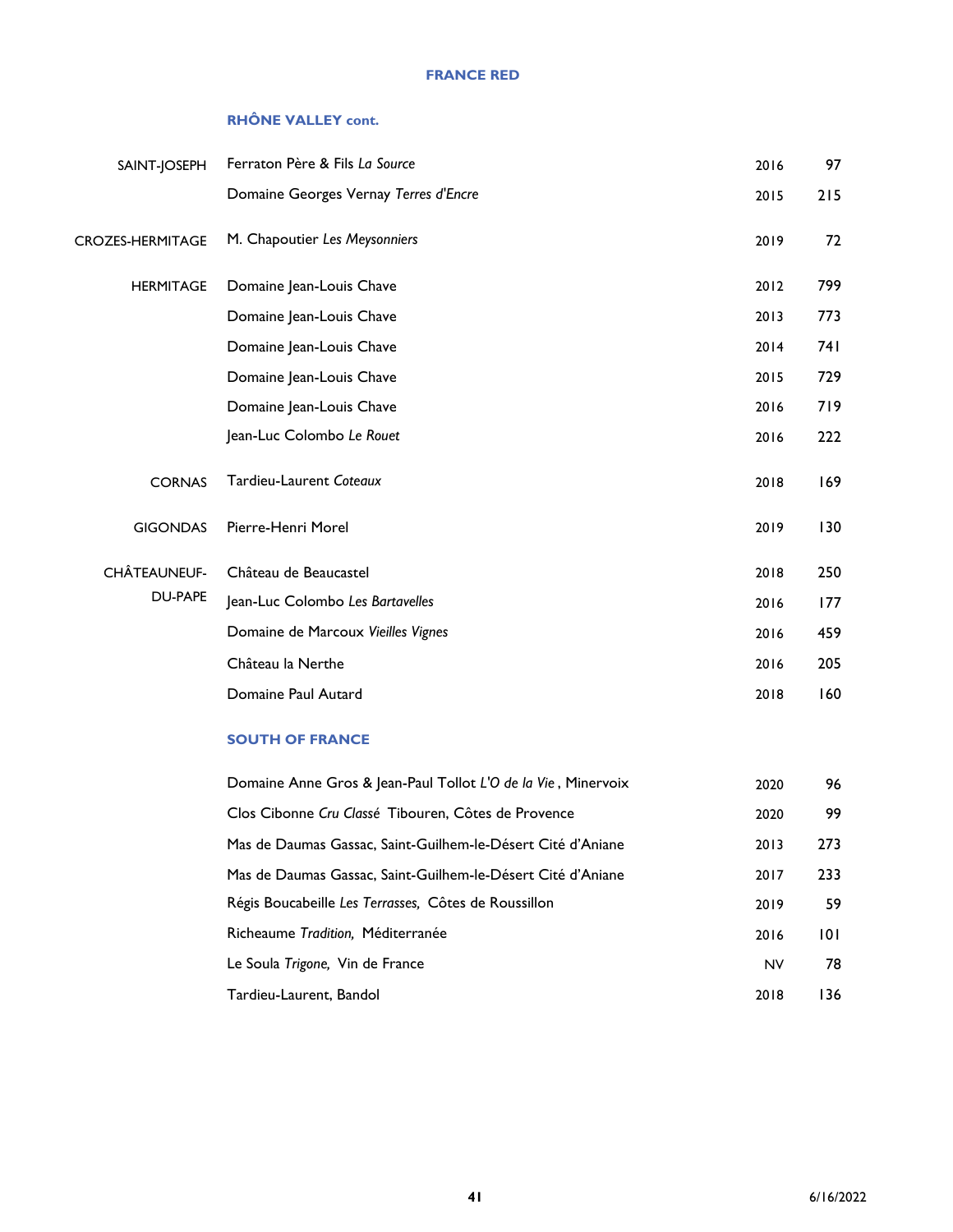#### **BORDEAUX**

|       | Château Nicot                                | 2016 | 70   |
|-------|----------------------------------------------|------|------|
| MÉDOC | Château La Raze Beauvallet, Cru Bourgeois    | 2018 | 53   |
|       | Château les Grands Chênes                    | 2018 | 87   |
|       | Haut-Médoc                                   |      |      |
|       | Château Belgrave                             | 2018 | 150  |
|       | Château Belle-Vue                            | 2018 | 88   |
|       | Château Cantemerle                           | 2018 | 207  |
|       | Château Lanessan                             | 2018 | 99   |
|       | Château Monbrison                            | 2010 | 117  |
|       | Château Pontoise Cabarrus                    | 2016 | 105  |
|       | Château Verdignan                            | 2005 | 138  |
|       | Saint-Estèphe                                |      |      |
|       | Château Calon-Ségur                          | 1988 | 899  |
|       | Château Calon-Ségur                          | 2005 | 909  |
|       | Château Le Boscq                             | 2018 | 138  |
|       | Château Lilian Ladouys                       | 2018 | 2    |
|       | Château Montrose                             | 1995 | 888  |
|       | Château Montrose                             | 2001 | 718  |
|       | Château Montrose                             | 2002 | 630  |
|       | Château Montrose                             | 2005 | 1250 |
|       | Château Montrose                             | 2010 | 999  |
|       | Château Montrose                             | 2012 | 595  |
|       | Pauillac                                     |      |      |
|       | Château Clerc Milon                          | 2005 | 939  |
|       | Château Duhart-Milon                         | 2009 | 604  |
|       | Château Grand-Puy-Lacoste                    | 2005 | 839  |
|       | Château Lafite Rothschild                    | 2005 | 3788 |
|       | Château Latour Le Pauillac de Château Latour | 2008 | 418  |
|       | Château Latour Les Forts de Latour           | 2005 | 1125 |
|       | Château Mouton Rothschild                    | 2005 | 3388 |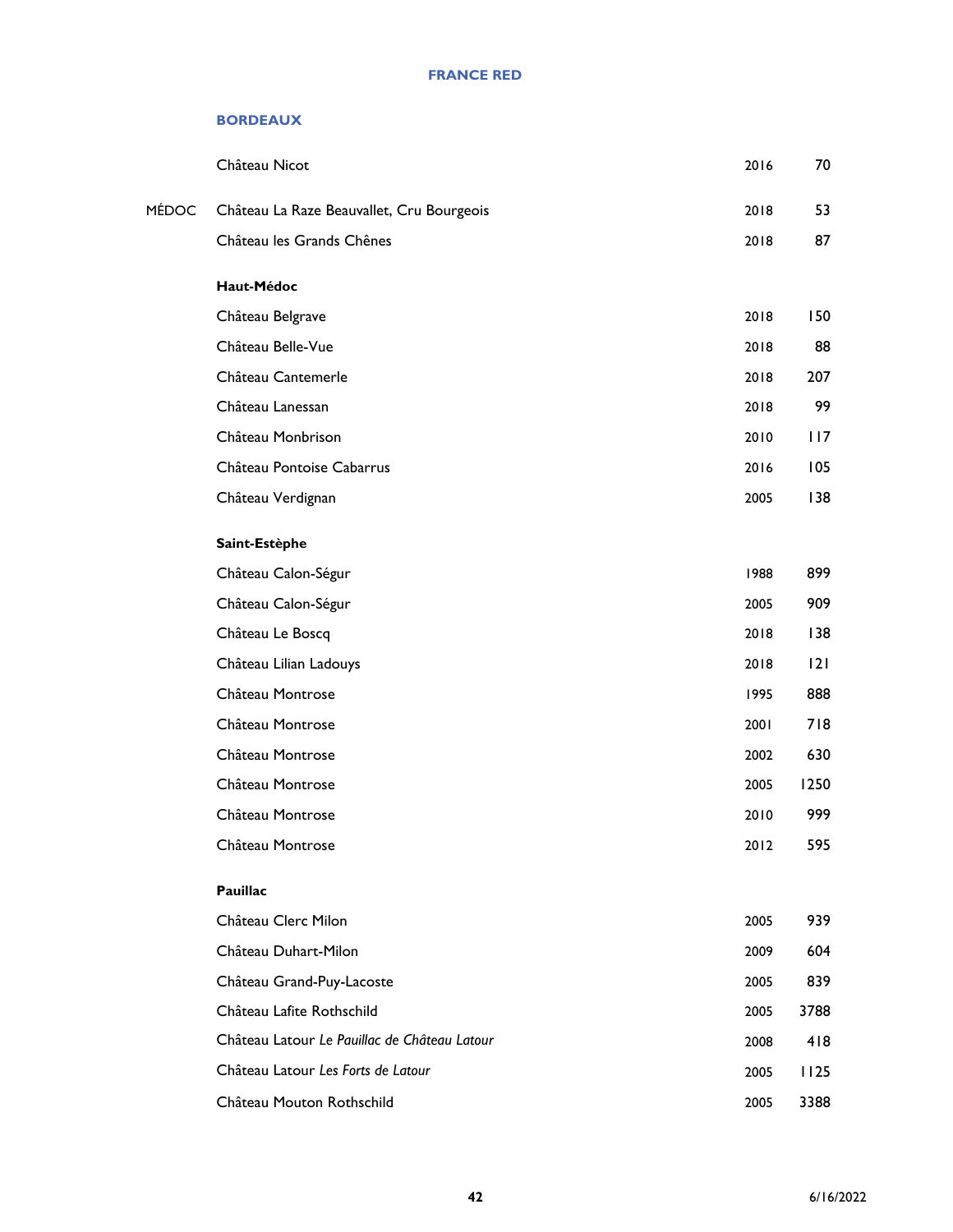#### **BORDEAUX cont.**

#### **Pauillac cont.**

GRAVES

| Château Pichon Longueville Comtesse de Lalande                        | 1982 | 2688 |
|-----------------------------------------------------------------------|------|------|
| Château Pichon Longueville Comtesse de Lalande                        | 1998 | 998  |
| Château Pichon Longueville Comtesse de Lalande                        | 2003 | 1020 |
| Château Pichon Longueville Comtesse de Lalande                        | 2005 | 888  |
| Château Pichon Longueville Comtesse de Lalande Réserve de la Comtesse | 1998 | 508  |
| Château Pontet-Canet                                                  | 2009 | 958  |
| Saint-Julien                                                          |      |      |
| Château Branaire-Ducru                                                | 2014 | 249  |
| Château Ducru-Beaucaillou                                             | 1995 | 1399 |
| Château Gruaud Larose Sarget                                          | 2018 | 136  |
| Château Léoville Las Cases Grand Vin de Léoville                      | 2005 | 1299 |
| Château Léoville Las Cases Grand Vin de Léoville                      | 2010 | 1063 |
| Château Talbot                                                        | 1989 | 599  |
| <b>Margaux</b>                                                        |      |      |
| Château Margaux                                                       | 1995 | 2980 |
| Château Margaux                                                       | 2005 | 3499 |
| Château Rauzan-Ségla                                                  | 2015 | 420  |
| Pessac-Léognan                                                        |      |      |
| Château Carbonnieux                                                   | 2015 | 209  |
| Domaine de Chevalier                                                  | 2015 | 348  |
| Clos Marsalette                                                       | 2015 | 157  |
| Château Haut-Brion                                                    | 1975 | 2198 |
| Château Haut-Brion                                                    | 2000 | 2488 |
| Château Haut-Brion                                                    | 2005 | 2588 |
| Château Haut-Vigneau                                                  | 2017 | 102  |
| Château Olivier                                                       | 2018 | 6    |
| Château Pape Clément                                                  | 2005 | 748  |
| Château Pape Clément                                                  | 2010 | 828  |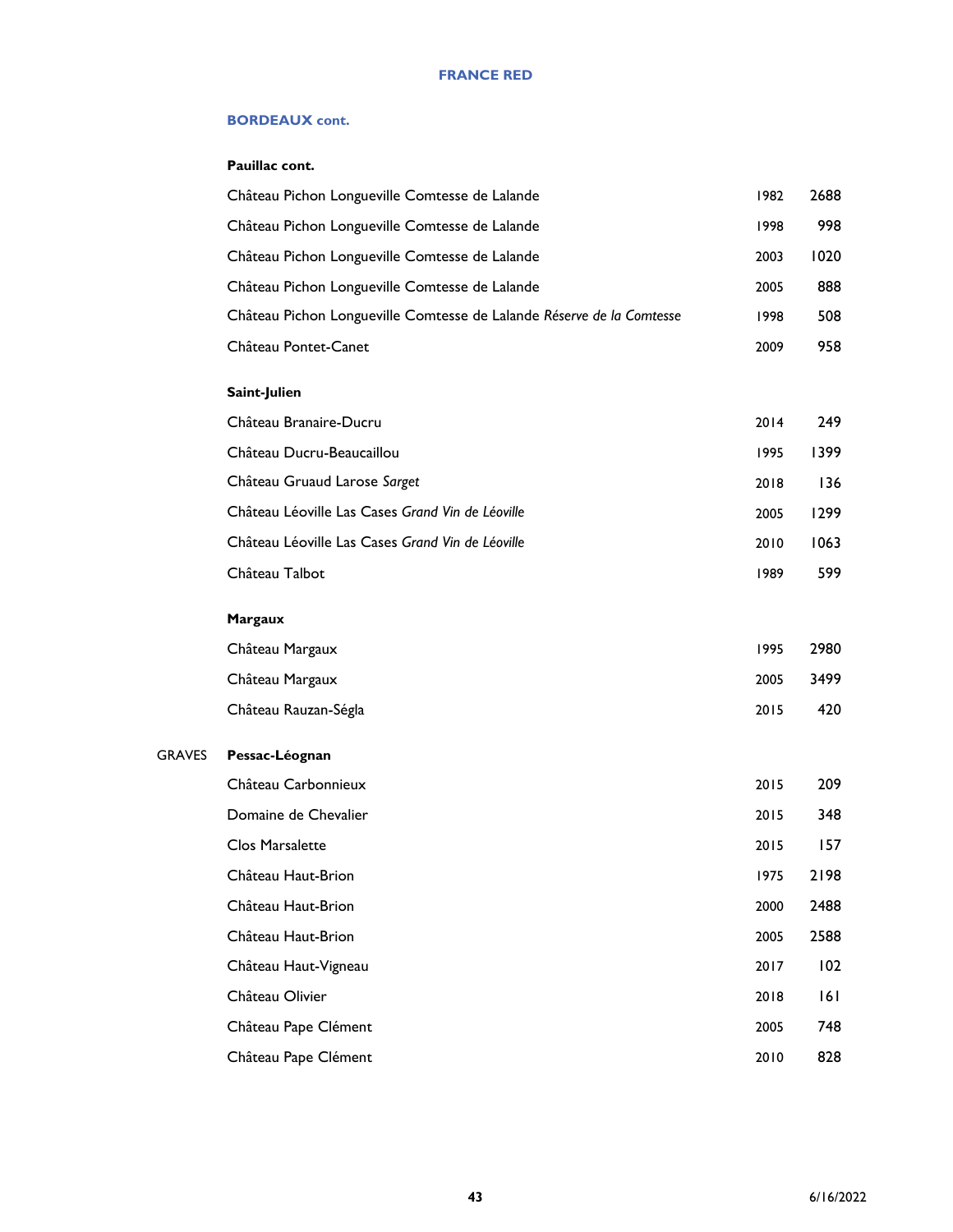#### **BORDEAUX cont.**

| CÔTES DE BOURG | Château Rousselle                        | 2017 | 72   |
|----------------|------------------------------------------|------|------|
| <b>FRONSAC</b> | Château de Carles                        | 2015 | 97   |
|                | Château Fontenil                         | 2015 | 155  |
|                | Château La Vieille Cure                  | 2018 | 170  |
| <b>POMEROL</b> | Château L'Eglise-Clinet La Petite Eglise | 1999 | 309  |
|                | Château La Fleur-Pétrus                  | 2005 | 1725 |
|                | Fugue de Nénin                           | 2012 | 245  |
|                | Château La Grave                         | 2018 | 179  |
|                | Château Pétrus                           | 1989 | 8905 |
|                | Château Pétrus                           | 1994 | 4250 |
|                | Château Pétrus                           | 2004 | 3765 |
| SAINT-ÉMILION  | Château Angelus                          | 2003 | 1288 |
|                | Château Angelus                          | 2005 | 1558 |
|                | Château Angelus                          | 2010 | 1358 |
|                | Château Angelus                          | 2012 | 1248 |
|                | Château Ausone                           | 2004 | 3411 |
|                | Château Ausone                           | 2005 | 6288 |
|                | Château Beau-Séjour Bécot                | 2005 | 1099 |
|                | Château Cadet-Piola                      | 2007 | 235  |
|                | Château Canon La Gaffelière              | 2005 | 729  |
|                | Château Canon La Gaffelière              | 2015 | 459  |
|                | Château Cheval Blanc                     | 1995 | 2998 |
|                | Château Cheval Blanc                     | 2003 | 2688 |
|                | Château Cheval Blanc                     | 2004 | 1988 |
|                | Château Cheval Blanc                     | 2005 | 2588 |
|                | Château Grand Mayne                      | 2005 | 550  |
|                | Château Grand-Pontet                     | 2005 | 348  |
|                | Château La Fleur-Pourret                 | 2011 | 4    |
|                | Château Mangot                           | 2018 | 137  |
|                | Château Pavie                            | 2005 | 1348 |
|                | Château Valandraud                       | 2005 | 1199 |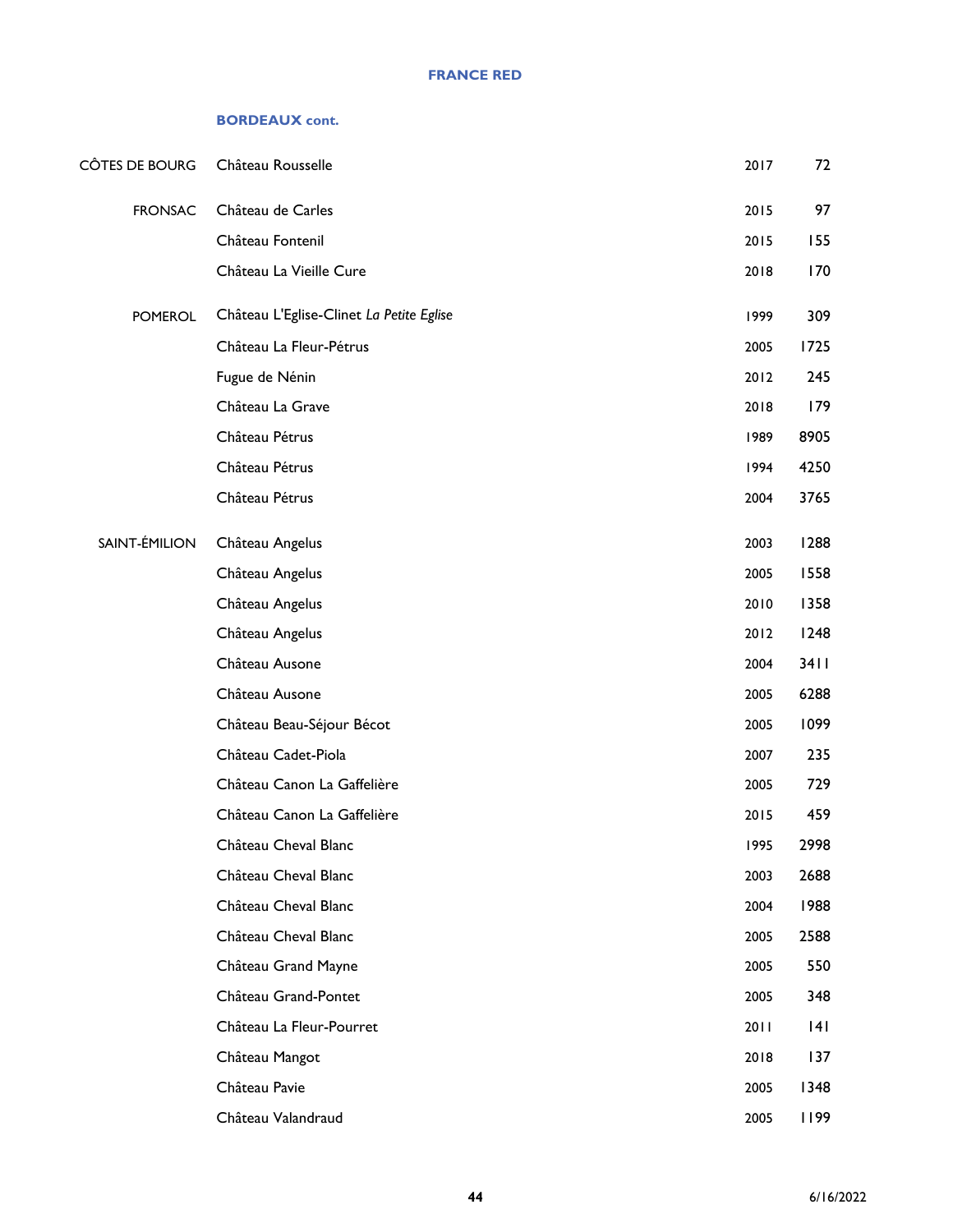#### **SPAIN RED**

#### **NAVARRA**

Artadi *Santa Cruz de Artazu* (Grenache) 2015 153

#### **RIOJA**

| Artadi Pagos Viejos               | 2001 | 599  |
|-----------------------------------|------|------|
| Artadi Pagos Viejos               | 2005 | 549  |
| Artadi Viña El Pisón, Alavesa     | 2012 | 1167 |
| Conde Valdemar Reserva            | 2012 | 77   |
| <b>CVNE</b> Imperial Gran Reserva | 2015 | 227  |
| CVNE Viña Real Reserva            | 2015 | 95.  |

#### **CASTILLA Y LEÓN**

| <b>RIBERA DEL DUERO</b> |
|-------------------------|
|-------------------------|

| Dominio de Pingus Flor de Pingus        | 2017     | 320  |
|-----------------------------------------|----------|------|
| Dominio de Pingus Pingus                | 2003     | 1988 |
| Dominio de Pingus Psi                   | 2017     | 160  |
| Bodegas Emilio Moro                     | 2019     | 99   |
| Torres - Pago del Cielo Celeste Crianza | 2018     | 75   |
| Vega Sicilia Alión                      | 2015     | 379  |
| Vega Sicilia Pintia                     | 2017     | 24 I |
| Vega Sicilia Unico                      | 2006     | 1599 |
| Vega Sicilia Unico                      | 2008     | 1559 |
| Vega Sicilia Unico                      | 2009     | 1499 |
| Vega Sicilia Unico Reserva Especial     | 05/06/07 | 1759 |
| Vega Sicilia Unico Reserva Especial     | 06/07/09 | 1799 |
| Vega Sicilia Valbuena 5°                | 2007     | 633  |
| Vega Sicilia Valbuena 5°                | 2008     | 619  |
| Vega Sicilia Valbuena 5°                | 2009     | 602  |
| Vega Sicilia Valbuena 5°                | 2010     | 675  |
| Vega Sicilia Valbuena 5°                | 2011     | 595  |
| Vega Sicilia Valbuena 5°                | 2014     | 663  |
| Vega Sicilia Valbuena 5°                | 2017     | 575  |

#### **CATALUNYA**

| <b>PRIORAT</b> Alvaro Palacios Gratallops | 2015 | 177 |
|-------------------------------------------|------|-----|
| Clos Berenguer Clos de Tafall             | 2018 | -79 |
|                                           |      |     |

#### **MURCIA**

|  | JUMILLA Bodegas el Nido Clio | 2019 | 180 |
|--|------------------------------|------|-----|
|--|------------------------------|------|-----|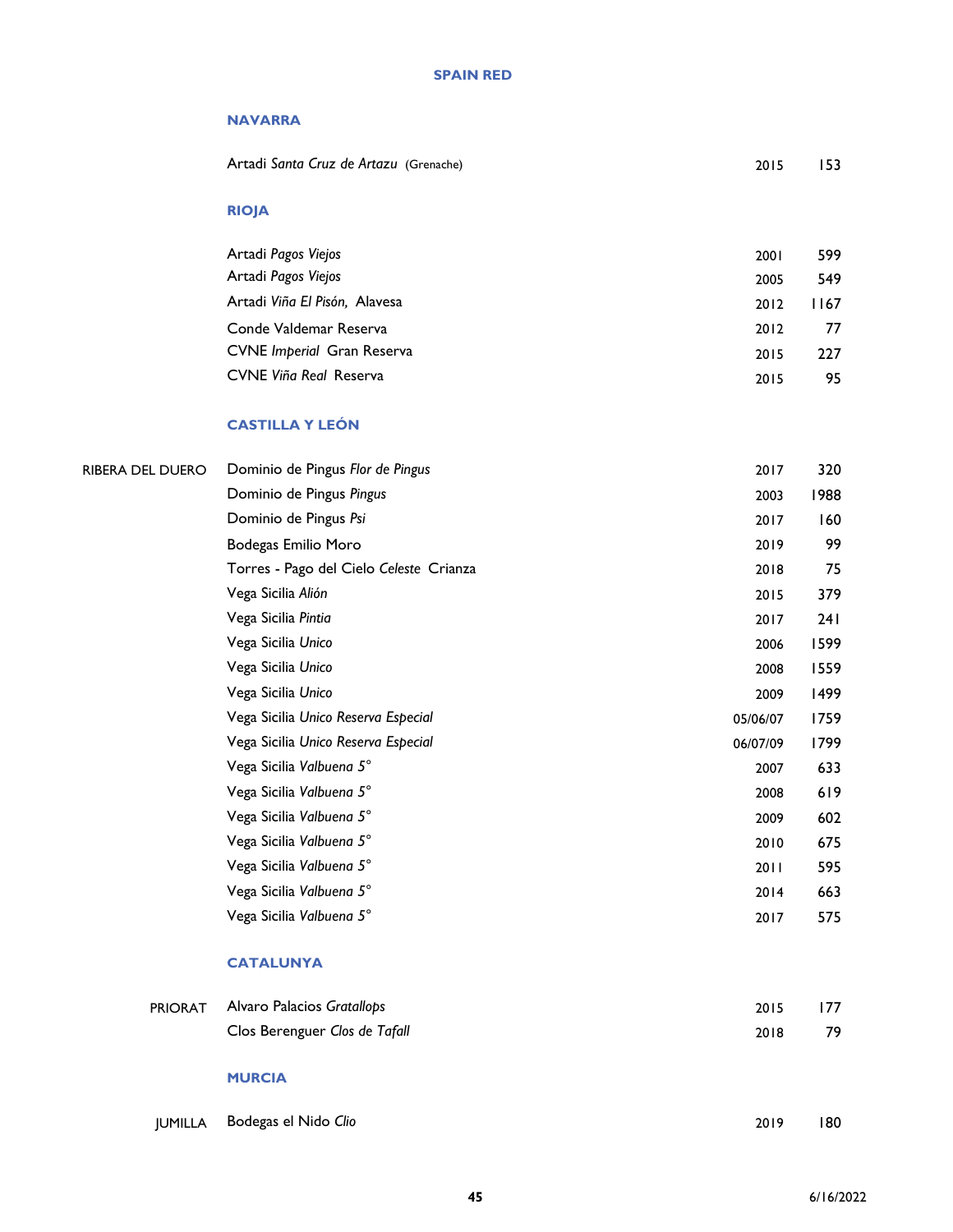#### **TRENTINO-ALTO ADIGE**

|                     | Tenuta San Leonardo Vigneti Delle Dolomiti (Cabernet Sauvignon/Carménère/Merlot) | 2000 | 306  |
|---------------------|----------------------------------------------------------------------------------|------|------|
|                     | Tenuta San Leonardo Vigneti Delle Dolomiti (Cabernet Sauvignon/Carménère/Merlot) | 2006 | 246  |
|                     | Tenuta San Leonardo Vigneti Delle Dolomiti (Cabernet Sauvignon/Carménère/Merlot) | 2008 | 226  |
|                     | <b>FRIULI-VENEZIA-GIULIA</b>                                                     |      |      |
|                     | Borgo del Tiglio Riserva, Collio (Merlot/Cabernet Sauvignon)                     | 2012 | 205  |
|                     | <b>VENETO</b>                                                                    |      |      |
|                     | Allegrini Palazzo della Torre, Veronese                                          | 2017 | 88   |
|                     | Allegrini Palazzo della Torre, Veronese                                          | 2018 | 78   |
|                     | Giuseppe Quintarelli Primofiore                                                  | 2014 | 219  |
| <b>BREGANZE</b>     | Maculan Brentino (Merlot/Cabernet Sauvignon)                                     | 2016 | 78   |
| <b>VALPOLICELLA</b> | Ca' Rugate Rio Albo                                                              | 2018 | 69   |
|                     | Dal Forno Romano Vigneto Monte Lodoletta Superiore                               | 2010 | 382  |
|                     | Dal Forno Romano Vigneto Monte Lodoletta Superiore                               | 2012 | 372  |
| Classico            | Corte San Benedetto                                                              | 2018 | 62   |
|                     | Valpolicella Ripasso                                                             |      |      |
| Classico            | Giusti Superiore                                                                 | 2017 | 115  |
|                     | Aldegheri Santambrogio Superiore                                                 | 2018 | 91   |
|                     | Amarone della Valpolicella                                                       |      |      |
|                     | Ca' Rugate                                                                       | 2014 | 152  |
|                     | Dal Forno Romano Vigneto Monte Lodoletta                                         | 2010 | 1299 |
|                     | Pieropan                                                                         | 2015 | 162  |
| Classico            | Aldegheri Santambrogio                                                           | 2017 | 170  |
|                     | Bertani, Recioto                                                                 | 1962 | 950  |
|                     | Giusti                                                                           | 2015 | 284  |
|                     | Guerrieri Rizzardi Calcarole                                                     | 2011 | 259  |
|                     | Giuseppe Quintarelli                                                             | 2006 | 1599 |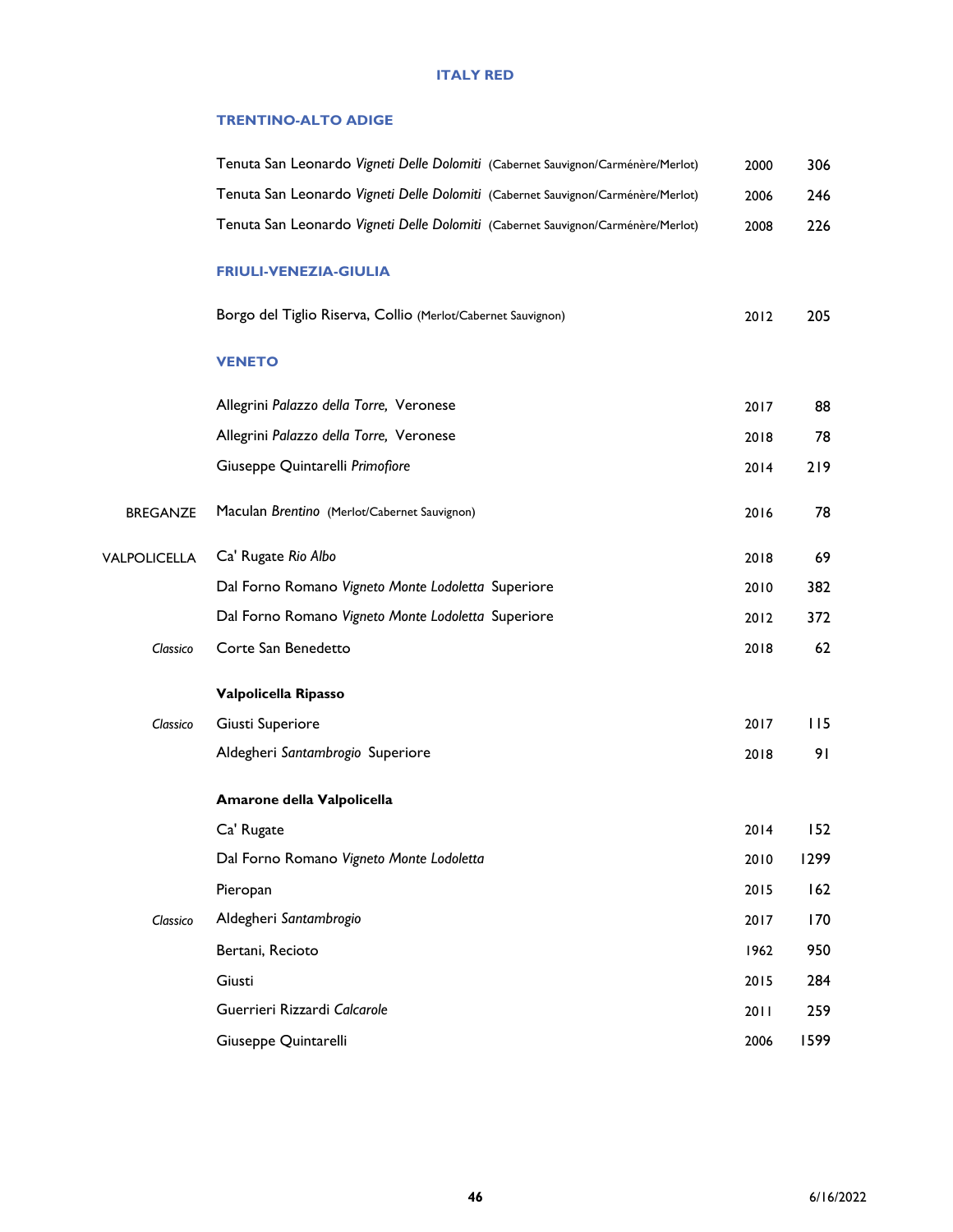#### **LOMBARDY**

| VALTELLINA        | Alfio Mozzi Grisone Superiore, Sassella   | 2015 | 175  |
|-------------------|-------------------------------------------|------|------|
|                   | Ar.Pe.Pe II Pettirosso Superiore          | 2016 | 147  |
|                   | Mamete Prevostini Corte di Cama, Sforzato | 2013 | 179  |
|                   | <b>PIEDMONT</b>                           |      |      |
| COSTE DELLA SESIA | Cascina Preziosa Vespolina                | 2017 | 125  |
|                   | Cascina Preziosa Casteleng                | 2016 | 165  |
| <b>GATTINARA</b>  | Petterino                                 | 2010 | 130  |
|                   | Petterino Riserva                         | 2011 | 149  |
| <b>ROERO</b>      | Matteo Correggia La Val dei Preti Riserva | 2017 | 129  |
|                   | Tibaldi Roccapalea                        | 2018 | 99   |
| LANGHE            | Cordero di Montezemolo                    | 2019 | 107  |
|                   | Damilano Marghe                           | 2018 | 76   |
|                   | Elio Altare                               | 2020 | 105  |
|                   | Gaja Conteisa                             | 2011 | 799  |
|                   | Gaja Costa Russi                          | 2005 | 1399 |
|                   | Gaja Darmagi (Cabernet Sauvignon)         | 1990 | 999  |
|                   | Gaja Darmagi (Cabernet Sauvignon)         | 2011 | 799  |
|                   | Gaja Sori San Lorenzo                     | 2005 | 1659 |
|                   | Gaja Sori San Lorenzo                     | 2007 | 1499 |
|                   | Gaja Sori Tilden                          | 2005 | 1359 |
|                   | Gaja Sori Tilden                          | 2007 | 1299 |
|                   | Gaja Sori Tilden                          | 2009 | 1259 |
|                   | <b>Giuseppe Cortese</b>                   | 2019 | 120  |
|                   | Produttori del Barbaresco                 | 2018 | 84   |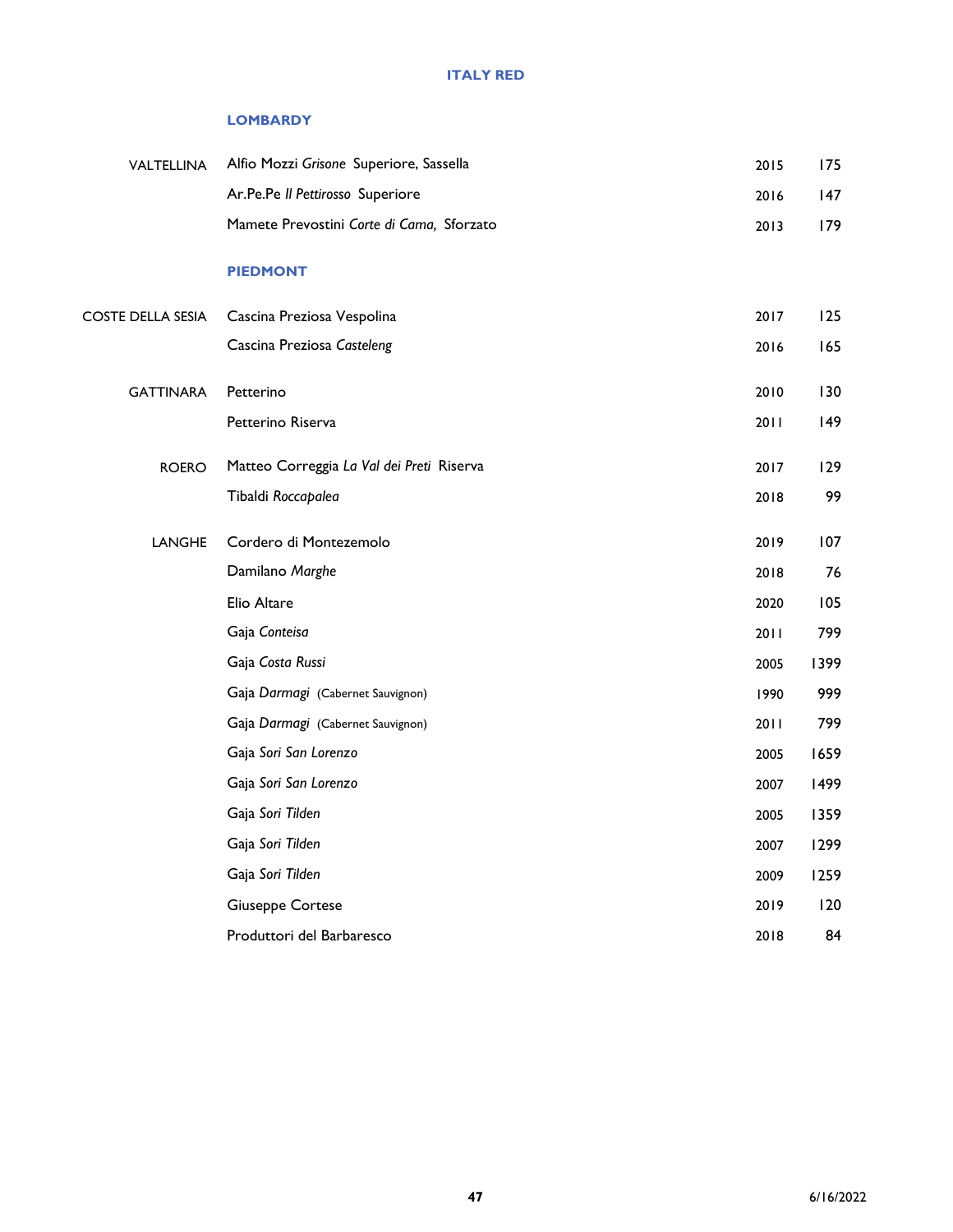#### **PIEDMONT cont.**

| <b>BARBERA D'ALBA</b> | Bruna Grimaldi Scassa                     | 2017 | 89   |
|-----------------------|-------------------------------------------|------|------|
|                       | Giuseppe Mascarello e Figlio Scudetto     | 2016 | 173  |
|                       | Renzo Seghesio, Monforte d'Alba Superiore | 2017 | 105  |
| <b>NIZZA</b>          | Pico Maccario Tre Roveri                  | 2019 | 129  |
| DOLCETTO D'OVADA      | Tacchino Du Riva Superiore                | 2014 | 101  |
| <b>BARBARESCO</b>     | Adriano Sanadaive                         | 2017 | 109  |
|                       | Bruno Rocca                               | 2016 | 222  |
|                       | Bruno Rocca                               | 2017 | 199  |
|                       | Gaja                                      | 1996 | 1309 |
|                       | Gaja                                      | 1999 | 1299 |
|                       | Gaja                                      | 2011 | 749  |
|                       | Gaja                                      | 2012 | 739  |
|                       | Gaja                                      | 2013 | 729  |
|                       | Gaja                                      | 2015 | 789  |
|                       | Gaja                                      | 2016 | 859  |
|                       | <b>Giuseppe Cortese</b>                   | 2018 | 177  |
|                       | Marchesi di Barolo della Tradizione       | 2017 | 156  |
|                       | <b>Commune of Neive</b>                   |      |      |
|                       | Bruno Rocca Currà                         | 2016 | 307  |
|                       | <b>Commune of Barbaresco</b>              |      |      |
|                       | Bruno Giacosa, Asili                      | 2012 | 585  |
|                       | Giuseppe Cortese, Rabajà                  | 2017 | 249  |
|                       | La Ca' Nova Vigna Bric Mentina, Montefico | 2018 | 160  |
|                       | <b>Commune of Treiso</b>                  |      |      |
|                       | Ceretto - Bricco Asili, Bernardot         | 2008 | 335  |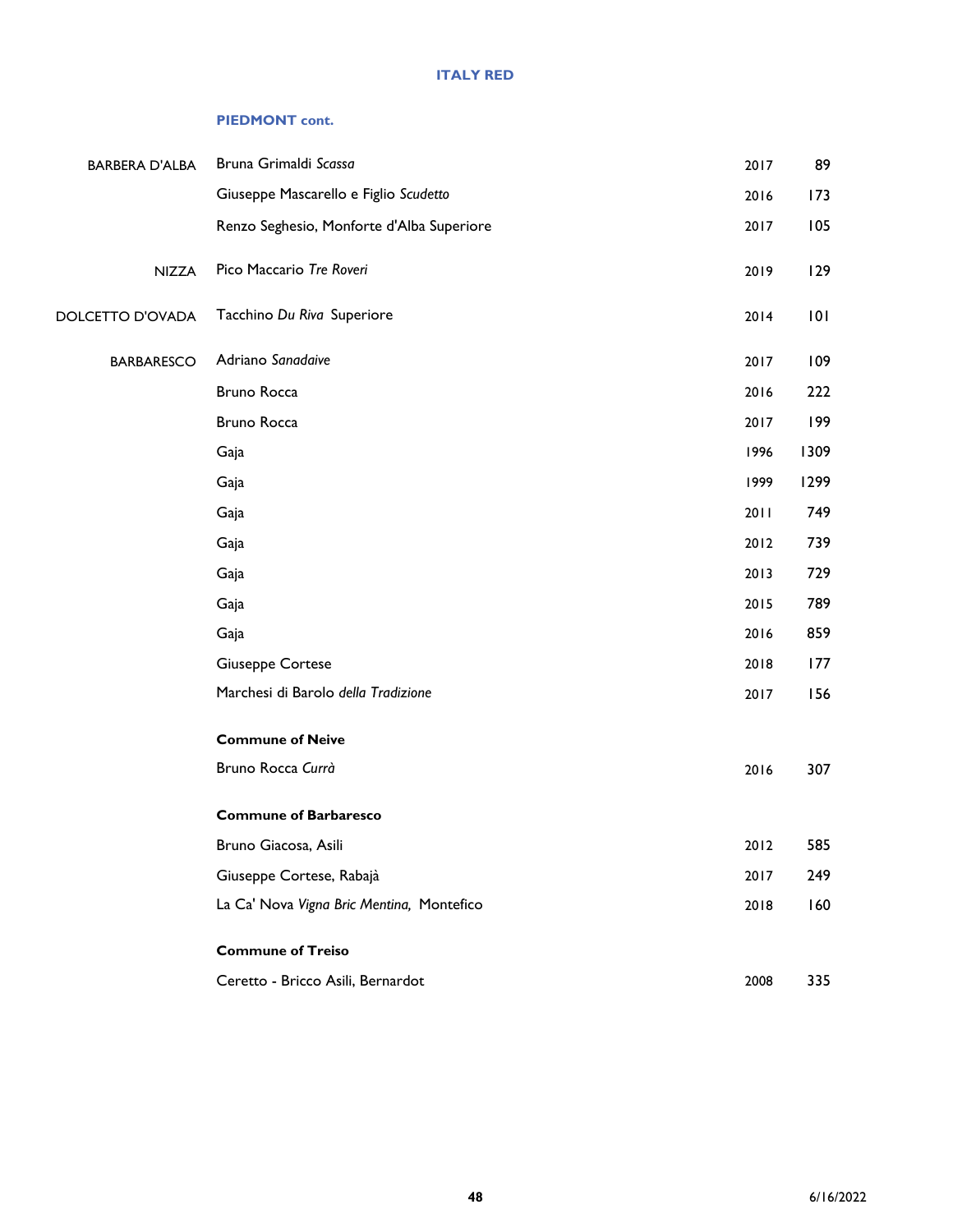#### **PIEDMONT cont.**

| <b>BAROLO</b> | Brovia Unio                                      | 2014 | 227  |
|---------------|--------------------------------------------------|------|------|
|               | Damilano Lecinquevigne                           | 2016 | 139  |
|               | Damilano Riserva                                 | 1999 | 316  |
|               | Elio Altare                                      | 2014 | 251  |
|               | Gaja Dagromis                                    | 2015 | 359  |
|               | Gaja Sperss Langhe                               | 1999 | 1199 |
|               | Gaja Sperss Langhe                               | 2006 | 909  |
|               | Gaja Sperss Langhe                               | 2009 | 809  |
|               | Gaja Sperss Langhe                               | 2011 | 719  |
|               | Gaja Sperss                                      | 2014 | 969  |
|               | Gaja Sperss                                      | 2015 | 999  |
|               | Marchesi di Barolo della Tradizione              | 2017 | 156  |
|               | Pico Maccario                                    | 2017 | 150  |
|               | Poderi Luigi Einaudi Ludo                        | 2017 | 163  |
|               | Paolo Scavino                                    | 2016 | 189  |
|               | <b>Commune of La Morra</b>                       |      |      |
|               | E. Molino, Bricco Rocca                          | 2016 | 222  |
|               | Roberto Voerzio                                  | 2017 | 599  |
|               | <b>Commune of Barolo</b>                         |      |      |
|               | Broccardo, Paiagallo                             | 2015 | 195  |
|               | Damilano 1752 Riserva, Cannubi                   | 2009 | 694  |
|               | Marchesi di Barolo, Sarmassa                     | 2015 | 249  |
|               | Marchesi di Barolo, Coste di Rose                | 2016 | 211  |
|               | Poderi Luigi Einaudi Vigna Costa Grimaldi, Terlo | 2017 | 288  |
|               | Vietti, Brunate                                  | 2012 | 595  |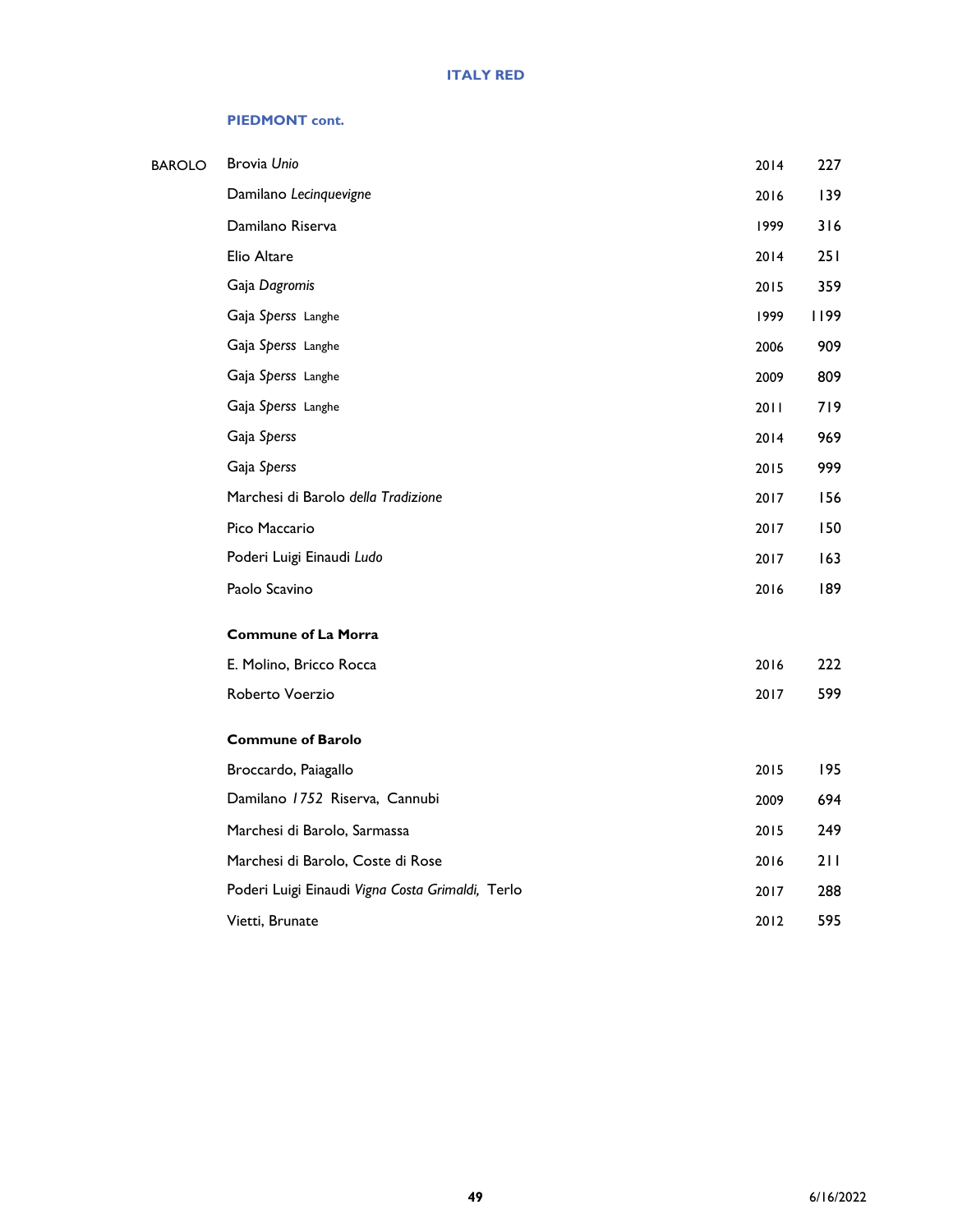#### **PIEDMONT cont.**

| BAROLO | <b>Commune of Castiglione Falletto</b>                         |      |      |
|--------|----------------------------------------------------------------|------|------|
|        | Giuseppe Mascarello e Figlio Cà d'Morissio Riserva, Monprivato | 2001 | 1388 |
|        | Vietti, Rocche di Castiglione                                  | 2012 | 699  |
|        | Vietti, Rocche di Castiglione                                  | 2013 | 689  |
|        | Vietti, Rocche di Castiglione                                  | 2014 | 674  |
|        | Vietti, Rocche di Castiglione                                  | 2015 | 659  |
|        | Vietti Riserva, Villero                                        | 2006 | 978  |
|        | Vietti Riserva, Villero                                        | 2007 | 856  |
|        | Commune of Serralunga d'Alba                                   |      |      |
|        | Elio Altare Vigna Bricco Riserva, Cerretta                     | 2012 | 345  |
|        | Vietti, Lazzarito                                              | 2012 | 921  |
|        | <b>Commune of Monforte d'Alba</b>                              |      |      |
|        | Aldo Conterno Cicala, Bussia                                   | 2012 | 615  |
|        | Aldo Conterno Colonnello, Bussia                               | 2012 | 625  |
|        | Domenico Clerico                                               | 2014 | 169  |
|        | Renzo Seghesio Pajana                                          | 1996 | 840  |
|        | Renzo Seghesio Pajana                                          | 2004 | 656  |
|        | Renzo Seghesio Vigna Pajana Riserva, Ginestra                  | 2013 | 335  |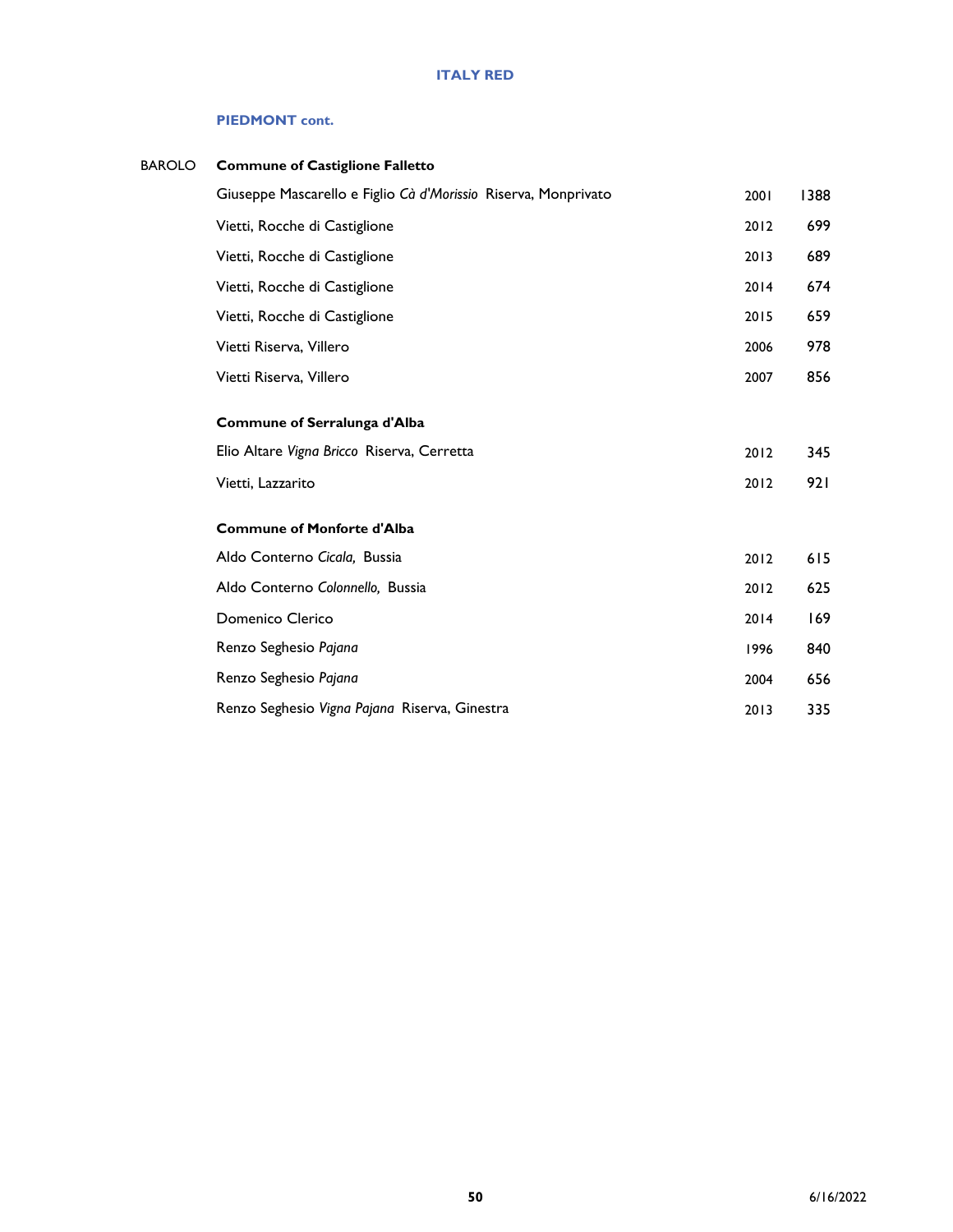#### **TUSCANY**

| Antinori Solaia (Cabernet Sauvignon/Sangiovese/Cabernet Franc)                      | 2011 | 729 |
|-------------------------------------------------------------------------------------|------|-----|
| Antinori Solaia (Cabernet Sauvignon/Sangiovese/Cabernet Franc)                      | 2014 | 699 |
| Antinori Tignanello (Sangiovese/Cabernet Sauvignon/Cabernet Franc)                  | 2001 | 789 |
| Antinori Tignanello (Sangiovese/Cabernet Sauvignon/Cabernet Franc)                  | 2005 | 559 |
| Antinori Tignanello (Sangiovese/Cabernet Sauvignon/Cabernet Franc)                  | 2006 | 529 |
| Antinori Tignanello (Sangiovese/Cabernet Sauvignon/Cabernet Franc)                  | 2007 | 519 |
| Antinori Tignanello (Sangiovese/Cabernet Sauvignon/Cabernet Franc)                  | 2008 | 509 |
| Antinori Tignanello (Sangiovese/Cabernet Sauvignon/Cabernet Franc)                  | 2011 | 409 |
| Antinori Tignanello (Sangiovese/Cabernet Sauvignon/Cabernet Franc)                  | 2012 | 369 |
| Antinori Tignanello (Sangiovese/Cabernet Sauvignon/Cabernet Franc)                  | 2013 | 349 |
| Antinori Tignanello (Sangiovese/Cabernet Sauvignon/Cabernet Franc)                  | 2015 | 279 |
| Tenuta di Arceno Arcanum (Cabernet Franc/Merlot/Cabernet Sauvignon)                 | 2013 | 269 |
| Tenuta di Arceno Arcanum (Cabernet Franc/Merlot/Cabernet Sauvignon/Petit Verdot)    | 2015 | 222 |
| Tenuta di Arceno Il Fauno di Arcanum (Merlot/Cabernet Franc/Cabernet Sauvignon)     | 2018 | 99  |
| Tenuta di Arceno Valadorna (Merlot/Cabernet Sauvignon/Cabernet Franc/Petit Verdot)  | 2015 | 190 |
| Bibi Graetz Casamatta (Sangiovese)                                                  | 2016 | 66  |
| Bindi Sergardi - Tenuta I Colli Nicolò Governo all'uso Toscano (Sangiovese)         | 2018 | 98  |
| Castello di Bossi Girolamo (Merlot)                                                 | 2016 | 188 |
| Donna Laura Ali (Sangiovese/Cabernet Sauvignon)                                     | 2016 | 49  |
| Fattoria Le Pupille Saffredi (Cabernet Sauvignon/Merlot)                            | 2014 | 345 |
| Fèlsina Maestro Raro (Cabernet Sauvignon)                                           | 2011 | 211 |
| Fontodi Flaccianello della Pieve (Sangiovese)                                       | 2011 | 369 |
| Fontodi Flaccianello della Pieve (Sangiovese)                                       | 2012 | 359 |
| Fontodi Flaccianello della Pieve (Sangiovese)                                       | 2013 | 349 |
| Fontodi Flaccianello della Pieve (Sangiovese)                                       | 2014 | 339 |
| Fontodi Flaccianello della Pieve (Sangiovese)                                       | 2015 | 369 |
| Gaja - Ca'Marcanda Promis (Merlot/Syrah/Sangiovese)                                 | 2019 | 180 |
| Jacopo Biondi Santi - Castello di Montepò Sassoalloro (Sangiovese)                  | 2010 | 169 |
| Le Macchiole Paleo (Cabernet Franc)                                                 | 2011 | 388 |
| Le Macchiole Scrio (Syrah)                                                          | 2008 | 449 |
| Le Macchiole Scrio (Syrah)                                                          | 2009 | 439 |
| Fattoria La Massa La Massa (Sangiovese/Cabernet Sauvignon/Merlot/Alicante Bouschet) | 2017 | 109 |
| Riecine Riecine di Riecine (Sangiovese)                                             | 2017 | 251 |
| San Felice Vigorello (Cabernet Sauvignon/Merlot/Petit Verdot)                       | 2010 | 299 |
| Tenuta Sette Ponti Oreno (Merlot/Cabernet Sauvignon/Petit Verdot)                   | 2014 | 265 |
| Terrescure Bernardeschi 2.60 Governo all'uso Toscano (Cabernet Sauvignon/Merlot)    | 2018 | 88  |
| Tenuta di Trinoro (Cabernet Franc/Cabernet Sauvignon/Merlot/Petit Verdot)           | 2006 | 495 |
| Tenuta di Trinoro Le Cupole (Merlot/Cabernet Franc/Cabernet Sauvignon/Petit Verdot) | 2019 | 159 |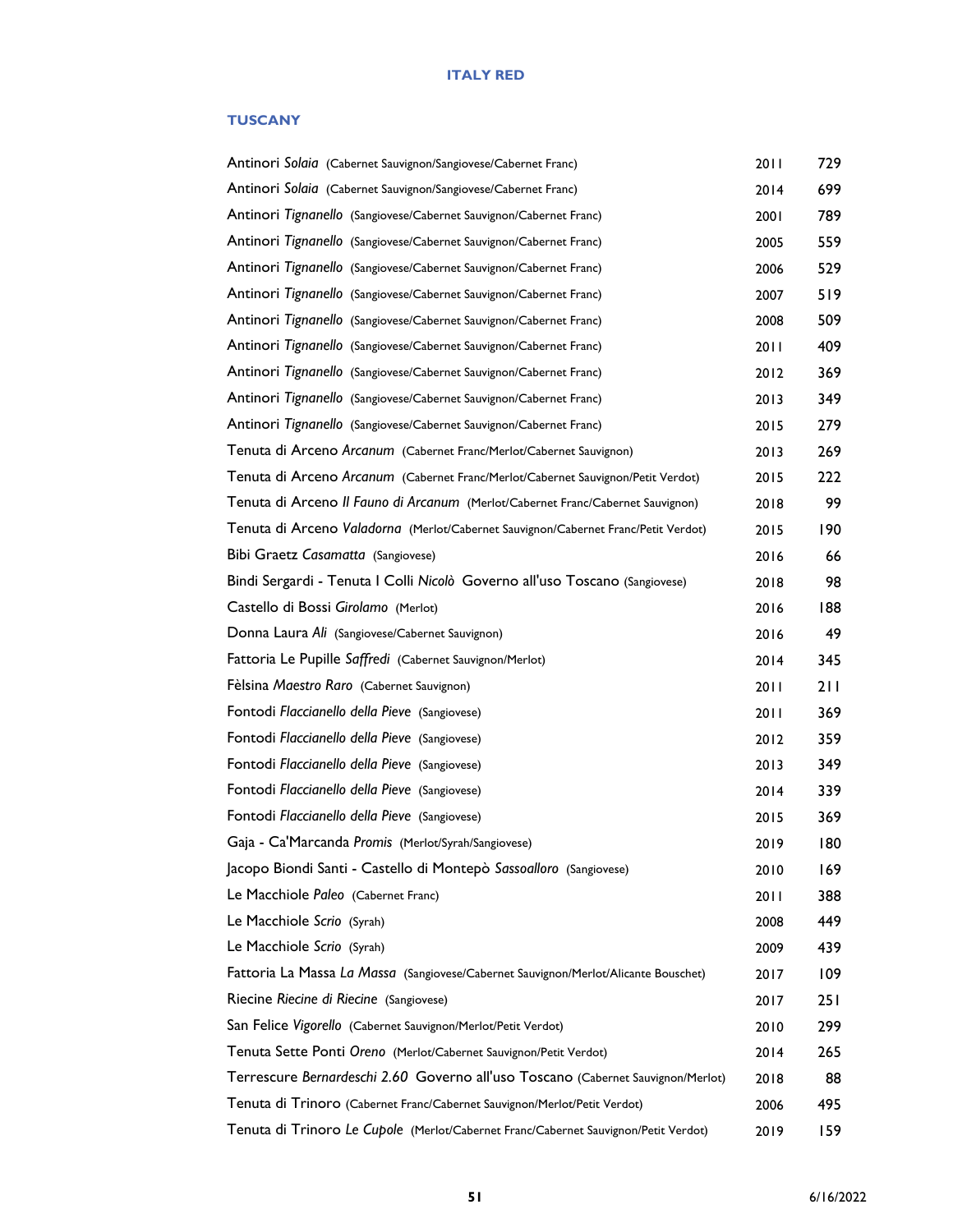#### **TUSCANY cont.**

| <b>CHIANTI</b>          | Fattoria la Vialla Casa Conforto, Superiore     | 2018 | 76  |
|-------------------------|-------------------------------------------------|------|-----|
|                         | Il Palazzo                                      | 2019 | 49  |
|                         | Il Palazzo Riserva                              | 2017 | 90  |
| <b>CHIANTI CLASSICO</b> | Bindi Sergardi - Tenuta I Colli Ser Gardo       | 2019 | 98  |
|                         | Bindi Sergardi - Tenuta I Colli I Colli Riserva | 2016 | 149 |
|                         | Castello di Albola                              | 2016 | 68  |
|                         | Castello di Bossi Berardo                       | 2016 | 127 |
|                         | Nittardi Casanuova di Nittardi - Vigna Doghessa | 2018 | 118 |
|                         | Nittardi Riserva                                | 2017 | 183 |
|                         | Querciabella                                    | 2018 | 119 |
| ROSSO DI                | Collemattoni                                    | 2018 | 86  |
| <b>MONTALCINO</b>       | Donatella Cinelli Colombini                     | 2018 | 105 |
|                         | Le Ragnaie                                      | 2018 | 131 |
|                         | Renieri                                         | 2019 | 92  |
|                         | Valdicava                                       | 2019 | 190 |
| <b>BRUNELLO DI</b>      | Canalicchio di Sopra                            | 2017 | 243 |
| <b>MONTALCINO</b>       | Casanova di Neri                                | 2016 | 260 |
|                         | Col d'Orcia                                     | 1999 | 444 |
|                         | Corte Pavone                                    | 2016 | 209 |
|                         | Donatella Cinelli Colombini                     | 2016 | 195 |
|                         | Tenuta Fanti                                    | 2001 | 550 |
|                         | Gaja - Pieve Santa Restituta                    | 2016 | 295 |
|                         | Gaja - Pieve Santa Restituta Rennina            | 2013 | 622 |
|                         | La Gerla Riserva gli Angeli Riserva             | 2011 | 327 |
|                         | Pian dell'Orino                                 | 2011 | 319 |
|                         | Il Poggione                                     | 2016 | 227 |
|                         | Il Poggione Vigna Paganelli Riserva             | 2015 | 297 |
|                         | Sassetti Livio Pertimali                        | 2016 | 243 |
|                         | Sesti Castello di Argiano                       | 2013 | 279 |
|                         | <b>Tenute Piccini</b>                           | 2016 | 112 |
|                         | Villa Poggio Salvi Riserva                      | 2011 | 317 |
|                         | Valdicava Madonna del Piano Riserva             | 2007 | 950 |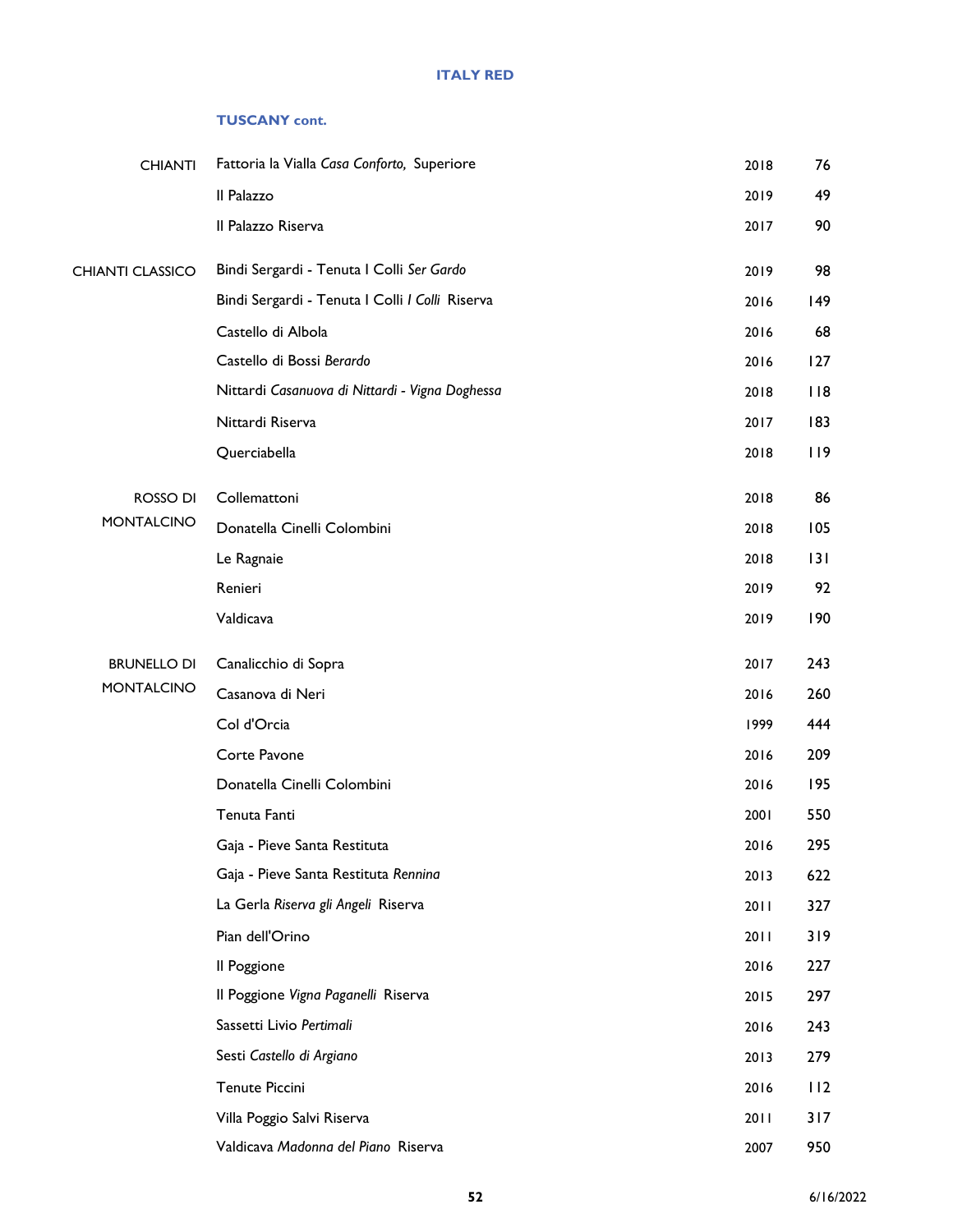#### **TUSCANY cont.**

| MAREMMA         | Nittardi Ad Astra                            | 2017 | 91           |
|-----------------|----------------------------------------------|------|--------------|
|                 | Rocca di Montemassi Le Focaie                | 2017 | 57           |
| <b>BOLGHERI</b> | Antinori - Tenuta Guado al Tasso II Bruciato | 2019 | 104          |
|                 | Antinori - Tenuta Guado al Tasso Il Bruciato | 2020 | 94           |
|                 | Tenuta Argentiera Villa Donoratico           | 2019 | 135          |
|                 | Banfi Aska                                   | 2017 | 69           |
|                 | Campo Alle Comete Stupore                    | 2016 | 128          |
|                 | Tenuta Dell' Ornellaia Ornellaia, Superiore  | 2011 | 609          |
|                 | Tenuta Dell' Ornellaia Ornellaia, Superiore  | 2012 | 599          |
|                 | Tenuta Dell' Ornellaia Ornellaia, Superiore  | 2014 | 579          |
|                 | Tenuta Dell' Ornellaia Ornellaia, Superiore  | 2015 | 599          |
|                 | Tenuta Dell' Ornellaia Ornellaia, Superiore  | 2016 | 599          |
|                 | Le Macchiole                                 | 2017 | $ 40\rangle$ |
|                 | <b>Bolgheri Sassicaia</b>                    |      |              |
|                 | Tenuta San Guido Sassicaia VdT               | 1986 | 2999         |
|                 | Tenuta San Guido Sassicaia VdT               | 1988 | 2599         |
|                 | Tenuta San Guido Sassicaia VdT               | 1993 | 1699         |
|                 | Tenuta San Guido Sassicaia                   | 2012 | 719          |
|                 | Tenuta San Guido Sassicaia                   | 2013 | 709          |
|                 | Tenuta San Guido Sassicaia                   | 2014 | 699          |
|                 | Tenuta San Guido Sassicaia                   | 2015 | 869          |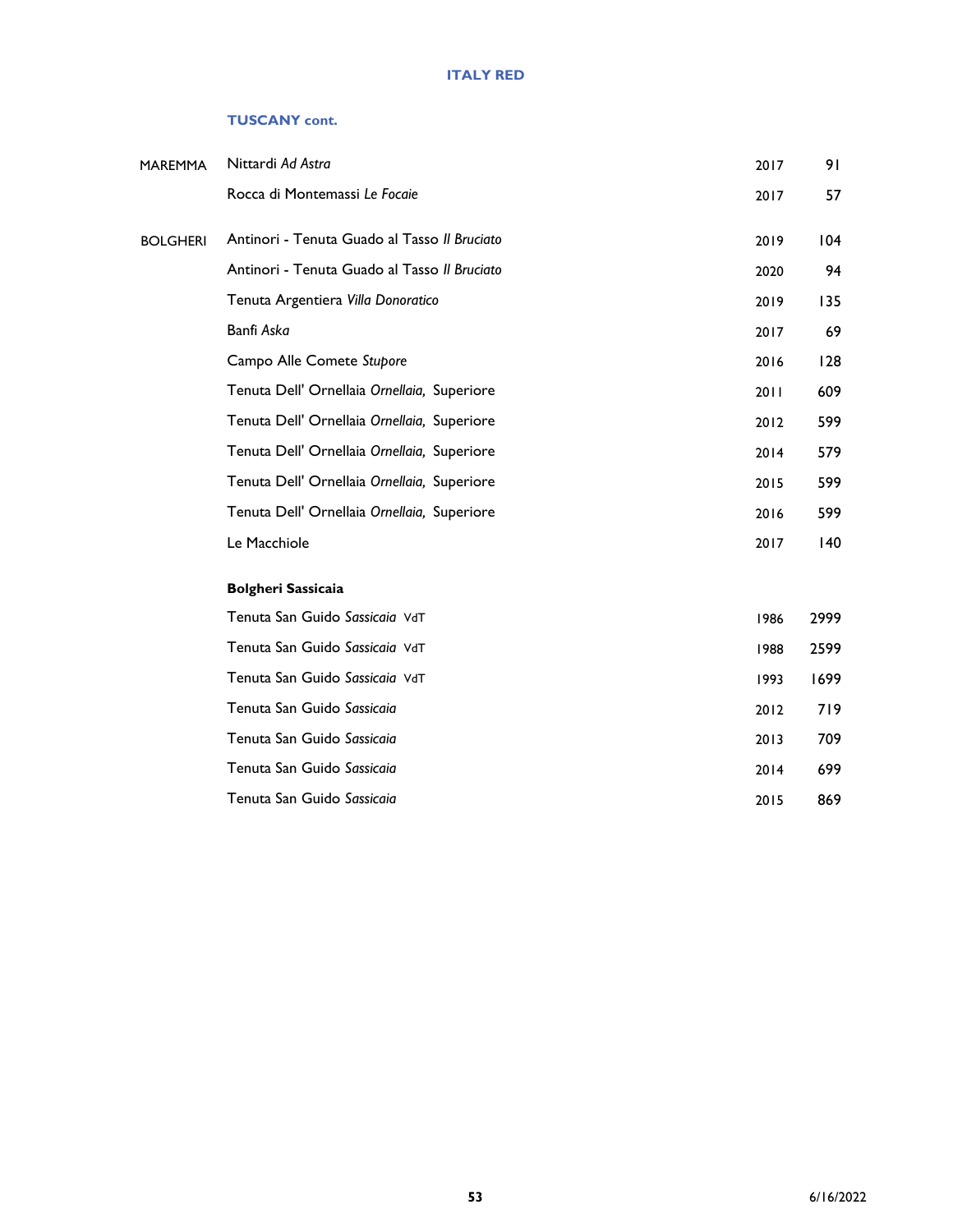#### **UMBRIA**

| <b>MONTEFALCO</b> | Antonelli                                   | 2018 | 75  |
|-------------------|---------------------------------------------|------|-----|
|                   | Arnaldo-Caprai Riserva                      | 2016 | 178 |
|                   | Tabarrini Colle Grimaldesco Sagrantino      | 2009 | 168 |
|                   | <b>CAMPANIA</b>                             |      |     |
| <b>IRPINIA</b>    | Feudi di San Gregorio Serpico               | 2012 | 219 |
|                   | Quintodecimo Terra d'Eclano                 | 2014 | 179 |
|                   | <b>PUGLIA</b>                               |      |     |
|                   | Fatalone Primitivo, Gioia del Colle Riserva | 2018 | 81  |
|                   | <b>SICILY</b>                               |      |     |
|                   | Cantine Fina Bausa Nero d'Avola             | 2016 | 99  |
|                   | Planeta, Cerasuolo di Vittoria              | 2019 | 90  |
|                   | Planeta Eruzione 1614 Pinot Nero            | 2019 | 175 |
| <b>ETNA</b>       | Giovanni Rosso                              | 2016 | 212 |
|                   | Passopisciaro Passorosso                    | 2018 | 155 |
|                   | Pietradolce                                 | 2018 | 69  |
|                   | Planeta                                     | 2019 | 95  |
|                   |                                             |      |     |

#### **OTHER REGIONS RED**

| PORTUGAL Niepoort Drink Me Nat Cool, Bairrada (IL)               | 2016 | 72  |
|------------------------------------------------------------------|------|-----|
| AUSTRIA Moric Lutzmannsburg Blaufränkisch Alte Reben, Burgenland | 2015 | 249 |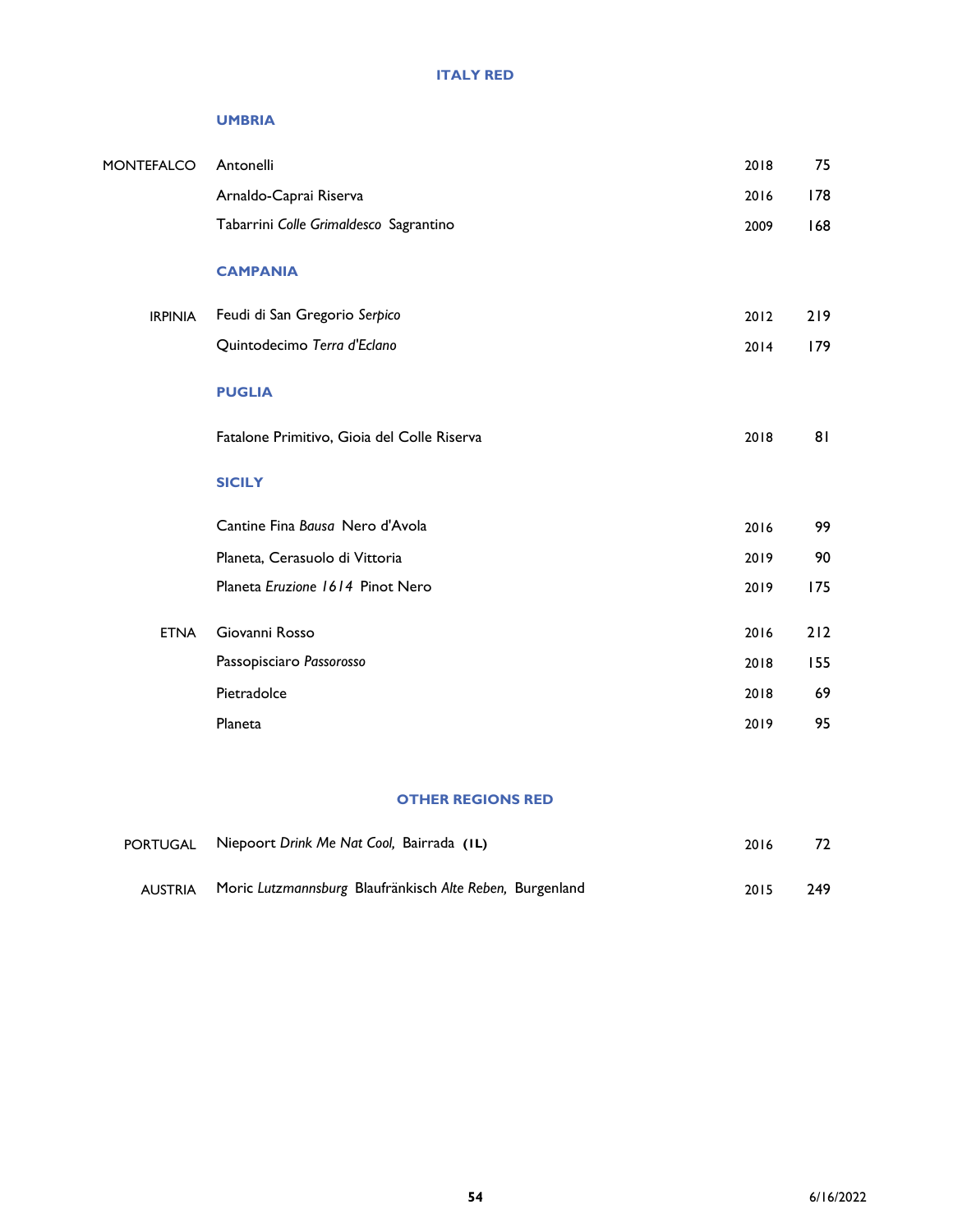#### **LARGE FORMAT WHITE**

#### **NEW WORLD**

| <b>BRITISH COLUMBIA</b> | <b>Okanagan Valley</b>                                                            |      |      |
|-------------------------|-----------------------------------------------------------------------------------|------|------|
|                         | CedarCreek Platinum Series Block 3 Riesling                                       | 2017 | 185  |
|                         | CheckMate Queen Taken Chardonnay (3L)                                             | 2013 | 1499 |
|                         | Henricsson Kajsa Chardonnay (3L)                                                  | 2016 | 690  |
|                         | Meyer McLean Creek Road Vineyard Chardonnay, Okanagan Falls                       | 2017 | 195  |
|                         | Synchromesh Storm Haven Vineyard Riesling                                         | 2015 | 172  |
| <b>OREGON</b>           | Bergström Sigrid Chardonnay, Willamette Valley                                    | 2015 | 696  |
| <b>CALIFORNIA</b>       | Rombauer Vineyards Chardonnay, Carneros                                           | 2019 | 388  |
|                         | Paul Lato 'Belle de Jour' Duvarita Vineyard Chardonnay, Santa Barbara (3L)        | 2016 | 1077 |
|                         | Paul Lato 'Le Souvenir' Sierra Madre Vineyard Chardonnay, Santa Maria Valley (3L) | 2016 | 1077 |
|                         |                                                                                   |      |      |

**OLD WORLD**

| <b>FRANCE</b>  | <b>Burgundy</b>                                           |      |      |
|----------------|-----------------------------------------------------------|------|------|
| Chablis        | Domaine Billaud-Simon, Vaudésir Grand Cru                 | 2018 | 599  |
| Côte de Beaune | Louis Jadot, Corton-Charlemagne Grand Cru, Aloxe-Corton   | 2013 | 1488 |
|                | Louis Jadot, Puligny-Montrachet                           | 2012 | 480  |
|                | Louis Jadot Les Referts, Puligny-Montrachet I er Cru      | 2016 | 575  |
|                | Olivier Leflaive, Poruzots, Meursault I er Cru            | 2010 | 522  |
|                | <b>Rhône Valley</b>                                       |      |      |
|                | Jean-Luc Colombo La Redonne, Côtes du Rhône               | 2016 | 145  |
| <b>GERMANY</b> | <b>Mosel</b>                                              |      |      |
|                | Max Ferd. Richter Graccher Himmelreich Riesling, Kabinett | 2017 | 245  |
|                | Rheingau                                                  |      |      |
|                | Robert Weil Riesling Trocken                              | 2016 | 219  |
|                | Robert Weil Kiedrich Gräfenberg Riesling Trocken          | 2016 | 515  |
| <b>SPAIN</b>   | Rías Baixas                                               |      |      |
|                | Bodegas Terras Gauda, O Rosal (Albariño/Caiño/Loureiro)   | 2017 | 195  |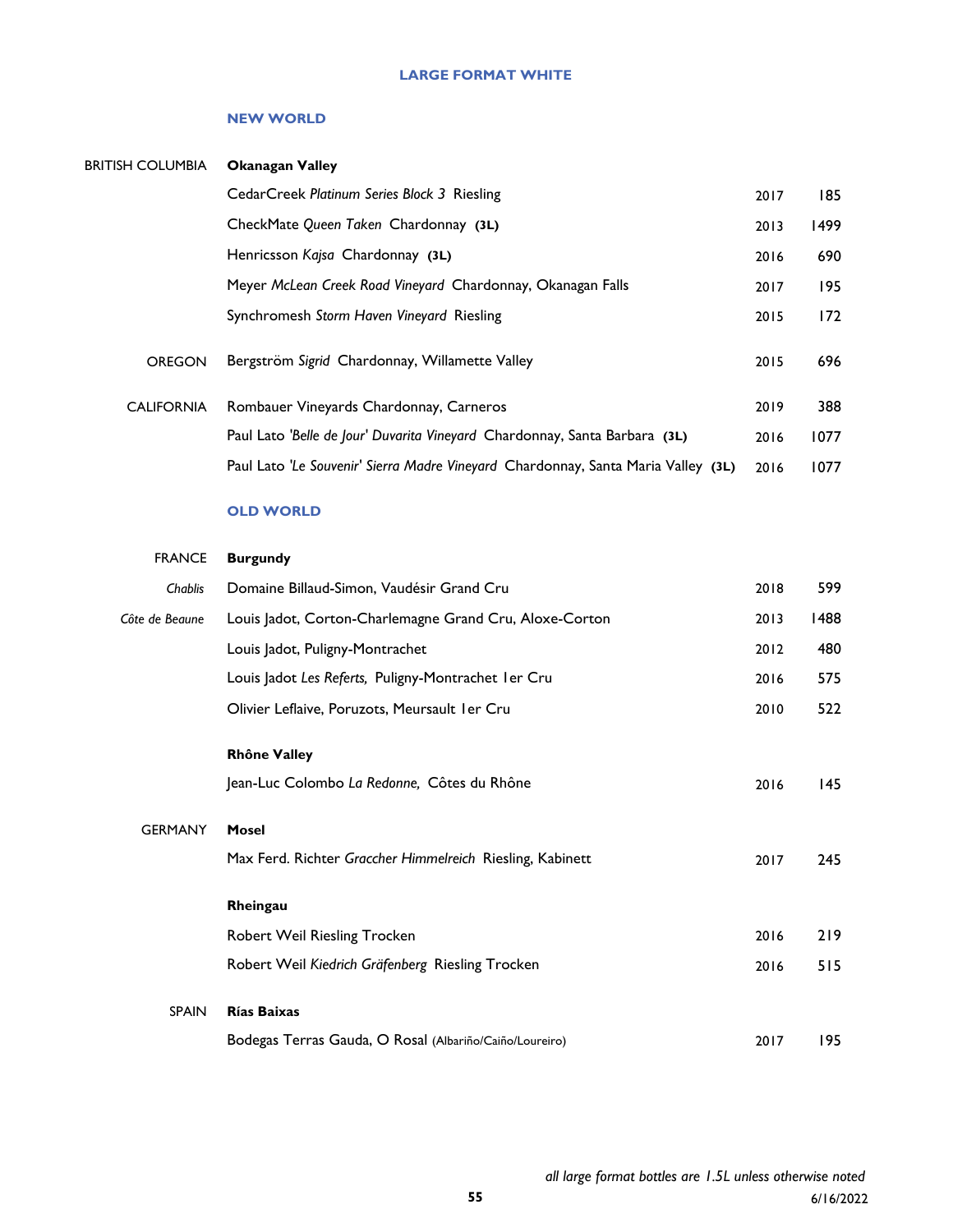#### **LARGE FORMAT RED**

#### **NEW WORLD**

| <b>BRITISH COLUMBIA</b> | <b>Okanagan Valley</b>                                                                    |      |      |
|-------------------------|-------------------------------------------------------------------------------------------|------|------|
|                         | Henricsson Vineyard Deux Hivers Pinot Noir                                                | 2015 | 399  |
|                         | LaStella Maestoso Merlot                                                                  | 2012 | 599  |
|                         | Mission Hill Oculus (Merlot/Cabernet Sauvignon/Cabernet Franc)                            | 2002 | 1188 |
|                         | Mission Hill Oculus (Merlot/Cabernet Sauvignon/Cabernet Franc)                            | 2010 | 688  |
|                         | Osoyoos Larose Le Grand Vin (Merlot/Cabernet Sauvignon/Petit Verdot) (6L)                 | 2001 | 1375 |
|                         | Osoyoos Larose Le Grand Vin (Merlot/Cabernet Sauvignon/Petit Verdot) (6L)                 | 2011 | 875  |
|                         | Painted Rock Red Icon (Merlot/Cabernet Franc/Malbec/Petit Verdot/Cabernet Sauvignon) (5L) | 2015 | 979  |
|                         | Painted Rock Red Icon (Merlot/Cabernet Franc/Malbec/Petit Verdot/Cabernet Sauvignon) (5L) | 2016 | 952  |
|                         | Painted Rock Red Icon (Merlot/Cabernet Franc/Malbec/Petit Verdot/Cabernet Sauvignon) (5L) | 2017 | 880  |
|                         | Quails' Gate Stewart Family Reserve Pinot Noir                                            | 2013 | 265  |
| <b>WASHINGTON</b>       | <b>Columbia Valley</b>                                                                    |      |      |
|                         | Aquilini Red Mountain Estate Cabernet Sauvignon, Red Mountain                             | 2016 | 330  |
|                         | Aquilini Red Mountain Estate Cabernet Sauvignon, Red Mountain (3L)                        | 2016 | 660  |
|                         | Aquilini Red Mountain Estate Cabernet Sauvignon, Red Mountain (6L)                        | 2015 | 1299 |
|                         | Aquilini Red Mountain Estate Cabernet Sauvignon, Red Mountain (9L)                        | 2014 | 1989 |
|                         | Col Solare (Cabernet Sauvignon/Merlot/Cabernet Franc)                                     | 2008 | 559  |
|                         | Hedges Family Estate Syrah, Red Mountain                                                  | 2016 | 373  |
|                         |                                                                                           |      |      |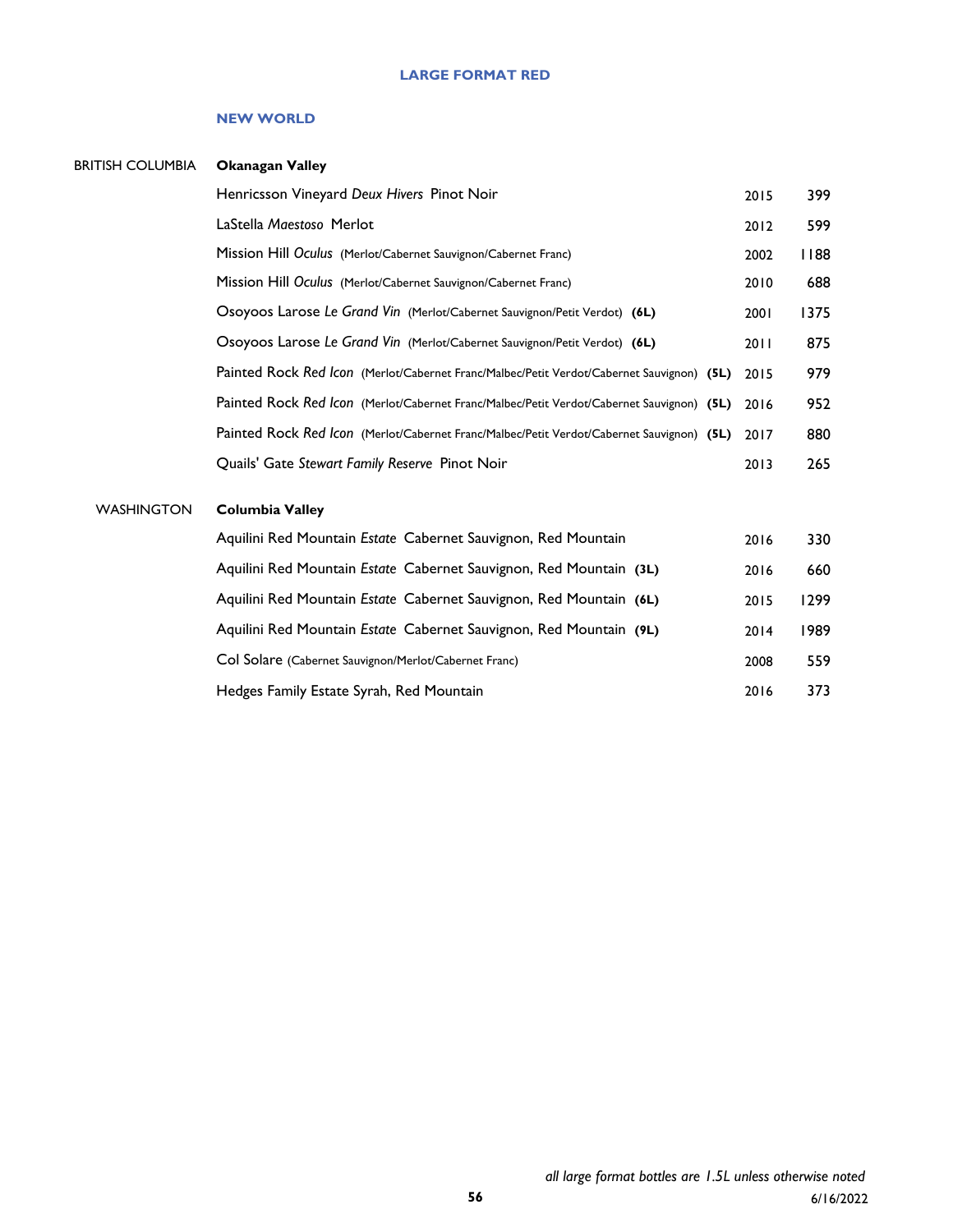#### **NEW WORLD cont.**

| <b>OREGON</b>     | <b>Willamette Valley</b>                                               |      |      |
|-------------------|------------------------------------------------------------------------|------|------|
|                   | Bergström Cumberland Reserve Pinot Noir                                | 2014 | 691  |
|                   | Bergström Le Pré du Col Vineyard Pinot Noir, Ribbon Ridge              | 2015 | 555  |
|                   | Bergström Shea Vineyard Pinot Noir, Yamhill-Carlton                    | 2014 | 551  |
|                   | Elk Cove Roosevelt Vineyard Pinot Noir, Yamhill-Carlton                | 2013 | 525  |
|                   | Elk Cove Roosevelt Vineyard Pinot Noir, Yamhill-Carlton                | 2014 | 515  |
|                   | Elk Cove Roosevelt Vineyard Pinot Noir, Yamhill-Carlton                | 2015 | 505  |
|                   | St. Innocent Freedom Hill Vineyard Pinot Noir                          | 2015 | 317  |
|                   | St. Innocent Temperance Hill Vineyard Pinot Noir, Eola-Amity Hills     | 2015 | 317  |
| <b>CALIFORNIA</b> | <b>Napa Valley</b>                                                     |      |      |
|                   | Cliff Lede Cabernet Sauvignon, Stags Leap District                     | 2003 | 917  |
|                   | Joseph Phelps Insignia (Cabernet Sauvignon/Petit Verdot/Merlot/Malbec) | 2015 | 1964 |
|                   | Stag's Leap Wine Cellars Fay Cabernet Sauvignon                        | 2009 | 148  |
|                   | Stag's Leap Wine Cellars Fay Cabernet Sauvignon                        | 2010 | 1048 |
|                   | Shafer Hillside Select Cabernet Sauvignon, Stags Leap District         | 2007 | 3588 |
|                   | <b>Central Coast</b>                                                   |      |      |
|                   | Tamás Estates Barbera, Livermore Valley (3L)                           | 2005 | 432  |
|                   | Bonny Doon Le Cigare Volant (Grenache/Syrah/Mourvèdre/Cinsault)        | 2007 | 375  |
| NEW ZEALAND       | Felton Road Cornish Point Pinot Noir, Central Otago                    | 2016 | 475  |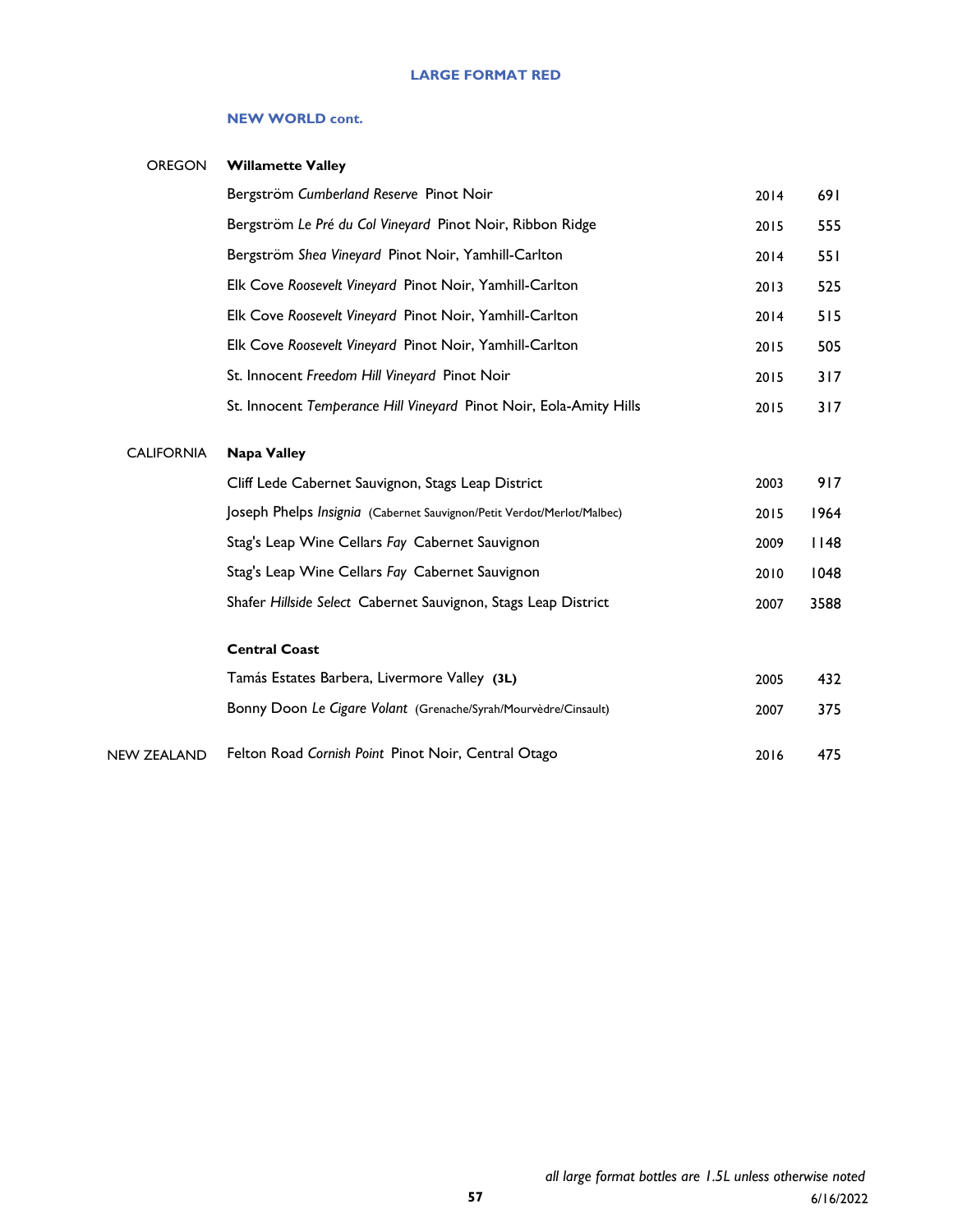#### **LARGE FORMAT RED**

#### **OLD WORLD**

#### FRANCE **Burgundy**

| A.F. Gros Aux Réas, Vosne-Romanée                                            | 2016 | 676  |
|------------------------------------------------------------------------------|------|------|
| Maison En Belles Lies, Hautes Côtes de Beaune                                | 2018 | 299  |
| Domaine du Château de Meursault Les Trois Journeaux, Grèves, Beaune I er Cru | 2015 | 654  |
| Domaine du Château de Meursault, Clos des Epenots, Pommard Ier Cru           | 2015 | 882  |
| Louis Jadot Château des Jacques, Moulin-à-Vent, Beaujolais                   | 2015 | 215  |
| Remoissenet Père & Fils Le Trio, Gevrey-Chambertin I er Cru                  | 2014 | 740  |
| <b>Rhône Valley</b>                                                          |      |      |
| Ferraton Père et Fils Les Dionnières, Hermitage                              | 2011 | 518  |
| Château La Nerthe, Châteauneuf-du-Pape                                       | 2013 | 390  |
| Domaine Raspail-Ay, Gigondas                                                 | 2018 | 266  |
| <b>Bordeaux</b>                                                              |      |      |
| Château Haut-Brion, Pessac-Léognan                                           | 1996 | 3988 |
| Château Lafite Rothschild Carruades de Lafite, Pauillac                      | 2009 | 2999 |
| Château Léoville Poyferré, Saint Julien                                      | 2005 | 2599 |
| Château Monbousquet, Saint-Emilion                                           | 1999 | 606  |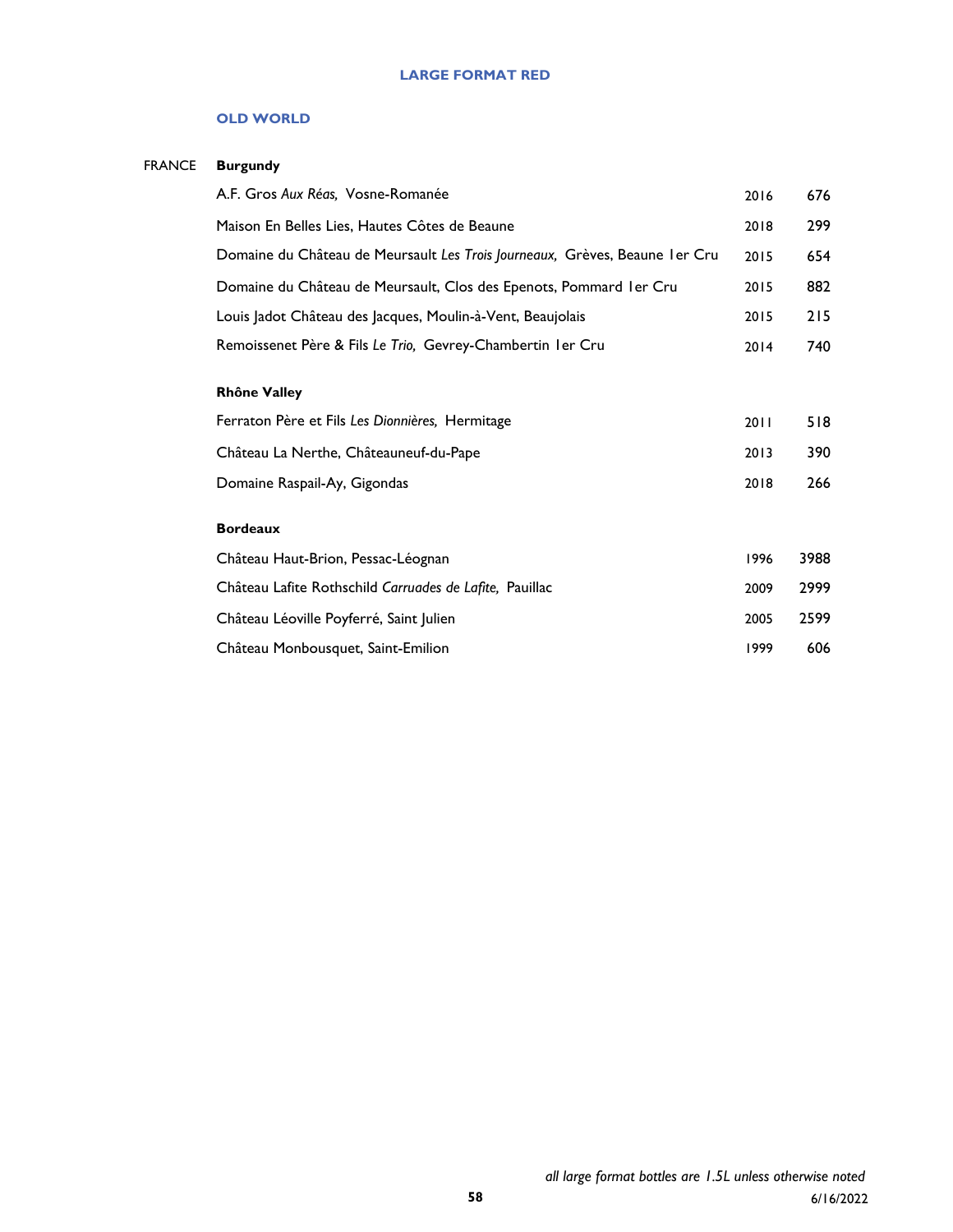#### **OLD WORLD cont.**

| ITALY | Piedmont                                                                           |      |      |
|-------|------------------------------------------------------------------------------------|------|------|
|       | Gaja, Barberesco                                                                   | 2012 | 1388 |
|       | Renzo Seghesio Vigna Pajana, Ginestra Riserva, Monforte d'Alba, Barolo             | 2013 | 675  |
|       | <b>Tuscany</b>                                                                     |      |      |
|       | Antinori Badia a Passignano, Chianti Classico Riserva (3L)                         | 2003 | 1018 |
|       | Antinori Badia a Passignano, Chianti Classico Riserva (3L)                         | 2004 | 918  |
|       | Antinori Pian delle Vigne, Brunello di Montalcino (3L)                             | 2005 | 1099 |
|       | Antinori Solaia                                                                    | 2014 | 1885 |
|       | Antinori Tignanello (Sangiovese/Cabernet Sauvignon/Cabernet Franc) (3L)            | 2009 | 2459 |
|       | Antinori Tignanello (Sangiovese/Cabernet Sauvignon/Cabernet Franc)                 | 2011 | 989  |
|       | Antinori Tignanello (Sangiovese/Cabernet Sauvignon/Cabernet Franc) (3L)            | 2011 | 1959 |
|       | Antinori Villa Antinori (6L)                                                       | 2013 | 745  |
|       | Tenuta di Arceno Valadorna (Merlot/Cabernet Sauvignon/Cabernet Franc/Petit Verdot) | 2015 | 380  |
|       | Tenuta Argentiera Villa Donoratico, Bolgheri (12L)                                 | 2016 | 2700 |
|       | Montevertine Le Pergole Torte                                                      | 2015 | 1099 |
|       | Rocca delle Macie Roccato (3L)                                                     | 1997 | 888  |
|       | Tenuta San Guido Guidalberto                                                       | 2017 | 367  |
|       | Tenuta San Guido Sassicaia, Bolgheri Sassicaia                                     | 2013 | 1499 |
|       | Tenuta San Guido Sassicaia, Bolgheri Sassicaia                                     | 2015 | 1959 |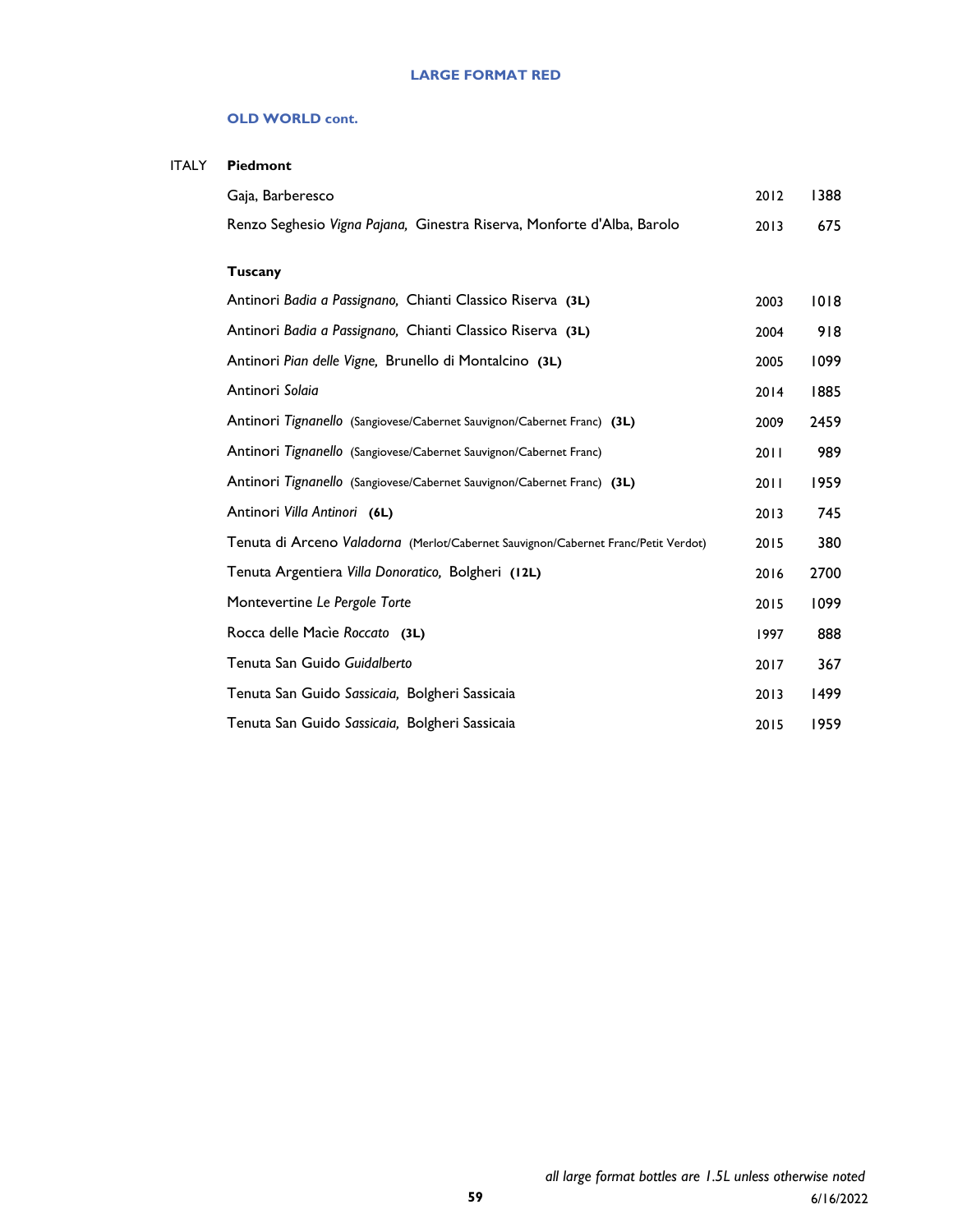| <b>Sparkling</b>          | Sparkling sakes harness the carbon dioxide naturally produced in sake brewing to create<br>an effervescence that elevates the aromas. Just like Champagne, the sake can be sweet or<br>dry, and undeniably more celebratory.                          |                 |                |
|---------------------------|-------------------------------------------------------------------------------------------------------------------------------------------------------------------------------------------------------------------------------------------------------|-----------------|----------------|
|                           | Oku No Matsu Junmai Daiginjo, Fukushima (290mL)                                                                                                                                                                                                       |                 | 49             |
|                           | Hakkaisan Eight Peaks, Niigata (360mL) Nigori                                                                                                                                                                                                         |                 | 72             |
| <b>Bright and Fruity</b>  | Highlighted by their freshness and fruitiness, these sakes have tasting notes such as<br>honeydew melon, canteloupe, green apple, and starfruit. Often more approachable, Bright<br>and Fruity sakes are a great introduction to the world of sake.   |                 |                |
|                           | Masukagami Special Junmai, Niigata (300mL)                                                                                                                                                                                                            | $\overline{14}$ | 45             |
|                           | Oku No Matsu Yusa Junmai Ginjo, Fukushima                                                                                                                                                                                                             | 16              | 97             |
|                           | Hitakami Sukeroku Junmai Daiginjo, Miyagi                                                                                                                                                                                                             |                 | 175            |
|                           | Kojima Toko Genshu Junmai Ginjo, Yamagata                                                                                                                                                                                                             |                 | 123            |
|                           | Kokuryu Shizuku Daiginjo, Fukui                                                                                                                                                                                                                       |                 | 616            |
|                           | Senkin Kamosu Junmai Daiginjo, Tochigi                                                                                                                                                                                                                |                 | 444            |
|                           | Sharaku Junmaishu Junmai, Fukushima                                                                                                                                                                                                                   |                 | 103            |
|                           | Tenzan Shichida Junmai Daiginjo, Saga                                                                                                                                                                                                                 |                 | 222            |
|                           | Yoshida Gassan Izumo Junmai Ginjo, Shimane                                                                                                                                                                                                            |                 | $\blacksquare$ |
| <b>Elegant and Floral</b> | With tasting notes that include vanilla, lily, chervil, and fennel, these sakes show off an<br>intricate refinement. Elegant and Floral sakes will benefit from a larger glass and can<br>demonstrate an unparalleled complexity and extended finish. |                 |                |
|                           | Shimizu-No-Mai Pure Dawn Junmai Ginjo, Akita (300mL)                                                                                                                                                                                                  | 17              | 49             |
|                           | Kozaemon Junmai Daiginjo, Gifu (300mL)                                                                                                                                                                                                                | 29              | 90             |
|                           | Amabuki Abelia Yeast Daiginjo, Saga                                                                                                                                                                                                                   |                 | 145            |
|                           | Asahi Shuzo Dassai 23 Junmai Daiginjo, Yamaguchi (300mL)                                                                                                                                                                                              |                 | 149            |
|                           | Fukumitsuya Wind Water Man Junmai, Ishikawa (300mL)                                                                                                                                                                                                   |                 | 42             |
|                           | Tatenokawa / Junmai Daiginjo, Yamagata                                                                                                                                                                                                                |                 | 3950           |
|                           | Tatsuriki Honda Shoten 'Blue Dragon' Episode / Daiginjo, Hyogo (1800mL)                                                                                                                                                                               |                 | 325            |